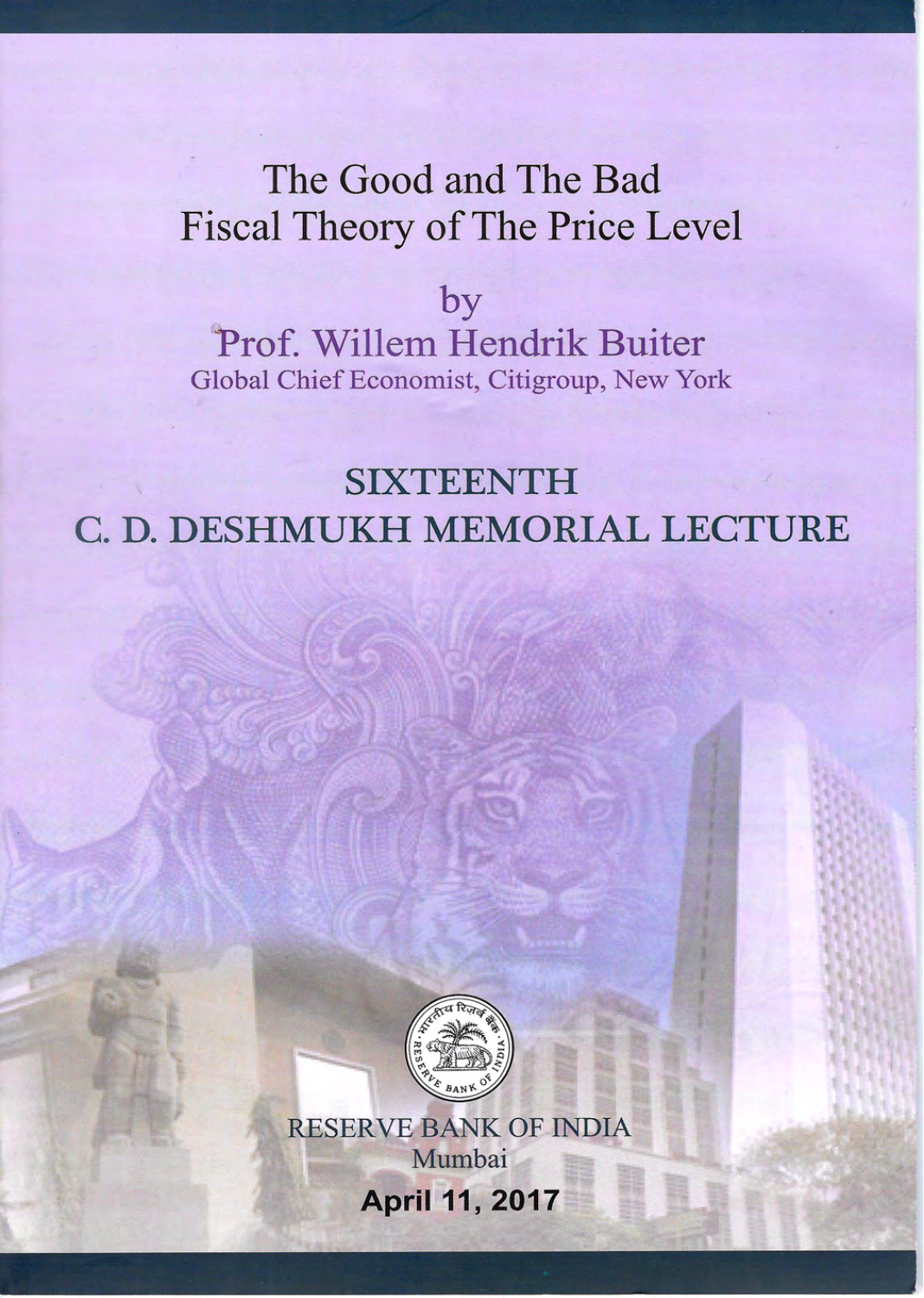

# **Prof. Willem Hendrik Buiter**

Prof. Buiter was born on September 26, 1949, in the Netherlands and is currently the Chief Economist of Citigroup in New York City. He has a Bachelor's from Cambridge and a Doctorate from Yale. He has held full time academic appointments at Princeton, the University of Bristol, the LSE, Yale and Cambridge. He is an Adjunct Full Professor of Economics, School of International and Public Affairs (SIPA), Columbia University, New York and was formerly the Chief Economist and Special Counsellor to the President, European Bank for Reconstruction and Development, London. He was also a member of the Monetary Policy Committee of the Bank of England from 1997 till 2000. He has published on macroeconomics, monetary and exchange rate management, financial markets and institutions, fiscal policy, social security reforms, economic development, emerging markets and transition economics.

He has been a consultant to the IMF, World Bank, Inter-American Development Bank, European Commission, various central banks and finance ministries across the world. He is a frequent contributor to the public policy debate. He is a foreign member of the Royal Society of Sciences of Holland since 2013. He received an Honorary Doctorate from the University of Amsterdam in 2012 "For his important contributions to macroeconomic research, monetary and macroeconomic policy and the public debate on these issues". He was honoured with a Fellowship of British Academy in 1998. He became a Fellow of the European Economic Association in 2004. He became a Correspondent Member of the Royal Netherlands Academy of Sciences.

He has authored various books such as Financial Markets and European Monetary Cooperation: The lessons of the 92-93 ERM Crisis, with Giancarlo Corsetti and Paolo Pesenti (Cambridge University Press, 1998), International Macroeconomics (Oxford University Press, 1990) and Principles of Budgetary and Financial Policy (Harvester Wheatsheaf Books, Ltd., 1990 and MIT Press, 1990).

His current research interests include open-economy macroeconomics, central bank independence, openness and accountability as well as the political economy of economic reform among many others.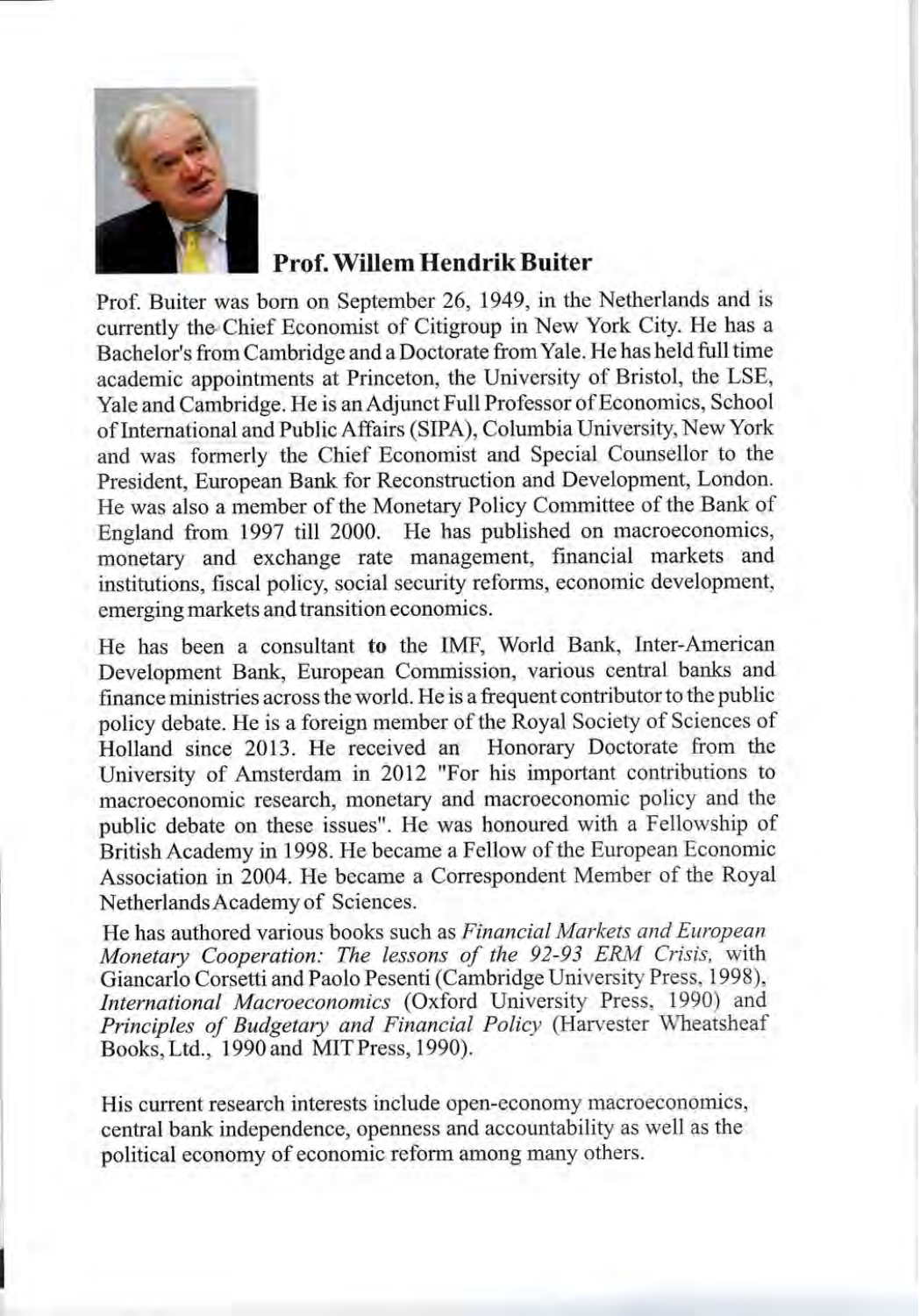# The Good and the Bad Fiscal Theory of the **Price Level**

by

# **Willem H. Buiter**

Chief Economist, Citigroup Adjunct Professor of Economics, SIPA, Columbia University Adjunct Senior Fellow, Council on Foreign Relations

# **SIXTEENTH C.D. DESHMUKH MEMORIAL LECTURE**



**RESERVE BANK OF INDIA** Mumbai April 11, 2017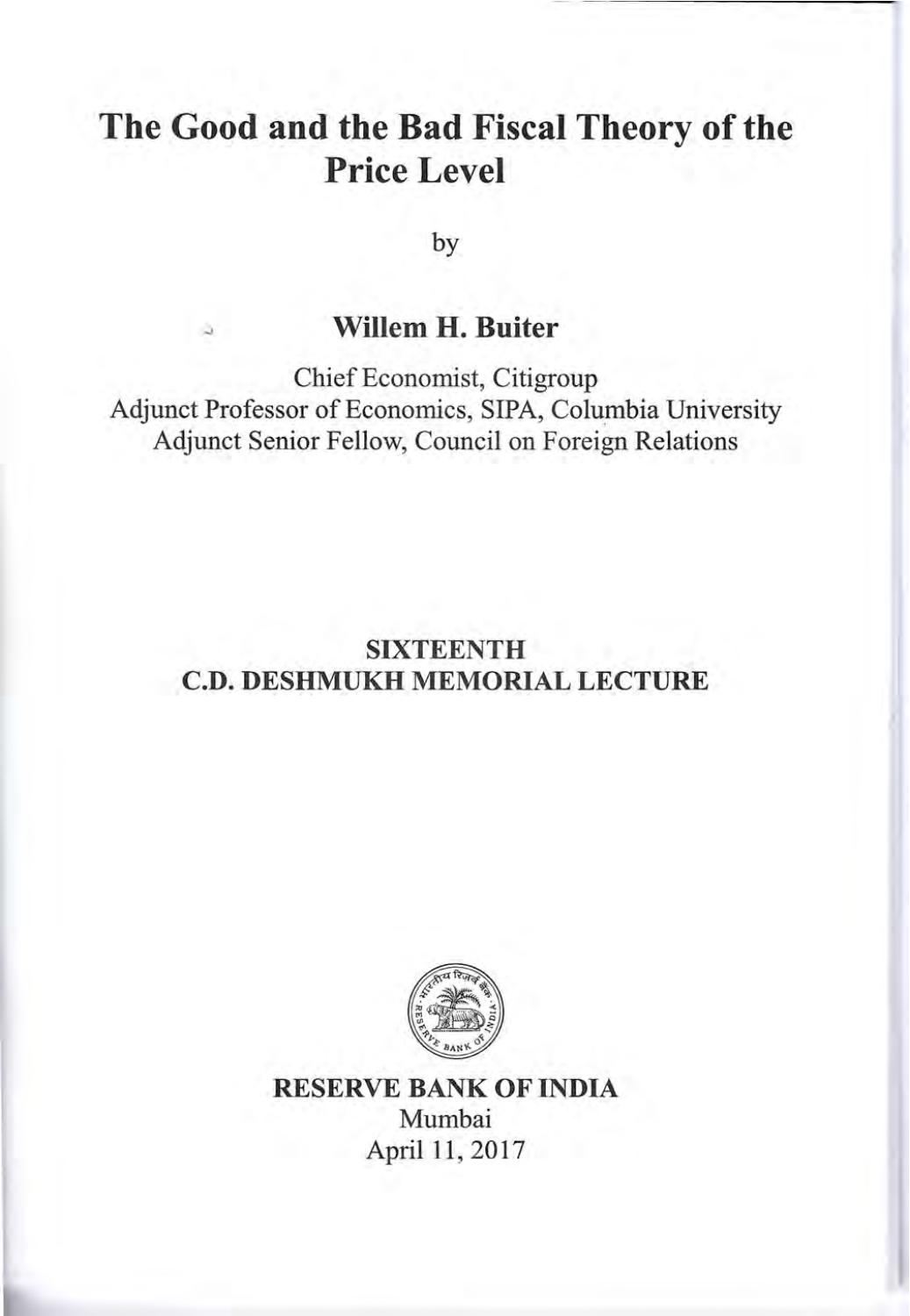#### **Abstract**

Necessary conditions for valid dynamic general equilibrium analysis include: (1) the number of equations equals the number of unknowns; (2) the number of state variables equals the number of boundary conditions; (3), if (1) and (2) hold, the model has one or more solutions and these solutions make economic sense. The fiscal theory of the price level – in any of its variants fails these conditions, both away from and at the effective lower bound.

The fundamental fallacy at the root of the FTPL is not requiring the intertemporal budget constraint (IBC) of the State to hold identically but only in equilibrium, and treating the IBC of the State (holding with equality and with sovereign debt priced at its contractual value) as a (misspecified) government bond pricing equilibrium condition. Arbitrary (non-Ricardian) policies governing public spending, taxation, interest rates and monetary issuance are asserted to satisfy the intertemporal budget constraint of the State *in equilibrium* because either the price level (in the original FTPL) or the level of real economic activity (in the New-Keynesian version of the FTPL developed by Sims) adjusts to make the real contractual value of the outstanding stock of nominal public debt equal to the present discounted value of current and future primary surpluses plus seigniorage.

In reality this means overdetermined or inconsistent systems unless (a) the price level is flexible, (b) the interest rate is the monetary policy instrument and (c) there is a non-zero stock of nominal government bonds. Thus, a sticky price level implies overdeterminacy or another inconsistency, and a nominal money stock rule implies overdeterminacy. When all three conditions are satisfied, unacceptable anomalies occur: the price level can be negative; the FTPL can price money when money does not exist; the logic of the FTPL applies equally to the intertemporal budget constraint of an individual household; when the bond pricing equation is specified correctly, there is no FTPL.

The FTPL has nothing to do with monetary vs. fiscal dominance or active v. passive fiscal policy.

The FTPL implies government debt is never a problem; the price level or the level of real economic activity take care of it, and not through unanticipated inflation or financial repression. If acted upon by fiscal authorities, the consequences could be severe.

There is a correct fiscal theory of seigniorage. The issuance of return-dominated and/or irredeemable central bank money creates fiscal space and ensures that a combined monetary-fiscal stimulus can always boost nominal aggregate demand.

*Keywords*: Fiscal theory of the price level; intertemporal budget constraint; equilibrium bond pricing equation; monetary and fiscal policy coordination. JEL Categories: E31, E40, E50, E58, E62, H62, H63

Willem H. Buiter Citigroup Global Markets, 390 Greenwich Street New York, NY 10069-0214, USA Tel. + 1 347 979 6067 Email: whb1002@gmail.com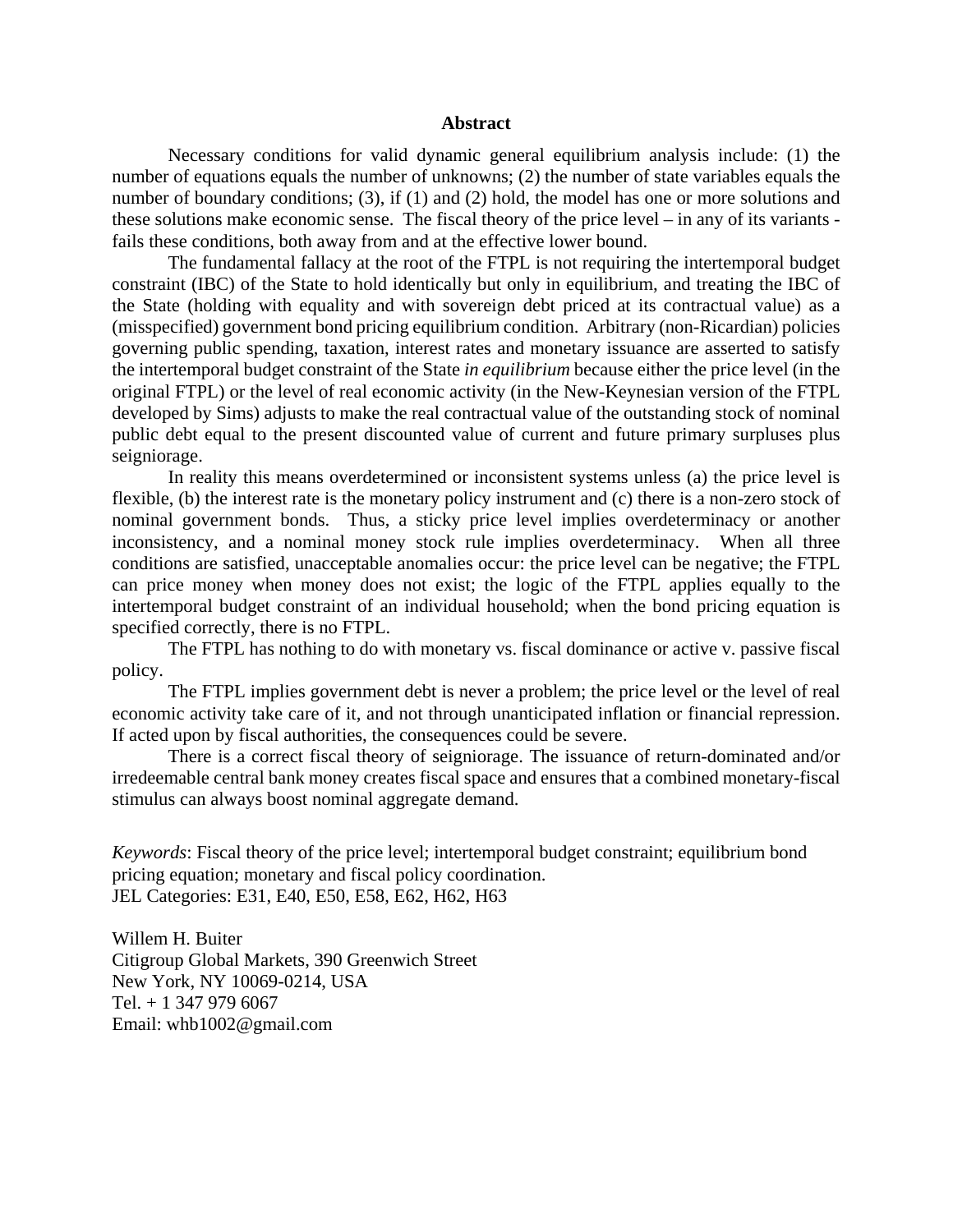It is a great honor indeed to have been invited to give the C. D. Deshmukh Memorial lecture at the Reserve Bank of India. To have the opportunity to honor in this manner the memory of the first Indian Governor of the Reserve Bank of India is a rare and humbling privilege.

# **1. Introduction**

#### **1.1 The genesis of the FTPL**

It does not often happen that a rather obscure technical bit of economic theory merits an audience wider than the small band of academics who spend their waking hours pondering such matters because that is the kind of thing they do. This lecture deals with such a *prima-facie* obscure bit of economic theory: the so-called fiscal theory of the price level (FTPL) and its recent extension, referred to in what follows as the fiscal theory of the level of economic activity (FTLEA). This alternative approach to the drivers of inflation, economic activity, sovereign bond prices and government solvency, would have been revolutionary indeed had it been correct. It emerged in the 1990s through the efforts of Nobel prize winner Christopher Sims (1994) and other distinguished academic economists, including Eric Leeper (1991), Michael Woodford (1994, 1995, 2001), John Cochrane (1998, 2001, 2005) and Marco Bassetto (2002).

As early as 1998 I, and a number of other economists, showed that the FTPL rested on a fundamental fallacy: the assertion/assumption that, unlike the private sector, the State (the consolidated central bank and national Treasury) is not subject to an intertemporal budget constraint when choosing its decision rules for public spending, taxation, monetary issuance and policy rates. Instead, the *intertemporal budget constraint* (IBC) of the State, holding with equality, and with sovereign debt priced at its contractual value, is treated as a *government (nominal) bond pricing equilibrium condition,* (see e.g. Buiter (1998, 2001, 2002, and 2005) and Niepelt (2004)). The assertion/assumption that the State does not face an intertemporal budget constraint then leads the proponents of the FTPL to assert that essentially arbitrary rules for fiscal, financial and monetary policy (called non-Ricardian rules or policies) will not create any problems of sovereign default and insolvency, because the price level will take on the value required to make the real value of the outstanding nominally denominated non-monetary public debt, valued at its *contractual value*, equal to the present discounted value of the future primary surpluses plus seigniorage generated by these non-Ricardian, arbitrary fiscal-financial-monetary programs (FFMPs).

The FTPL was shown to be logically inconsistent in all but one class of models, and to be full of extreme, unacceptable anomalies in that one class of models where it is not necessarily logically inconsistent - models with a flexible nominal price level, an exogenous rule for the nominal interest rate and a non-zero stock of nominal government bonds outstanding.

This discredited fiscal theory of the price level (FTPL) is making an unexpected and undesirable comeback. On 1 April, 2016, a conference with "Next Steps for the Fiscal Theory of the Price Level" as its theme was held at the Becker Friedman Institute for Research on Economics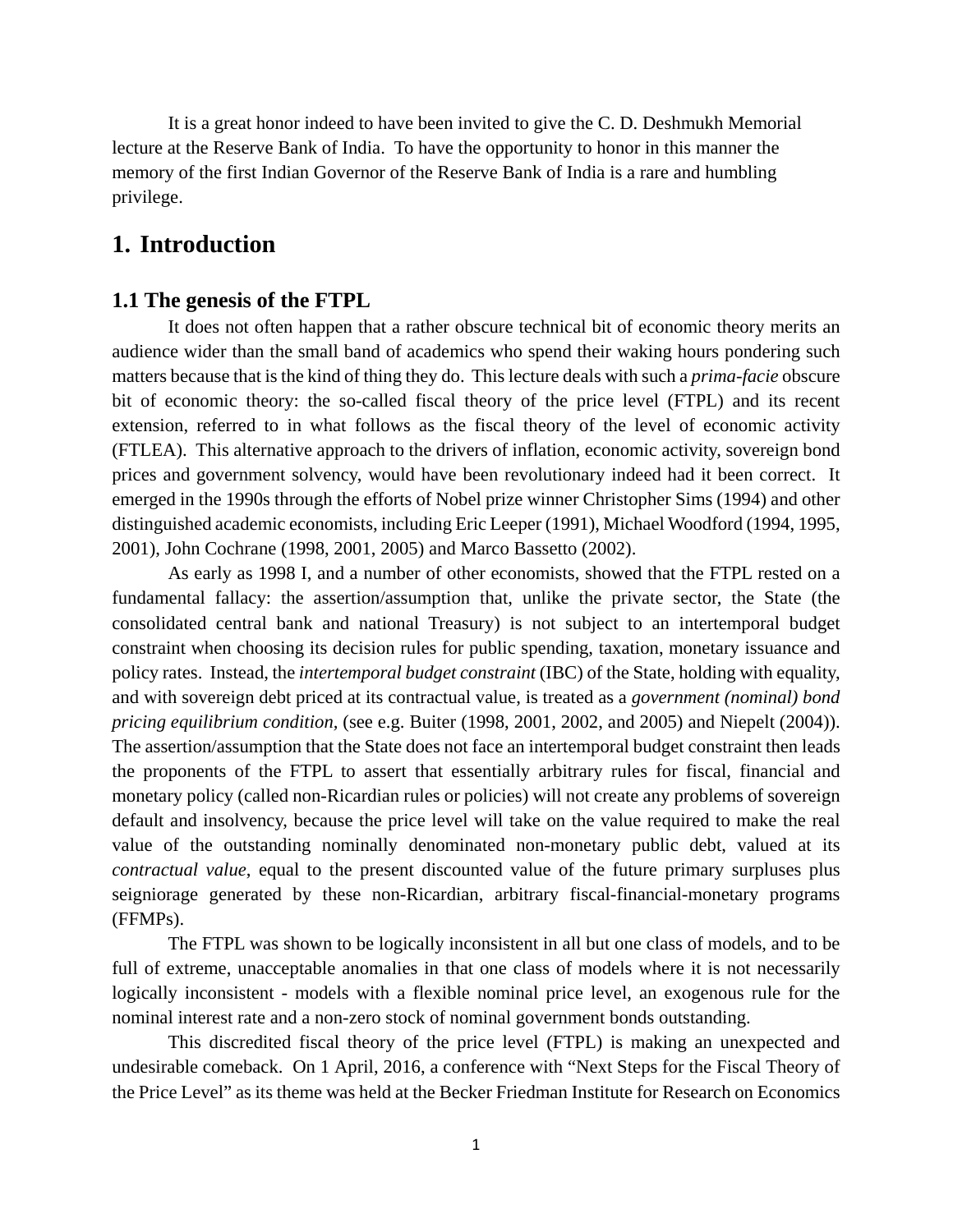at the University of Chicago.[2](#page-5-0) Many of the originators of the FTPL participated, including Christopher Sims, John Cochrane and Eric Leeper (see e.g. Sims (2016b), Cochrane (2016b, c) and Jacobson, Leeper and Preston (2016)).<sup>[3](#page-5-1)</sup>

Eric Leeper, one of the original FTPL contributors, stated in a note distributed at the "Next Steps…" conference (referring to the IBC of the State): *"The second condition is a valuation equation that equates the real market value of nominal government liabilities to the expected present value of primary—net of interest payments— budget surpluses."* (Leeper (2015, page 2)).

John Cochrane goes one further at the same conference, referring to the intertemporal budget constraint of the State as follows: *"This is a valuation equation, an equilibrium condition, not a budget constraint".* (Cochrane (2016b, p. 1)).

Another example is Christopher Sims who, at the 2016 Jackson Hole Conference, presented a paper that emphasized the role of non-monetary nominally denominated government debt in the FTPL: "*The fiscal theory of the price level is based on a simple notion.1 The price level is not only the rate at which currency trades for goods in the economy, it is also the rate at which dollar-denominated interest-bearing government liabilities trade for goods. Just as inflation reduces the value of a 20-dollar bill, it reduces the value of a ten-thousand-dollar mature treasury bill."* (Sims (2016c, page 4)).

The existence of non-monetary nominally denominated public debt is crucial for the FTPL to have even a faint stab at appearing to be mathematically coherent (albeit under restrictive conditions and afflicted and invalidated by the anomalies listed in Section 2 below and in greater detail in Buiter (2017).

The most recent attempts to revive the FTPL are rather bereft of complete formal models. Often only the misspecified government bond pricing equilibrium equation is provided. Only Sims provides recent explicit formal models Sims (2011, 2013, 2016a). Sims (2013) is a traditional, flexible price level FTPL model; Sims (2011) contains both a traditional flexible price level FTPL model and a New-Keynesian sticky price model; Sims (2016a) provides an Old-Keynesian sticky price model. When the key FTPL assumption is imposed on the Old-Keynesian model it turns out to be overdetermined; the New-Keynesian model is inconsistent, as shown in Section 2 below.

Because both Keynesian models have a predetermined (sticky or rigid) price level, which therefore cannot do the job the FTPL wants it to do, Sims turns the fiscal theory of the price level into a fiscal theory of the level of economic activity (FTLEA), with private consumption trying to do (in vain) what the price level tries to do in vain in the FTPL.[4](#page-5-2)

I argue in this paper that there is a good fiscal theory of the price level, or rather a fiscal theory of seigniorage (FTS), and a bad fiscal theory of the price level. What was being promoted at the "Next Steps …" conference was the bad FTPL – a false theory based on the fundamental fallacy mentioned earlier: the assumption that the State is not subject to an intertemporal budget

<span id="page-5-0"></span><sup>2</sup> For the program and links to the presentations se[e https://bfi.uchicago.edu/events/next-steps-fiscal-theory-price-](https://bfi.uchicago.edu/events/next-steps-fiscal-theory-price-level) $\frac{level}{3}$ . The only skeptical note at the conference came from Harald Uhlig (2016).

<span id="page-5-1"></span>

<span id="page-5-2"></span><sup>4</sup> Sims now accepts that, if the IBC of the State is treated, FTLP-style, as another equilibrium condition, his model in Sims (2016a) is overdetermined. He does not consider this model to be an FTPL model.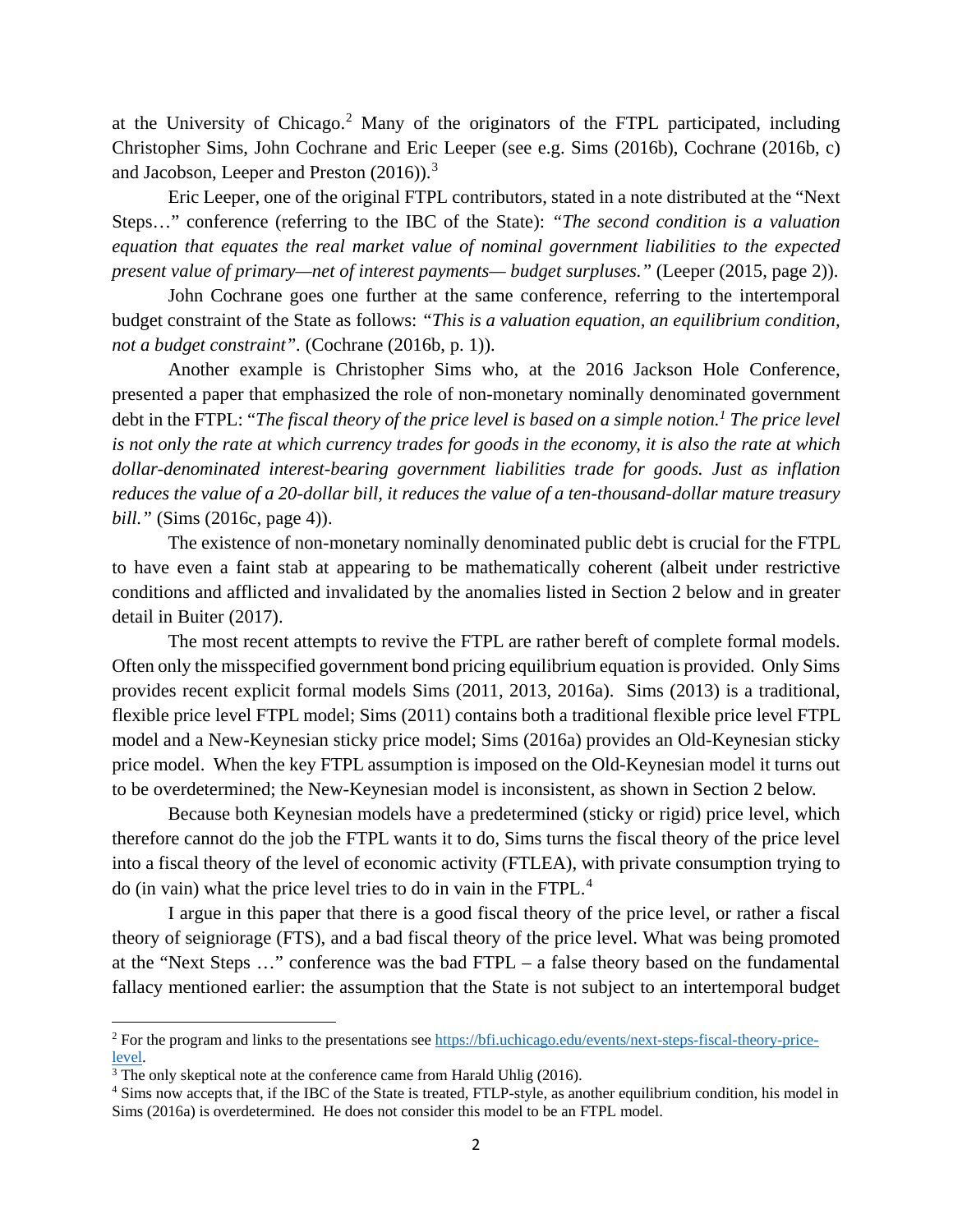constraint and the assertion that non-Ricardian FFMPs will never threaten the solvency of the State.

Two necessary conditions for valid dynamic general equilibrium analysis are: (1) make sure that the number of equations equals the number of unknowns and that the number of state variables equals the number of boundary conditions; and (2), if condition (1) is satisfied, make sure the equations can be solved and that the resulting solution(s) make economic sense. The FTPL and the FTLEA and fail on both counts.

The argument by Buiter and Niepelt that the FTPL rests on a fundamental fallacy and that the theory is consequently false was never refuted, so its attempted revival is hard to rationalize.

#### **1.2 What the FTPL is not**

It is important not to confuse the FTPL with two superficially similar but valid insights of monetary economics.

## **1.2.a Unanticipated inflation or financial repression can reduce the real value of nominal public debt**

In conventional (non-FTPL) monetary economics too, changes in the general price level change the real value of the outstanding stock of nominal bonds (private as well as public). Indeed, when faced with the threat of imminent default on its debt, a government may well opt for uninhibited monetary financing of government deficits and driving up inflation. Unanticipated inflation (that is, inflation that was unanticipated at the time the fixed-rate nominal debt was issued) can cause the *ex-post*, realized real interest rate on that nominal debt to be lower that the *ex-ante*, expected real interest rate at the time the debt was issued. Financial repression (keeping nominal interest rates below market rates) can reinforce the 'unanticipated inflation tax' on holders of nominally denominated government bonds. This indeed accounts for a sizeable part of the reduction in the general government gross debt-to-GDP ratio after World War II in the UK, the US and many other countries. This is conventional monetary economics and has nothing to do with the FTPL.

In Japan today, the monetary authorities 'target the yield curve' – they set a negative (currently minus 0.1 percent) interest rate on Policy-Rate Balances in current accounts (deposit accounts) held by financial institutions at the Bank of Japan and they target the yield on 10-year JGBs at close to zero percent. The 10-year JGBC market is one of the most liquid markets in Japan. It is therefore likely that the expectations hypothesis of the term structure of interest rates would make itself felt at maturities of 10 year. If the 10-year rate is an equilibrium rate, this means that the 10-year rate should be close to the average expected short-term policy rate over the coming ten years, i.e. that the overnight rate is expected to average zero over the next ten years. Term premia (and possibly other risk premia) could of course allow one to escape this conclusion. But if the markets expected success in the achievement of the 2% per annum inflation target starting, say, 2 years from now, this means that the average term premium over the next 10 years is expected to be minus 1.6% if the real risk-free rate of interest remains constant. Alternatively, the real risk-free interest rate could fall by another 1.6% on average over the next 10 years. Everything is possible but not everything is likely. Finally, even if term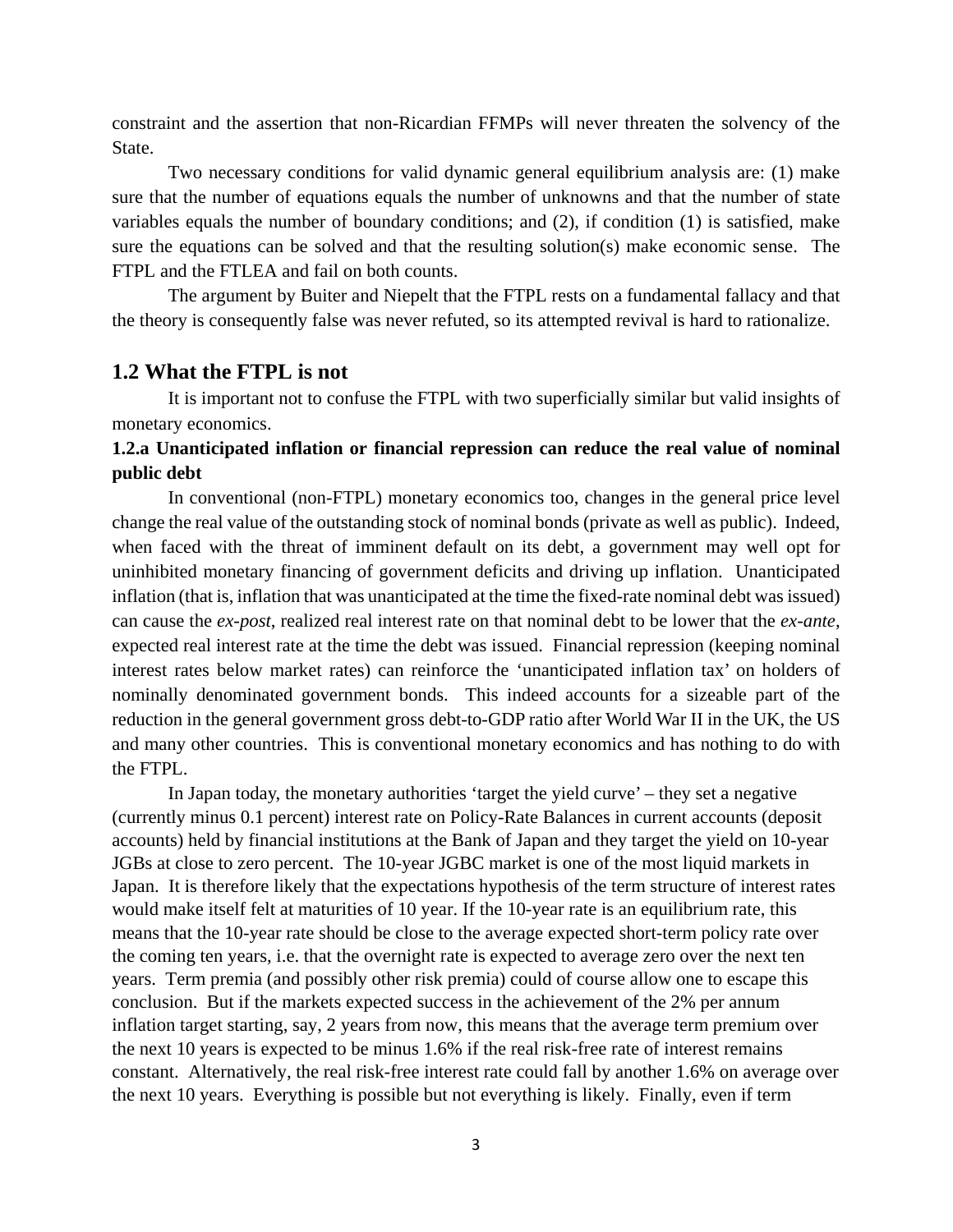premia are variable and are as negative as the zero ten-year nominal yield suggests (if there is no change in the expected risk-free real interest rate), this does not mean that term premia in liquid markets can be manipulated in a significant and persistent manner by varying the net supplies that must be absorbed by the non-JGB market participants. If the 10-year JGB fix at zero is an equilibrium rate, this means, in my view, that the markets believe that the Japanese monetary authorities will continue to undershoot the inflation target for the next 10 years.

My interpretation is that, by targeting the 10-year rate near zero, the monetary authorities are sending the following message to the fiscal authorities in Japan: "We at the BoJ have done everything we can; we are in a liquidity trap. Further rate cuts won't work and may even be counterproductive by impacting bank profitability negatively. BoJ balance sheet expansion on its own no longer has a material and lasting impact on term premia and financial conditions generally. It will only work if the extra fiscal space created by the BoJ balance sheet expansion is used by the fiscal authorities through a fiscal stimulus. So please, fiscal authorities, provide a sizeable additional fiscal stimulus. We will monetize it. And should inflation expectations, term premia, or the 10-year risk-free real interest rate rise, we promise to use financial repression to cap nominal yields up to 10 years near to zero for a considerable period of time."

If my interpretation is correct, the BoJ is proposing to do its part in a conventional helicopter money drop, combined with financial repression. No trace of the FTPL/FTLEA.

#### **1.2.b The fiscal theory of seigniorage: monetary policy has an unavoidable fiscal dimension**

The size and composition of the balance sheet of the central bank have unavoidable fiscal implications. The fiscal theory of seigniorage (FTS) is the right way of thinking about the inherent fiscal dimension of monetary policy. It is outlined briefly in Section 3 after the FTPL has been dismantled.

#### **1.3 Why it matters**

You may well ask: "so what?" Many half-baked ideas have popped up in the social sciences (and even in the natural sciences). They hang around for a while until their logical flaws and/or their empirical failures cause them to wither and vanish. Why devote a high-profile lecture like this to an intellectual flop?

The attempted resurrection of the FTPL matters not just for academic or scholarly reasons. Clearly, propositions and theories that are internally inconsistent must be exposed and relegated to the dustbin of intellectual history. However, in addition to these academic concerns, there are material real-world policy risks associated with fiscal and monetary policy makers being convinced that the FTPL is the appropriate way to consider the interaction of monetary and fiscal policy in driving inflation, long-term interest rates, aggregate demand, real economic activity and sovereign default risk.

An implication of the FTPL is that monetary and fiscal policy makers – either acting in a cooperative and coordinated manner or acting in an independent and uncoordinated manner – can choose just about any paths or rules for real public spending on goods and services, real taxes net of transfers, interest rates and/or monetary issuance, now and in the future, without having to be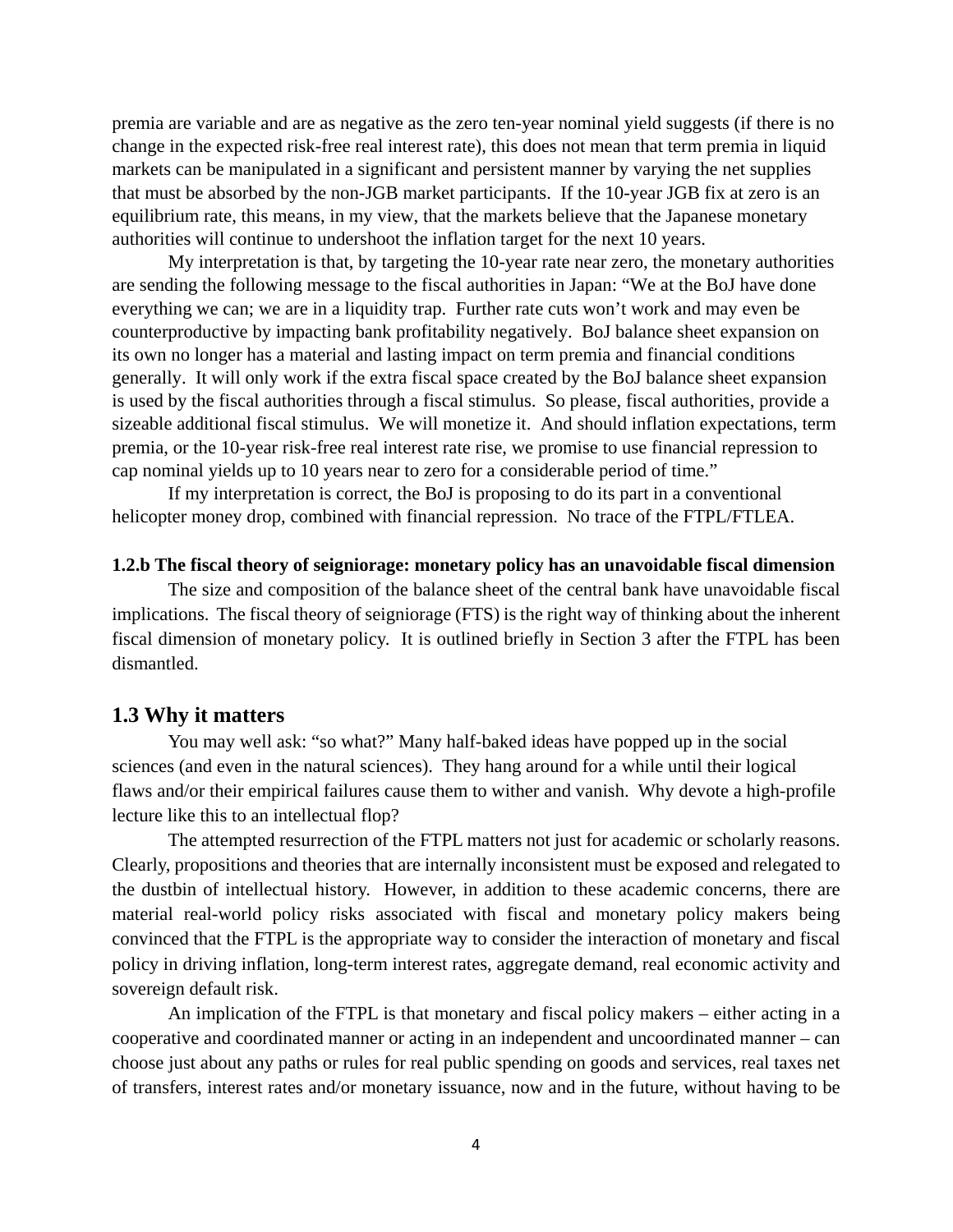concerned about meeting their contractual debt obligations. Somehow, the general price level (or the level of real economic activity) is guaranteed to take on the value required to ensure that the contractual value of the stock of nominal non-monetary public debt outstanding, when deflated by that price level, is exactly consistent with the State meeting all its contractual obligations.

Because (as shown -again- in this lecture) this makes absolutely no sense at all, it could be dangerous if taken seriously and acted upon by monetary and fiscal policy makers. After all, what could be more appealing to a politician anxious to curry favor with the electorate through public spending increases and/or tax cuts, than the reassurance provided by the FTPL, that solvency of the State is never a problem. Regardless of the outstanding stocks of State assets and liabilities, the State can specify arbitrary paths or (contingent) rules for public spending, taxation, monetary issuance and/or nominal policy interest rates. Explosive sovereign bond trajectories will never threaten sovereign solvency. The general price level will do whatever it takes to bring the real value of the stock of nominal government bonds (valued at their contractual values) to the level required to ensure government solvency. If some misguided government were to take this delusional theory seriously and were to act upon it, the result, when reality belatedly dawns, could be painful fiscal tightening, government default, excessive recourse to inflationary financing and even hyperinflation.

The risk of the FTPL rubbing off on policy makers could well be real. In a recent note, Katsushiko Aiba and Kiichi Murashima noted - referring to the FTPL as developed by Sims - that *"… the Nikkei and other media have recently reported his prescription for achieving the inflation target based on the FTPL. We should keep a close eye on this theory because PM Abe's economic advisor Koichi Hamada is a believer, meaning that it might be adopted in Japan's future macroeconomic policies"* (Aiba and Murashima (2017, page 1)).

In Brazil, André Lara Resende (2017) argues in a contribution to Valor Econômico, a Brazilian financial newspaper, that high real interest rates in Brazil are simply the result of high nominal interest rates. His analysis is based on the analysis of John Cochrane in Cochrane (2016a), which has the FTPL as one of its key building blocks. If this argument ever gained traction among monetary policy makers in Brazil, it could result in costly policy mistakes.

#### **1.4 Outline of the rest of the lecture**

The case against the FTPL is not and never was an empirical one. Nor does it depend on any of its assumptions being viewed as unrealistic. The rejection of the FTPL always rested, and continues to rest, on its logical flaws, inconsistencies and egregious anomalies. An inconsistent theory can have no empirical implications and the realism (or lack of it) of its assumptions is irrelevant. This lecture is therefore an exercise in pure monetary economic theory.

The outline of the rest of the lecture is as follows. Section 2 gives an exposition of the misspecified nominal government bond pricing equilibrium condition and the inconsistencies and anomalies inherent in the FTPL and the FTLEA. Section 3 provides a discussion of the correct way to look at the inherent fiscal dimension of monetary policy through the fiscal theory of seigniorage or FTS.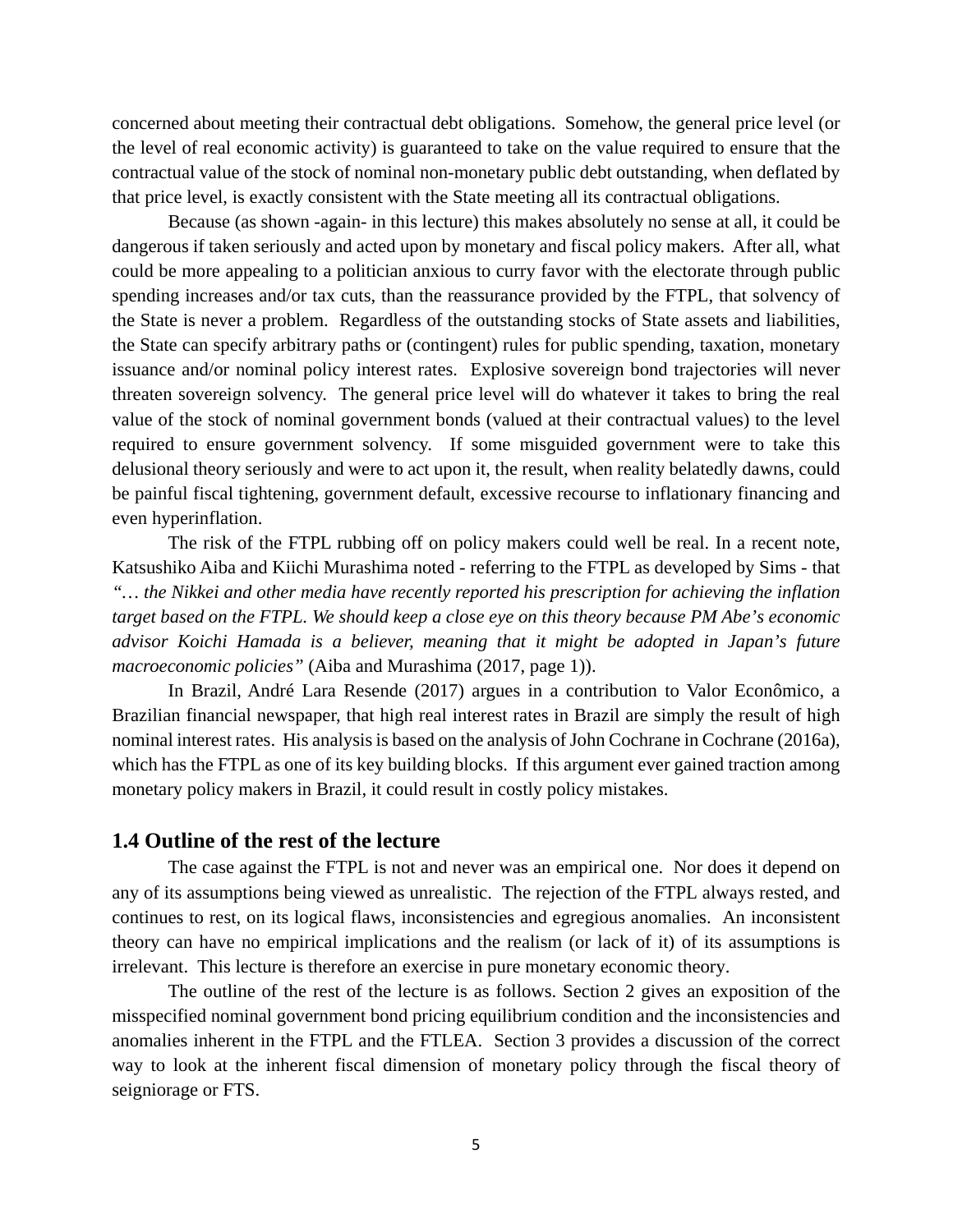# **2. The Bad Fiscal Theory of the Price Level**

As noted in the Introduction, the original sin of the FTPL is the confusion of the *intertemporal budget constraint* of the State with a misspecified *government nominal bond pricing equilibrium condition*. The IBC of the State and a *correctly specified* government bond pricing equilibrium condition look similar but are quintessentially different.

The intertemporal budget constraint of the State constrains the fiscal-financial-monetary program (FFMP) of the State – the paths of or rules for current and future public spending, taxation money issuance and policy rates - to ensure that the *contractual value* (*notional* or *face value*) of the net non-monetary debt ('bonds') of the State does not exceed the present discounted value (PDV) of current and future primary (non-interest) surpluses of the State plus the PDV of current and future seigniorage. The discount rates used in these PDV calculations are free of sovereign default risk premia. In the simple deterministic models I shall use, there is no risk or uncertainty at all, but the logic goes through in models that allow for price uncertainty etc. that does not reflect default risk. Paths of or rules for current and future public spending, taxation, monetary issuance and policy rates must be consistent with all contractual obligations of the State being met in full. Permissible FFMPs must satisfy the IBC *identically*, that is, for all possible values of prices, quantities and other variables that enter into the IBC – not just in equilibrium. Rules for current and future fiscal and monetary policy that ensure that the IBC of the State is always satisfied are called Ricardian FFMPs. Rules for current and future fiscal and monetary policy that do not require that the IBC of the State is always (or identically) satisfied are called non-Ricardian FFMPs.

It may seem obvious that the State, like any economic agent, private or public, operating in a market economy, is subject to a solvency constraint. Typically, the solvency constraint of an economic agent, in a model with a finite time horizon of say  $N \ge 1$  periods, states that the agent cannot have positive net debt at the end of the last period. In an infinite-horizon model the standard solvency condition is that, in the limit as *N* goes to infinity, the PDV of the net debt outstanding at the end of period *N* cannot be positive: the debt cannot grow forever at a higher proportional rate than the interest rate on the debt. This rules out open-ended Ponzi finance. The solvency constraint plus the forward-iterated single period budget identity of the economic agent imply the intertemporal budget constraint of that agent: the PDV of current and future resources available for debt service has to be greater than or equal to the contractual value of the debt.

To me, the assumption that the State has to *always* satisfy its intertemporal budget constraint if we want to be certain that its debt is valued at its contractual value and that it can access the bond markets on the (default-risk-free) terms assumed in the model, is a self-evident 'primitive' assumption - as fundamental as the assumption that a household has to satisfy its intertemporal budget constraint, lest its debt not be valued at its contractual value. It is true that the State has two unique funding sources not available to the private sector – taxes and seigniorage, but that does not mean it is not subject to its IBC. If the FFMP of the State is designed to always satisfy its IBC – for all feasible values of the variables that enter the IBC, including interest rates,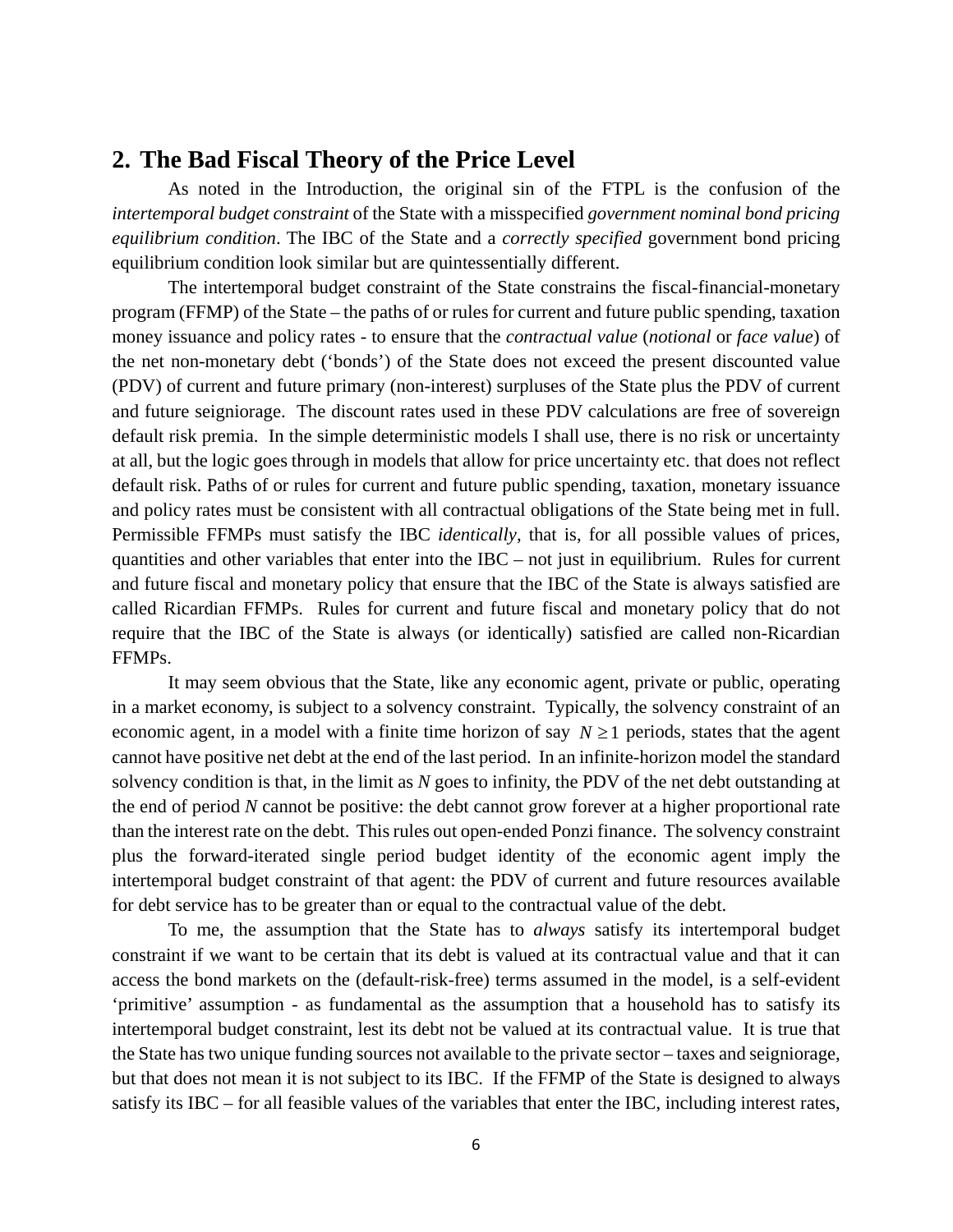asset prices, the price level, wages, output, employment or whatever – its debt will trade at its contractual value. If its FFMP violates its IBC (or, in stochastic models, is expected to violate it with a positive probability) then its debt will trade at a discount on its contractual value.

Exactly the same logic applies to private debt. If a household pursues a consumption and asset allocation program that does not guarantee that its IBC is always satisfied, any household debt outstanding may trade at a discount from its contractual value. The State and the household are treated entirely symmetrically.

I am not aware of any argument to support the assumption that the State is not subject to an intertemporal budget constraint. The only hint at a reason I have been able to find is that Sims stated, in a recent private exchange, that in his Old-Keynesian model (Sims 2016), with a sticky price level and ad-hoc, myopic consumers, the consumer is not subject to an IBC and that, consequently there is no IBC for the State either and no FTPL for this model. His sticky-price New-Keynesian model (Sims (2011)), has a forward-looking, optimizing consumer – and this consumer is constrained by his IBC. So perhaps the argument is that only optimizing, forwardlooking agents are subject to an IBC, and that the State is not an optimizing agent.

If this is indeed the argument, it is wrong for at least two reasons. First, every economic agent in a market economy is subject to an IBC (holding as a weak inequality). Only forwardlooking agents may be aware of this. Even myopic agents remain, however, subject to their IBCs. If they pursue ad-hoc, non-Ricardian strategies, they are likely to either end-up with idle resources that will never be consumed, or to be reminded by those who enforce contracts that they are failing to perform on their contractual obligations, that they are in default and will be declared bankrupt. Forward-looking agents that recognize and respect their IBCs need not be optimizing, however. Their behavior can be satisficing or pessimising instead; they can have their consumption and portfolio allocation decisions driven by rules-of-thumb or by any of a wide range of behavioral paradigmata. Second, there is a long tradition of modeling government behavior as the behavior of a forward-looking, optimizing agent. If my interpretation of the reason why the FTPL assumes that there is no IBC for the State is correct, introducing an optimizing State would immediately invalidate the FTPL.

The authors who support the FTPL, argue that there is no solvency constraint or IBC for the State that has to hold identically. Something that looks like the solvency constraint of the State results from the forward-iterated single period budget identity of the State and the solvency constraint of the household sector (for simplicity we consider a closed economy where the private sector consists of households only and production does not require real capital).<sup>[5](#page-10-0)</sup> Let  $s(t)$  denote

<span id="page-10-0"></span><sup>&</sup>lt;sup>5</sup> The solvency constraint of the household sector states that the PDV of the terminal (infinite horizon) financial debt of the household sector has to be non-positive. An optimizing household whose utility function does not have satiation in consumption and/or real money balances will never waste any financial resources. Its IBC will therefore hold with equality. In equilibrium, if the IBC of the household sector holds with equality, something that looks like the IBC of the State also has to hold with equality (and with sovereign bonds priced at their contractual values). All this is correct but does nothing to make the FTPL or FTLEA correct. For a detailed discussion of the transversality conditions in optimizing monetary models see Buiter and Sibert (2007).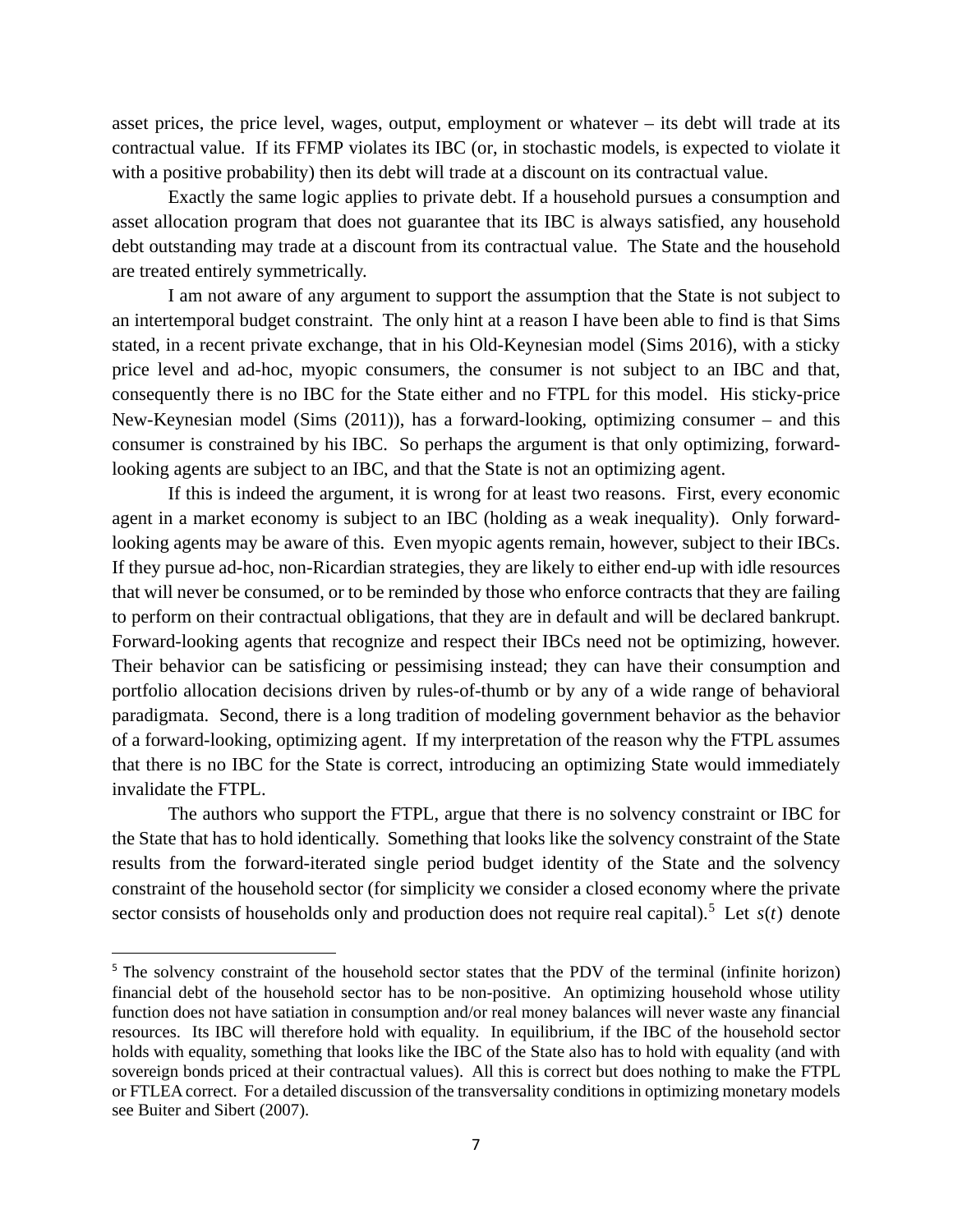the real value of the primary surplus of the state at time *t* (the real value of taxes net of transfers minus real government spending on goods and services, excluding interest);  $\sigma(t)$  is the real value of seigniorage at time *t* - central bank money issuance net of any interest paid on central bank money;  $M(t)$  is the nominal stock of central bank money at time  $t$ ;  $B(t)$  is the number of (oneperiod, strictly instantaneous) nominal bonds issued by the government outstanding at time *t*; the contractual value of that nominal bond is 1 unit of money;  $b(t)$  is the number of (one-period, strictly instantaneous) index-linked bonds issued by the government outstanding at time *t;* the general price level (in terms of money) in period *t* is  $P(t)$ ; the contractual value in terms of money of an index-linked bond is  $P(t)$ ;  $i(t)$  is the instantaneous default risk-free interest rate at time *t*;  $i^M(t)$  is the interest rate on central bank money;  $\pi(t) = \dot{P}(t)/P(t)$  is the rate of inflation and  $r(t) \equiv i(t) - \pi(t)$  is the instantaneous default-risk-free real rate of interest at time *t*.

The real value of seigniorage is defined as follows:

$$
\sigma(t) \equiv \frac{\dot{M}(t) - i^{M}(t)M(t)}{P(t)}
$$
\n(1)

The single period (strictly speaking instantaneous) budget identity of the State is

$$
\dot{M}(t) + \dot{B}(t) + P(t)\dot{b}(t) \equiv i(t)B(t) + P(t)r(t)\dot{b}(t) + i^{M}(t)M(t) - P(t)s(t)
$$
\n(2)

Dividing (2) by the general price level, rearranging and integrating the resulting expression forwards gives the intertemporal budget identity of the State:

$$
\frac{B(t)}{P(t)} + b(t) \equiv \int_{t}^{\infty} e^{-\int_{t}^{v} r(u) du} \left( s(v) + \sigma(v) \right) dv + \lim_{v \to \infty} e^{-\int_{t}^{v} r(u) du} \left( \frac{B(v)}{P(v)} + b(v) \right)
$$
(3)

The solvency constraint of the State asserts that permanent Ponzi finance is ruled out – the PDV of the terminal stock of *non-monetary* debt (bonds) has to be non-positive in the limit as the terminal date goes to infinity:

$$
\lim_{\nu \to \infty} e^{-\int_t^{\nu} r(u) du} \left( \frac{B(\nu)}{P(\nu)} + b(t) \right) \le 0
$$
\n(4)<sup>6</sup>

The intertemporal budget identity of the State and its solvency constraint imply the intertemporal budget constraint of the State:

$$
\frac{B(t)}{P(t)} + b(t) \leq \int_{t}^{\infty} e^{-\int_{t}^{v} r(u) du} \left( s(v) + \sigma(v) \right) dv \tag{5}
$$

In equation (5) both the nominal bond and the index-linked bond are valued at their contractual values. In period *t*, the quantities of the two bonds are inherited from the past and are

<span id="page-11-0"></span> $6$  I can replace the solvency constraint in equation (4) with the more standard

 $\overline{a}$ 

 $\lim_{\nu \to \infty} e^{-\int_t^{\nu} r(u) du} \left( \frac{M(v) + B(v)}{P(v)} + b(t) \right) \leq 0$  $\int_t^t r(u) du$ *v*  $e^{-\int_t^v r(u)du} \left( \frac{M(v) + B(v)}{B(v)} \right) + b(t)$  $P(v)$ −  $\lim_{x\to\infty}e^{-\int_t^v r(u)du}\left(\frac{M(v)+B(v)}{P(v)}+b(t)\right)\leq$  $\left( P(v) \right)$ without this affecting any part of my critique of the FTPL and the FTLEA. I need equation (4) for my fiscal theory of seigniorage (FTS) in Section 3.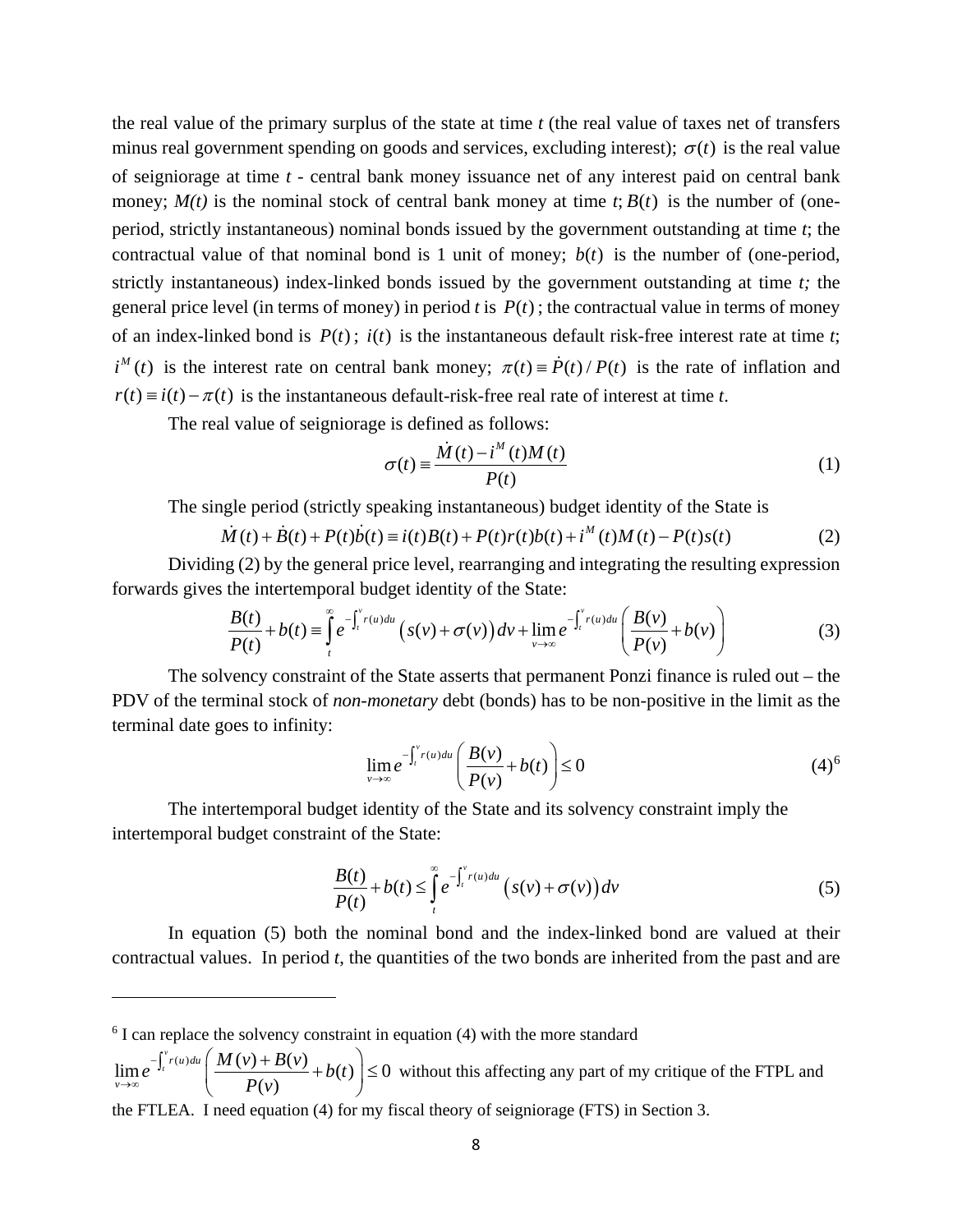therefore given. The IBC imposes on the State the constraint that, whatever paths or rules it chooses for current and future primary surpluses and seigniorage (henceforth *augmented* primary surpluses) and policy rates, the PDV of current and future augmented primary surpluses must be *at least* equal to the contractual value of the government bonds outstanding. Note again that the IBC of the State, given in equation (5), is a 'primitive' requirement imposed on the State – in and out of equilibrium. It is not an implication, in equilibrium, of anything the household sector does or is constrained by.

A properly specified equilibrium bond pricing equation version states that the *market value*  or *effective value* of the net bond debt of the State equals the PDV of the actual current and expected future primary surpluses of the State (whatever these are), plus the PDV of the actual current and expected future seigniorage (whatever that may be). In the equilibrium bond pricing approach, the FFMP is whatever it is. Essentially arbitrary sequences or rules for public spending, taxes, monetary issuance and policy rates, are permitted. As noted earlier, such *overdetermined,* arbitrary FFMPs that are not required to satisfy the IBC of the State identically are called *non-Ricardian* FFMPs.

There is no reason to expect that a non-Ricardian FFMP will support a market value of the outstanding net government bond debt that is equal to its contractual value. The PDV of current and future augmented primary surpluses generated by a non-Ricardian FFMP could equal or *exceed* the contractual value of the outstanding net stock of government bonds. In that case, the market value of the bonds equals the contractual value of the bonds and the State is wasting 'fiscal space'.

It is also possible that, despite not being designed to always satisfy the IBC of the State identically and with equality, an arbitrary non-Ricardian FFMP turns out to satisfy it with equality. In that case, not by design but by good fortune, the market value of the sovereign debt equals its contractual value in equilibrium.

Finally, it is also possible that the PDV of current and future primary surpluses plus seigniorage generated by a non-Ricardian FFMP is less than the contractual value of the outstanding net stock of government bonds. In that case, the market value of these bonds is less than their contractual value. In the simple formal models that have been used to analyze the FTPL, the government is in default or insolvent immediately. In more realistic and complex models the government could merely be viewed as having a positive probability of default (that is, of not being able to meet its contractual obligations) at some time in the future.[7](#page-12-0)

 $\overline{\phantom{a}}$ 

<span id="page-12-0"></span> $<sup>7</sup>$  In Niepelt (2004), the author argues that even if one accepts the valuation equation approach, this implies an</sup> intertemporal budget constraint if one imposes rational expectations and if one goes back to a truly initial period where debt is issued. Once this is accepted, the nominal anchor disappears and the possibility to run "arbitrary" (non-Ricardian) fiscal policies disappears as well—the price level cannot be relied upon to satisfy the IBC. If a bond revaluation factor less than 1 were to occur in the initial period when a government bond is issued, it would not be possible to price that bond at par. The State either sells it at the appropriate discount to its contractual value or the State cannot sell the bond. Niepelt's analysis and mine are substantially the same. I am indebted to Dirk Niepelt for pointing this out to me. Of course, as pointed out in Daniel (2007), if, in that initial period, all the necessary conditions for the FTPL to generate an equilibrium price level sequence are satisfied (flexible prices, exogenous nominal interest rate, non-zero stock of government bonds), the FTPL might be able to pick a price level sequence that yields a unique, non-explosive equilibrium. This amounts to 'relocating' the FTPL to the initial period. Even if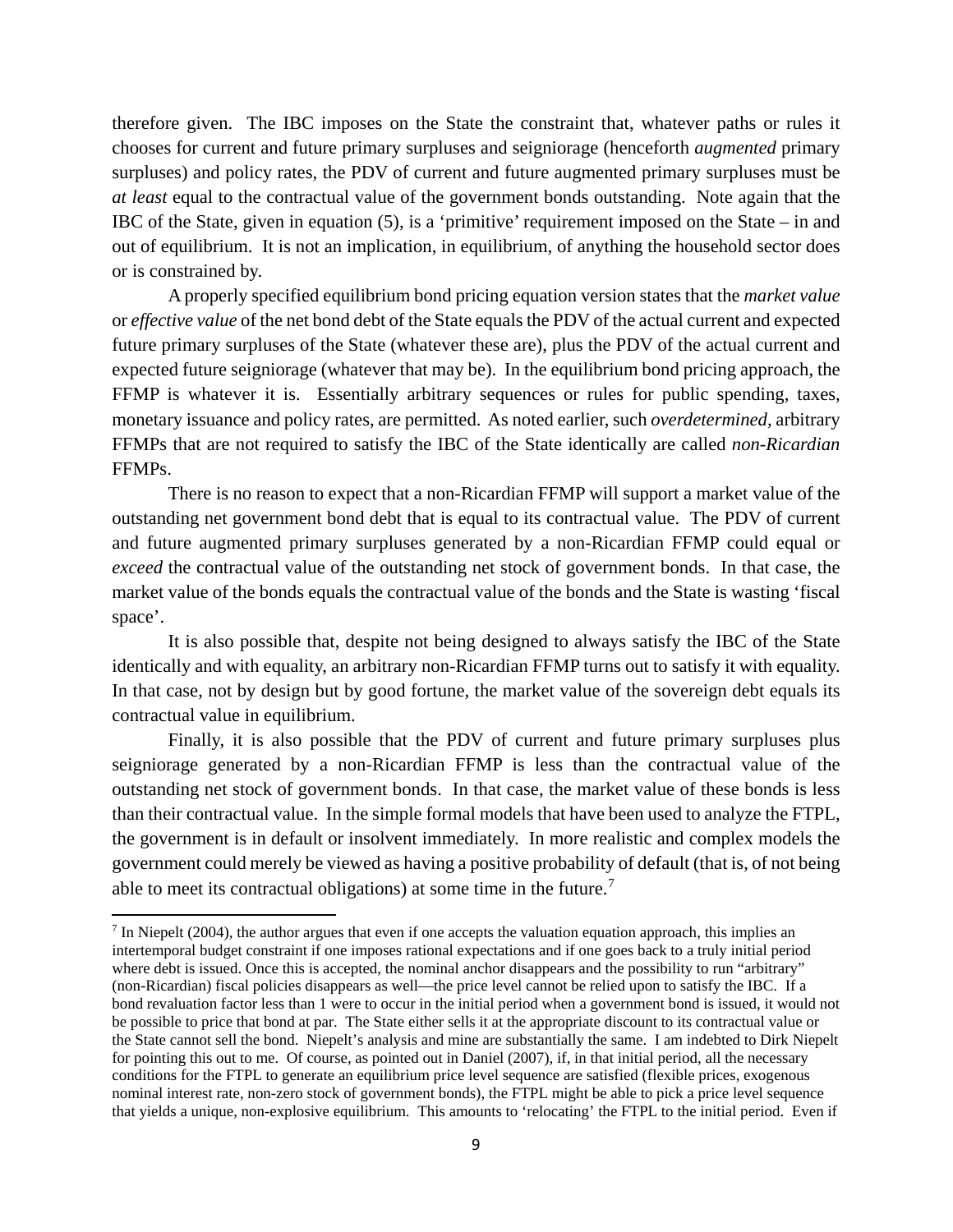When the equilibrium bond pricing equation generates a market value for the bonds that is below their contractual value, the market price represents a discount on the contractual price. In Buiter (2001, 2002) I referred to the ratio of the market value of a government bond to its contractual value as the *bond revaluation factor*. The bond revaluation factor cannot be greater than 1 or less than 0 (private creditors of the government cannot be turned into private debtors). I shall denote the bond revaluation factor by  $D(t)$ , where  $0 \le D(t) \le 1$ .

If we only consider Ricardian FFMPs, the bond revaluation factor will, by construction, always be equal to 1 and can be ignored.

If we consider non-Ricardian FFMPs, we have to introduce the market value of government debt or, equivalently, the bond revaluation factor, as an additional variable. This is shown in equation (6) which differs from equation (5) in three ways. First, the weak inequality in equation (5) becomes a strict equality in equation (6); second, the bond revaluation factor,  $D(t)$ , in equation (6) transforms the contractual values of the bonds into effective or market values; $^8$  $^8$  third, to emphasize the fact that we are dealing with arbitrary, non-Ricardian FFMPs, I put overbars over the primary surpluses and seigniorage terms; they are effectively exogenous and will only by happenstance satisfy equation (6) with  $D(t) = 1$  - unlike Ricardian FFMPs for which, by definition,  $D(t) \equiv 1$ .

$$
D(t)\left(\frac{B(t)}{P(t)} + b(t)\right) = \int_{t}^{\infty} e^{-\int_{t}^{v} r(u)du} \left(\overline{s}(v) + \overline{\sigma}(v)\right) dv
$$
 (6)

The way to verify whether the State in solvent under any proposed FFMP is therefore through a 'proof by contradiction' process. You assume the State is solvent and is perceived by the markets to be solvent. You then solve the model and use the discount factors (in more general models these could be stochastic discount factors) that are appropriate for discounting current and future augmented primary surpluses of the State if there is no default risk for the State, to verify whether, assuming there is no default risk, the PDV of current and future augmented primary surpluses is at least as large as the contractual value of the public debt. The contractual value of the public debt is the PDV of all current and future resources available for debt service, using discount factors that reflect the absence of default risk. If the PDV of future augmented primary surpluses (using default-risk-free discount factors) is indeed at least as large as the contractual value of the public debt (using default-risk-free discount factors to price longer-maturity debt (should there be any) at its contractual value), the assumption that there is no default risk is verified and the model solution proceeds. If it is not verified, the State bonds cannot be free of default risk and any model that does not have a convincing story of how and on what terms a State at risk of default can access the bond markets, has to be modified. In the simple deterministic, perfect foresight models I consider, the State would be insolvent and would

l

there is no inconsistency (overdeterminacy) in this case, the five anomalies introduced below still invalidate the FTPL.

<span id="page-13-0"></span><sup>8</sup> I assume that nominal bonds and index-linked bonds have the same revaluation factor. This can easily be *generalized to allow different revaluation factors for the two types of bonds.*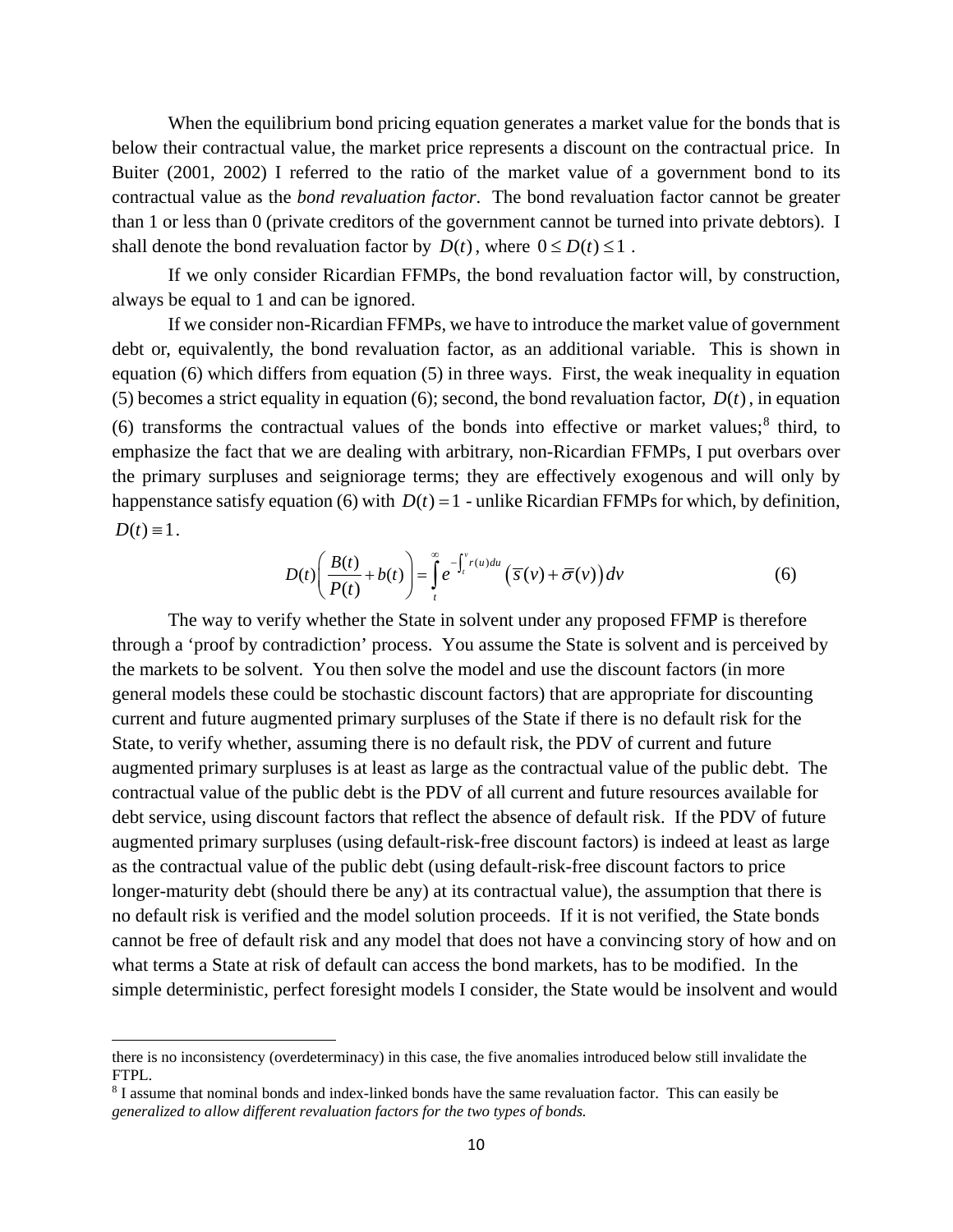not have access to the bond markets if the PDV of future augmented primary surpluses (using default-risk-free discount factors) is less than the contractual value of the public debt.

In more general models this 'counterfactual' or 'proof by contradiction' checking of the solvency of the State can allow for uncertainty, including price risk driven by any factors other than sovereign insolvency risk, as long it is possible to model the appropriate stochastic discount factors for future augmented primary surpluses and for the calculation of the contractual (default risk-free) value of government bonds.

The FTPL and the FTLEA consider non-Ricardian FFMPs but does not add a bond revaluation factor to the model. So, equation (6) is replaced by the IBC of the State holding with equality:

$$
\frac{B(t)}{P(t)} + b(t) = \int_{t}^{\infty} e^{-\int_{t}^{v} r(u) du} \left(\overline{s}(v) + \overline{\sigma}(v)\right) dv \tag{7}
$$

The FTPL and FTLEA unflinchingly violate the 'primitive' postulate of any market economy – that any economic agent, including the State, faces an IBC. $9$  Since the FTPL adds an additional equation (the bond pricing equilibrium condition) but does not add another unknown, a model of the economy that has a determinate equilibrium under Ricardian FFMPs should be overdetermined under a non-Ricardian FFMP, that is, mathematically inconsistent, with more equations than unknowns,

And indeed, that is what happens for the vast majority of flexible price level economic models that have been studied. There is one class of flexible price level models for which the imposition of a non-Ricardian FFMP does not create an overdetermined system. Not surprisingly, that is the class of models for which the equilibrium is (partially) *underdetermined* under Ricardian FFMPs. That class of model has fully flexible nominal prices and a monetary policy that pegs the short nominal interest rate (the interest rate on one-period nominal bonds with a contractual value of 1 unit of money). With Ricardian FFMPs, both the general price level and the nominal money stock are indeterminate in such an economy. With the nominal interest rate pegged, the nominal stock of money is endogenous – determined by the demand for money. There is no nominal anchor. The stock of real money balances (the nominal money stock deflated by the general price level) is, however, determinate, as are all other endogenous real variables.

Adding the bond pricing equilibrium condition to this economy, with a non-Ricardian FFMP, leads to a determinate equilibrium, but only if a third condition is satisfied: there is a nonzero stock of nominal government bonds outstanding. In that case the general price level  $P(t)$ 

 $\overline{a}$ 

<span id="page-14-0"></span><sup>9</sup> In private correspondence (cited here with Sims's permission) Sims writes:" In *the models of the FTPL literature (e.g. my 2011 New Keynesian model or my 1994 Economic Theory paper) the instantaneous or one-period budget constraints of private agents and of the government are treated as accounting identities, which they are, while their solved-forward versions enter only in pruning out (some) unstable solutions of the system of constraints and Euler equations. The condition ruling out explosive growth of private wealth, while consumption remains bounded, arises from transversality, i.e. from a private sector equilibrium condition. What people call the government's intertemporal budget constraint arises only by combining its period budget constraint with private transversality."*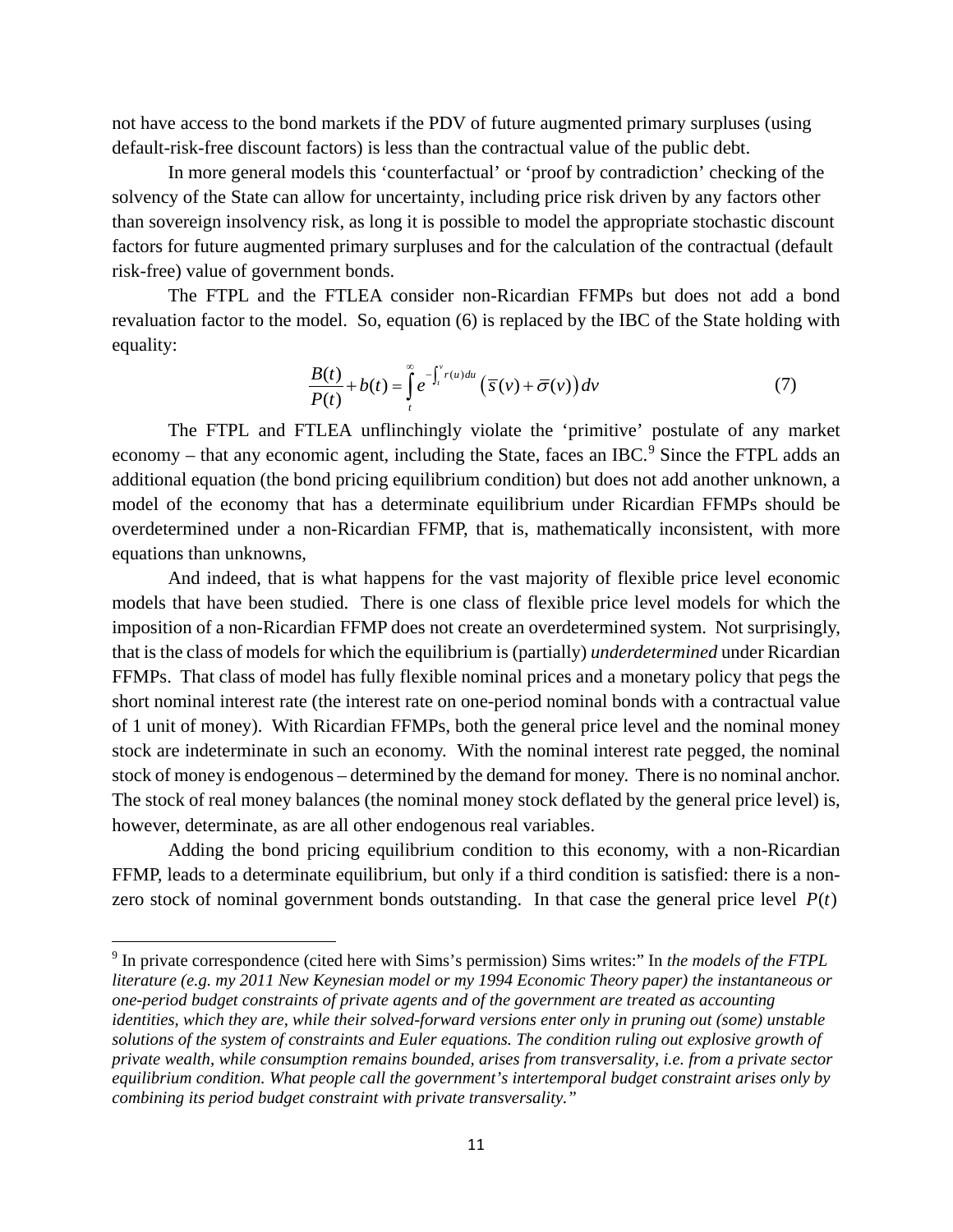can (under certain conditions) play the role of the bond revaluation factor  $D(t)$ . The general price level reconciles the real value of the outstanding stock of nominal government bonds, valued at their contractual value of 1 unit of money, with the PDV of current and future primary surpluses and seigniorage (which, under non-Ricardian FFMPs can be anything) minus the real value of the outstanding stock of index-linked government bonds, also valued at their contractual value. Even if the FTPL-favorable trinity of a flexible price level, an exogenous nominal interest rate and a non-zero stock of government nominal bonds are present, the FTPL fails because it leads to unacceptable anomalies.

A theory is only as good as the sum total of its logical implications and empirical predictions. The anomalies and inconsistencies of the FTPL outlined below mean that it cannot be taken seriously.

#### **2.1 Anomalies**

#### **Anomaly 1. The FTPL can generate a negative price level unless its domain of validity is arbitrarily restricted.**

Even in the flexible price level, interest rate pegging world, there is a wide range of feasible values of the exogenous variables, policy rules and inherited bond stocks for which the 'nominal bond pricing equilibrium equation' generates a negative general price level. From equation (7) this will be the case when

$$
\int_{t}^{\infty} e^{-\int_{t}^{v} r(u) du} \left( \overline{s}(v) + \overline{\sigma}(v) \right) dv - b(t) < 0 \text{ and } B(t) > 0 \text{ or } \int_{t}^{\infty} e^{-\int_{t}^{v} r(u) du} \left( \overline{s}(v) + \overline{\sigma}(v) \right) dv - b(t) > 0 \text{ and } B(t) < 0
$$

So, if there is a positive stock of nominal government bonds outstanding and the PDV of current and future augmented primary surpluses minus the value of the outstanding stock of index-linked debt is negative, the FTPL implies a negative price level. The same holds if there is a negative stock of nominal government bonds outstanding and the PDV of current and future augmented primary surpluses minus the value of the outstanding stock of index-linked debt is positive. A negative general price level is generally considered an undesirable feature in a model of a monetary economy.

#### **Anomaly 2. There is no FTPL if all public debt is index-linked (or denominated in foreign currency).**

The bond discount factor or bond revaluation factor approach given in equation (6) works fine even without nominal bonds. From equation (7), the FTPL (which treats the IBC of the State as a bond pricing equilibrium condition for arbitrary FFMPs, but still insists that bonds are priced at their contractual value – the bond revaluation factor is omitted – this means that it asserts that, with  $B(t) = 0$ , equation (8) holds:

$$
b(t) = \int_{t}^{\infty} e^{-\int_{t}^{v} r(u) du} \left( \overline{s}(v) + \overline{\sigma}(v) \right) dv
$$
 (8)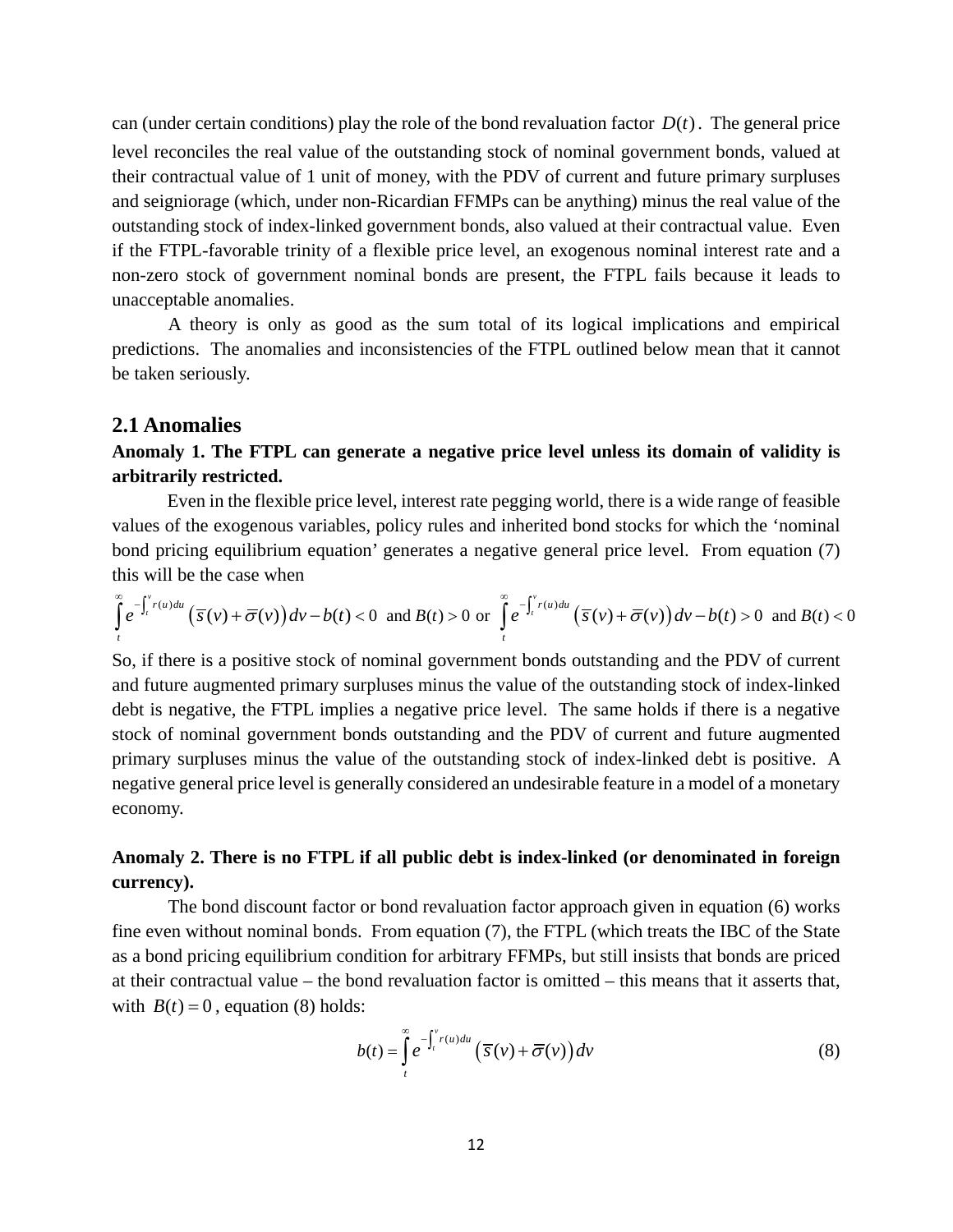This is likely to be a problem, because the stock of index-linked bonds is given and the non-Ricardian FFMP would only by chance generate a PDV of current and future augmented primary surplus that equals the value of those index-linked bonds, if they are valued at their contractual values. This means that, in general, if there is only index-linked and/or foreigncurrency-denominated sovereign bond debt, there is an inconsistency (the bond pricing equation is violated) and, in the flexible price level case with an exogenous nominal interest rate, the general price level and the nominal stock of money are indeterminate, although the real stock of money is determinate.

Adding the bond revaluation factor, as in equation (6) resolves this inconsistency. The equilibrium (real) bond pricing equation now determines the value of the bond revaluation factor:  $(t)b(t) = \int e^{-\int_t^t r(u)du} \left( \overline{s}(v) + \overline{\sigma}(v) \right)$ *v*  $D(t)b(t) = \int e^{-\int_t^T r(u)du} \left(\overline{s}(v) + \overline{\sigma}(v)\right)dv$ *t*  $=\int_{0}^{\infty}e^{-\int_{t}^{v}r(u)du}(\overline{s}(v)+\overline{\sigma}(v))dv$ . Note that the same argument can be made if government

bonds are denominated in foreign currency.

Sims (2011) implies that equation (8) would still hold because the discount factors  $\int_t^v r(u) du$ *t*  $\int_0^{\infty} e^{-\int_t^v r(u)du}$  would adjust to make sure it holds. The discount factors can do this, according to Sims, because the initial level of real economic activity is free to take on any (non-negative) value. In

Section 2.2a I show this argument to be incorrect.

## **Anomaly 3. The FTPL can determine the price of phlogiston – it can determine an equilibrium price without an associated quantity.**

The FTPL can determine the general price level (the reciprocal of the price of money) even if there is no money in the economy. Consider the case where there is no supply of or demand for money balances. Money does not exist as an intrinsically valuable commodity, as paper money, as a bookkeeping entry or as e-money or cyber money. It does not exist as a store of value, medium of exchange or means of payment. The only way in which something named 'money' exists is as an abstract or imaginary unit of account or numéraire. For some reason, government debt happens to be denominated in terms of this numéraire. Instead of something non-existing called 'money', we could use another abstract/imaginary numéraire – phlogiston, say, the substance formerly believed to be embodied in all combustible materials. It this world, when the FTPL supports a positive general price level, it manages to price non-existent phlogiston, just as it can price nonexistent money. I consider this to be an undesirable feature, not something to exult over.

To illustrate the deep conceptual bizarreness of the phlogiston economy, consider the discrete-time version of our continuous-time model. What kind of contract does a one-periodmaturity nominal bond, costing 1 unit of Phlogiston in period *t*, actually represent in such an economy? It promises, in period *t*, to pay the purchaser, 'something' in period  $t+1$ . That something cannot be  $1 + i^M$  units of phlogiston, because phlogiston does not exist except as a unit of account. Instead it promises to make a payment to the holder in period  $t+1$  *worth*  $1+i^M$  *units of phlogiston* in period  $t+1$ . How do we know what a unit of phlogiston is worth in period  $t+1$  – in terms of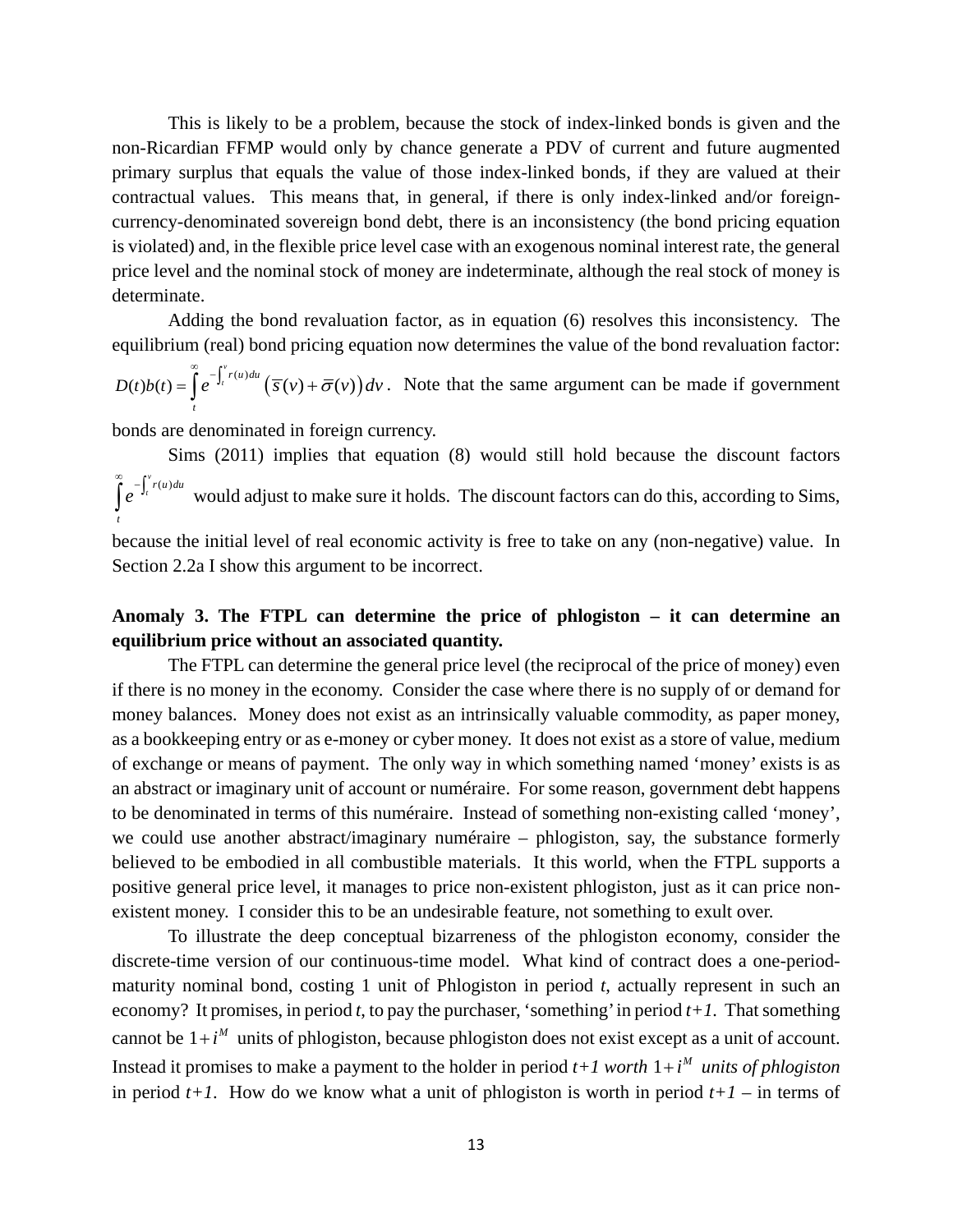things that actually exist other than as pure numéraires? Well, we have this phlogistondenominated bond equilibrium pricing condition in every period. It tells us that the real value (in terms of goods and services that have intrinsic value) of the phlogiston-denominated bond, valued at its contractual value in terms of phlogiston, has to be equal to the PDV of current and future real augmented primary budget surpluses of the State.

So, in a world where money does not exist except as a pure numéraire, a nominal bond (a bond promising a payment next period worth  $1 + i^M$  units of money, say) is the ultimate *nondeliverable* forward contract.<sup>10</sup> I believe that it makes no sense to model a world where nondeliverable contracts exist without there also being a deliverable benchmark. Money must exist as a commodity (with or without intrinsic value), or as a financial claim issued by some legal – or even personal – entity, as a bookkeeping entry or as a Bitcoin-style cyber currency. There has to be a benchmark spot market for money and a deliverable forward contract for money if a nondeliverable forward contract for money is to make sense. In the preceding paragraph the word 'money' can be replaced by 'phlogiston'.

The FTPL fails this test, insofar as it can price money (phlogiston) is a world where there are no deliverable spot or forward contracts for money (phlogiston). I recognize that this is an anomaly rather than a logical inconsistency. I do, however, consider this anomaly to be as devastating as the logical inconsistencies inherent in the FTPL: it is inconceivable to me to work with a model of the economy that can determine an equilibrium price without an associated quantity.

## **Anomaly 4. The FTPL makes as much sense as the HTPL or the 'Mr Jones Theory of the Price Level.**

The logic of turning the IBC of the State into a nominal bond pricing equilibrium condition, but without introducing a bond discount factor or bond revaluation factor, can be applied to the IBC of the household sector or even to the IBC of a single household, as long as it holds a nonzero stock of nominally denominated non-monetary financial assets or liabilities. Consider the IBC of household *i* (Mr Jones, say). The stocks of nominal and index-linked household debt outstanding at time *t* are  $B^{h_i}(t)$  and  $b^{h_i}(t)$ ;  $Y^{h_i}(t)$ ,  $\tau^{h_i}(t)$ ,  $C^{h_i}(t)$  and  $\sigma^{h_i}(t)$  are, respectively, the real factor income, real taxes net of transfers, consumption and the real value of the accumulation of money balances net of interest paid on money by Mr Jones at time *t*. Mr. Jones takes real factor income and real taxes as exogenous.

 $\overline{\phantom{a}}$ 

<span id="page-17-0"></span><sup>10</sup> According to Investopedia *"A non-deliverable forward (NDF) is a cash-settled, short-term forward contract in a [thinly traded](http://www.investopedia.com/terms/t/thinly-traded.asp) or nonconvertible foreign currency against a freely traded currency, where the profit or loss at the [settlement date](http://www.investopedia.com/terms/s/settlementdate.asp) is calculated by taking the difference between the agreed upon [exchange rate](http://www.investopedia.com/terms/e/exchangerate.asp) and th[e spot rate](http://www.investopedia.com/terms/s/spot_rate.asp) at the time of settlement, for an agreed upon notional amount of funds. The gain or loss is then settled in the freely traded currency"*, [http://www.investopedia.com/terms/n/ndf.asp.](http://www.investopedia.com/terms/n/ndf.asp) The key relevant point is that no payment in the thinly traded or nonconvertible currency is ever made. All payments are made in the freely traded currency. The amount of the freely traded currency paid is given by the notional amount of the contract times the difference between the agreed upon forward rate and the spot rate at the time of settlement.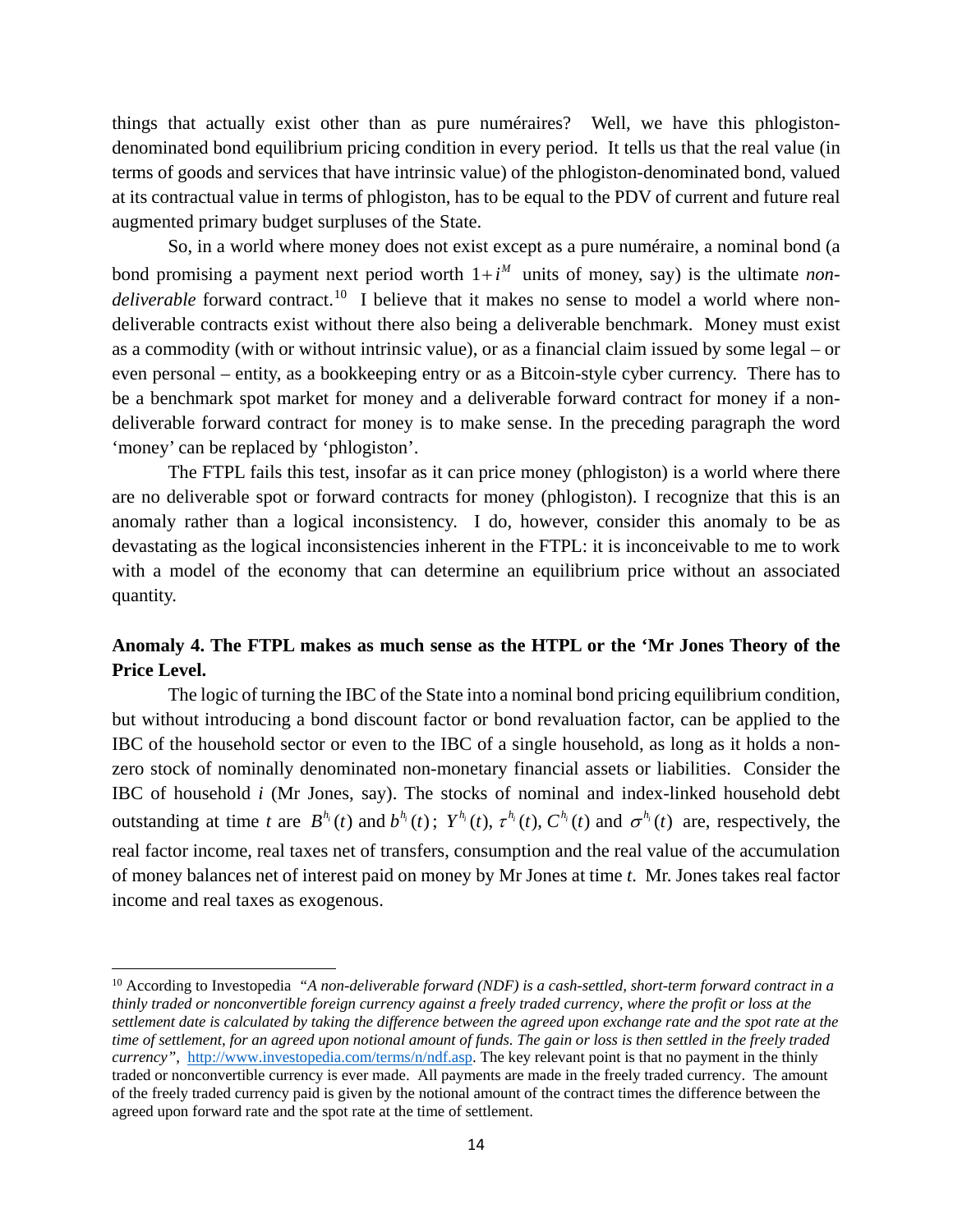$$
\frac{B^{h_i}(t)}{P(t)} + b^{h_i}(t) \leq \int\limits_t^{\infty} e^{-\int_t^{\nu} r(u) du} \left( Y^{h_i}(v) - \tau^{h_i}(v) - C^{h_i}(v) - \sigma^{h_i}(v) \right) dv \tag{9}
$$

We can turn the IBC of Mr Jones into a Mr Jones equilibrium nominal bond pricing equation by having equation (9) hold with equality. As with the FTPL, we don't introduce a bond revaluation factor but continue to price Mr Jones's bond debts at their contractual values. Mr Jones could adopt an overdetermined or (non-Ricardian) consumption and asset allocation program (as indicated by the overbars in equation (10):

$$
\frac{B^{h_i}(t)}{P(t)} + b^{h_i}(t) = \int\limits_t^{\infty} e^{-\int_t^{\nu} r(u) du} \left( Y^{h_i}(v) - \tau^{h_i}(v) - \overline{C}^{h_i}(v) - \overline{\sigma}^{h_i}(v) \right) dv \tag{10}
$$

All we have to do now is watch the general price level take on the value that reconciles that non-Ricardian consumption and asset allocation program of Mr. Jones with his outstanding stock of nominal debt. If this household theory of the price level (HTPL) or even individual household/Mr Jones theory of the price level is too weird to be taken seriously - as I believe it is then so is the FTPL, which uses identical logic.

### **Anomaly 5. When the equilibrium bond pricing equation is specified correctly, there is no FTPL.**

Consider the case where we have an overdetermined, non-Ricardian FFMP, but we do the proper thing of adding a debt revaluation factor to the bond pricing equilibrium condition. We are in the world of equation (6). Assume that there is a non-zero stock of nominal government bonds outstanding and that the conditions that would produce a negative price level (given under Anomaly 1) are not satisfied. Now the FTPL cannot determine the general price level, even in a flexible price level world with a pegged nominal interest rate and a non-Ricardian FFMP. We are back where we should be – in a world without a nominal anchor and thus with an indeterminate general price level and nominal money stock. Again, the real money stock and the real market value (as opposed to the contractual value) of the outstanding government bonds are determinate, the general price level and *D(t)* are not.

In addition to the list of unacceptable anomalies that are implied by the FTPL, even in the single class of models where it is not overdetermined, it is easily shown that there is a very wide range of models where the FTPL inevitably leads to internal inconsistencies – including overdetermined equilibria.

#### **2.2 Inconsistencies**

## **2.2a Inconsistency 1. The FTPL implies an overdetermined system if there is an exogenous rule for the nominal money stock.**

If instead of pegging the nominal interest rate (or adopting some exogenous rule for the nominal interest rate) the monetary authority adopts an exogenous rule for the nominal money stock (with the nominal interest rate now endogenous), the system is overdetermined under the non-Ricardian FFMP – mathematically inconsistent. This is true even if the price level is perfectly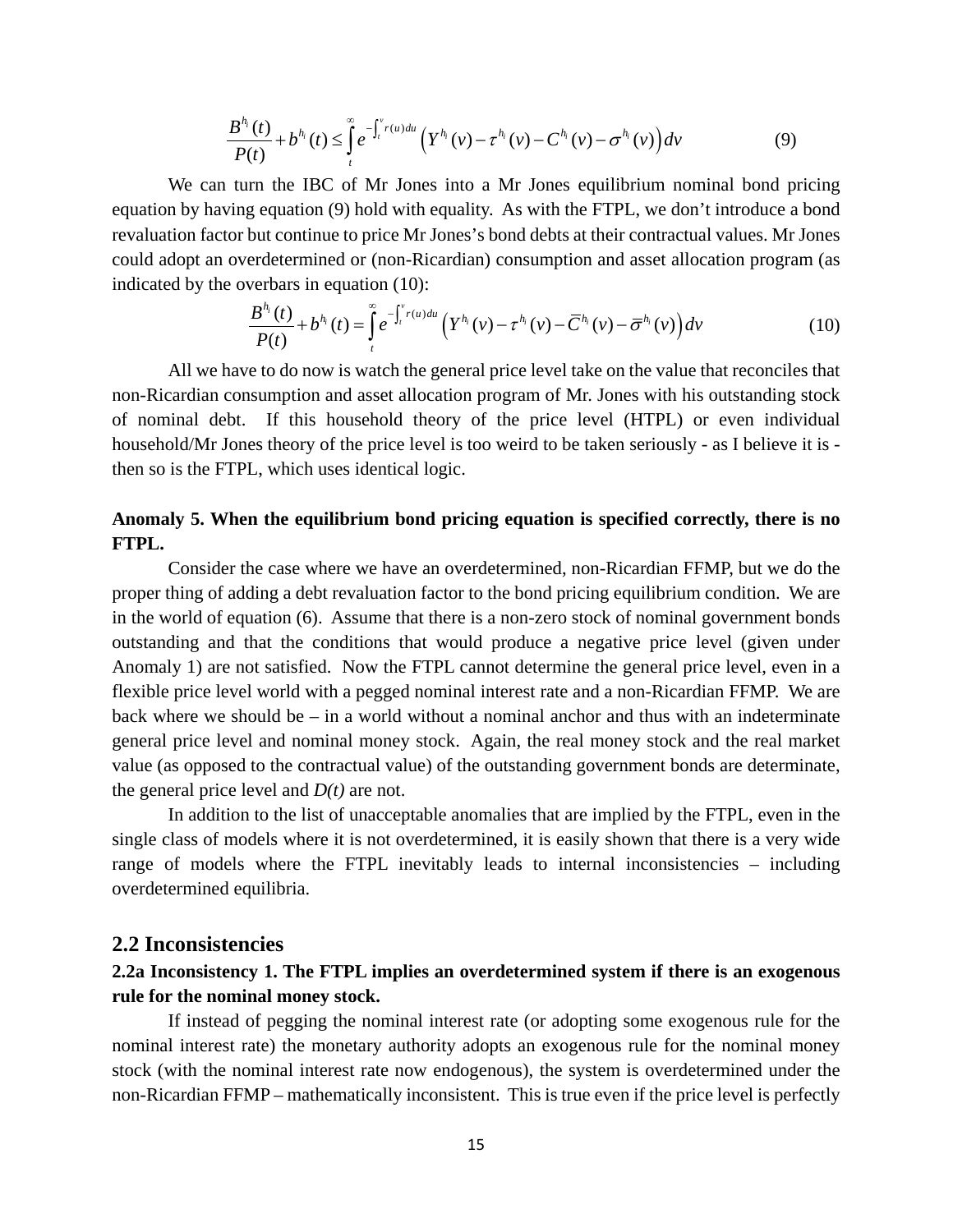flexible, because the price level is determined twice: once by the IBC of the State doing the job of a nominal bond equilibrium pricing equation and once by the monetary equilibrium condition – the condition that the demand for real money balances equals the real value of the money supply.<sup>[11](#page-19-0)</sup>

#### **2.2b Inconsistency 2. If the price level is not freely flexible but predetermined, the FTPL implies either an overdetermined system or a system that is inconsistent in another way.**

If the general price level is not freely flexible (that is, in any Keynesian model where nominal wage and/or price rigidities are present), the system would seem to be overdetermined under the non-Ricardian FFMP – mathematically inconsistent, because the price level at any point in time would be determined twice, once by history and once by the IBC of the State, doing the job of a misspecified nominal bond pricing equilibrium equation. An example of this is the Old-Keynesian model developed by Sims (2016a), discussed at greater length in Buiter (2017).

However, it is in principle conceivable that, even with the price level predetermined, the IBC of the State could hold with equality and with sovereign debt priced at its contractual value as in equation (7), because current and future real interest rates adjust to ensure it holds.

In the New-Keynesian model of Sims (2011), sticky prices are combined with an optimizing, forward-looking consumer. With output demand-determined, Sims argues that the initial value of consumption (aggregate demand and output) will jump to the level required to set the real value of the outstanding stock of public debt (given if all debt is single-period, itself endogenous if there is long-dated debt) equal to the PDV of future primary surpluses plus seigniorage. This happens because the initial value of real consumption jumps to the level that ensures that either the current and future values of the real discount factors and/or the real values of current and future real augmented primary surpluses and/or (if there is long-maturity nominal sovereign debt outstanding) the current and future values of nominal discount factors, assume the values that equate the PDV of current and future augmented primary surpluses with the real value of the outstanding stock of government bonds. Sims therefore offers not a fiscal theory of the price level but a fiscal theory of the level of economic activity (FTLEA) in his New-Keynesian model. It is, however, trivial to come up with counterexamples of non-Ricardian FFMPs for which no matter how high or low the initial level of consumption jumps, the IBC of the State cannot be satisfied. It is not even necessary to spell out the behavior of the household sector and the economywide equilibrium conditions to make this point.

Consider the following ultra-non-Ricardian FFMP:

 $\overline{\phantom{a}}$ 

$$
\overline{s} = s(t) + \sigma(t)
$$
  
\n
$$
i(t) = \delta + \pi(t)
$$
  
\n
$$
\delta > 0
$$
\n(11)

<span id="page-19-0"></span> $11$ In Buiter (2017) I show that at the ELB, the FTPL creates an overdetermined system under an exogenous rule for the nominal money stock if the demand for real money balances does not have satiation at a finite stock of real money balances. If there is satiation in real money balances at a finite value of the stock of real money balances, it is possible, for certain values of the parameters and nominal stock of bonds that the system is not overdetermined.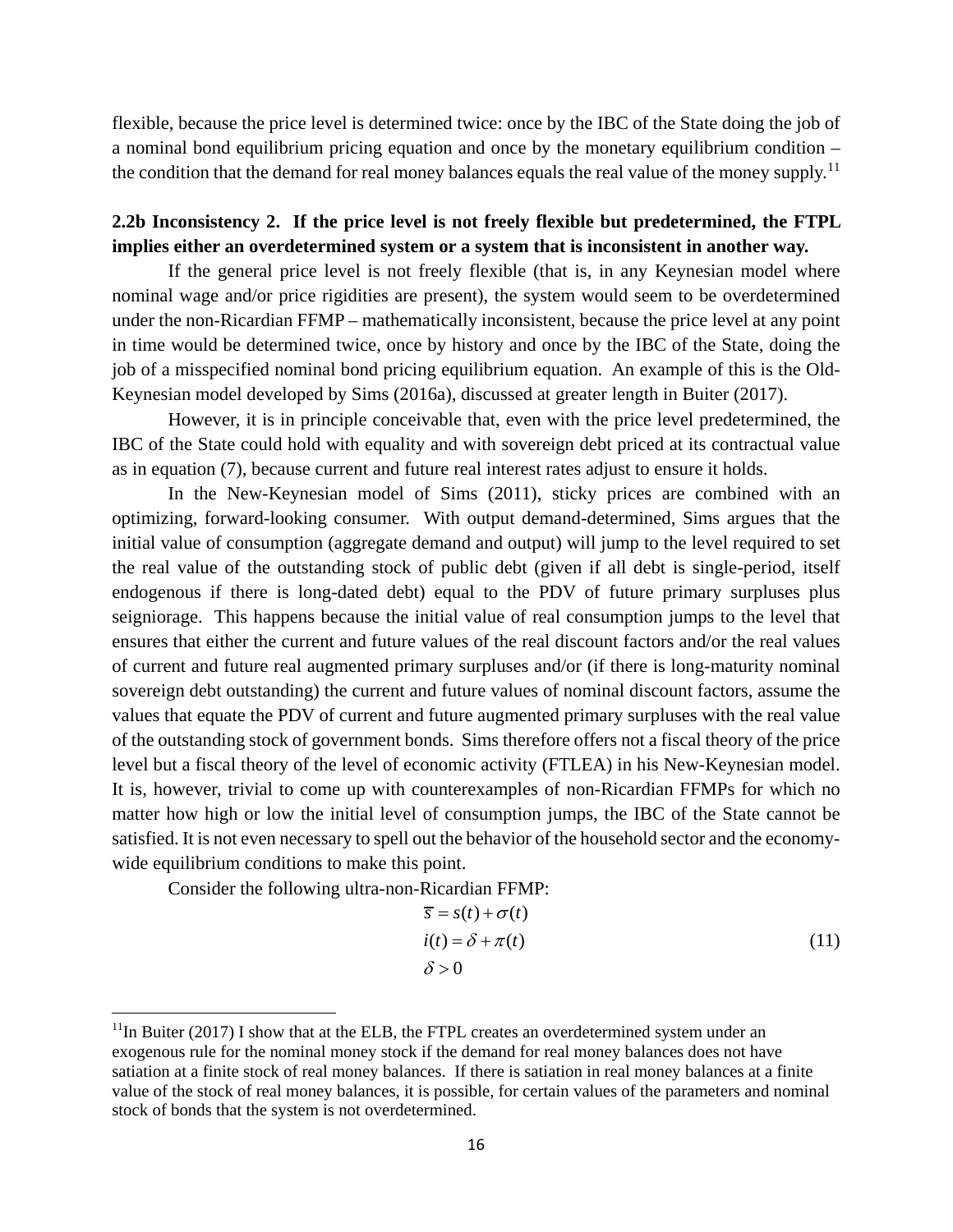The real value of the primary surplus is a constant,  $\overline{s}$  minus the real value of seigniorage. The short nominal interest rate is set at a level that keeps the short real interest rate constant at some positive value. Plugging this non-Ricardian FFMP into the IBC of the State, holding with equality and with government bonds priced at their contractual values (equation (7)), the result is equation (12):

$$
\frac{B(t)}{P(t)} + b(t) = \frac{\overline{s}}{\delta}
$$
 (12)

*B(t)* and *b(t)* are determined by history; in the sticky-price model, so is  $P(t)$ ;  $\overline{s}$  and  $\delta$  are exogenous. Equation (12) can therefore only be satisfied by happenstance.

If  $B(t) > 0$  and  $b(t) > 0$ , equation (7) will be always be violated if we set the sum of the real primary surplus and real seigniorage equal to some negative value,  $s(t) + \sigma(t) < 0$ , regardless of the rule we specify for the short nominal interest rate, because the discount factors cannot become negative. Sim's FTLEA fails.

Sims (2011) replaces the single-period (instantaneous) nominal government bond with a nominal consol (perpetuity). Again, this makes no difference to the argument that there is nothing to ensure that the IBC of the State, holding with equality and with the consol priced at its contractual value, will be satisfied in equilibrium. Assume that the only sovereign debt is nominal consols (perpetuities) paying 1 unit of money each period (instant) forever. Arbitrage ensures that the following condition links the contractual consol price,  $P^{\ell}$ , its (expected) rate of change and the instantaneous nominal interest rate:

$$
\frac{1}{P^{\ell}(t)} + \frac{\dot{P}^{\ell}(t)}{P^{\ell}(t)} = i(t)
$$
\n(13)

The general solution of (13) is

$$
P^{\ell}(t) = \int_{t}^{\infty} e^{-\int_{t}^{v} i(u) du} dv + \lim_{v \to \infty} e^{-\int_{t}^{v} i(u) du} P^{\ell}(v)
$$
 (14)

The natural boundary condition for this solution is that there is no bubble component in the consol price, that is,

$$
\lim_{\nu \to \infty} e^{-\int_t^{\nu} i(u) du} P^{\ell}(\nu) = 0 \tag{15}
$$

The fundamental solution for the contractual price of the consol is therefore:

$$
P^{\ell}(t) = \int_{t}^{\infty} e^{-\int_{t}^{v} i(u) du} dv
$$
 (16)

The contractual price of the consol,  $P^{\ell}(t)$  is the PDV of all future coupon payments.  $B(t)$  is now the number of consols outstanding. The ICB of the State, holding with equality and with the consols priced at their contractual value becomes: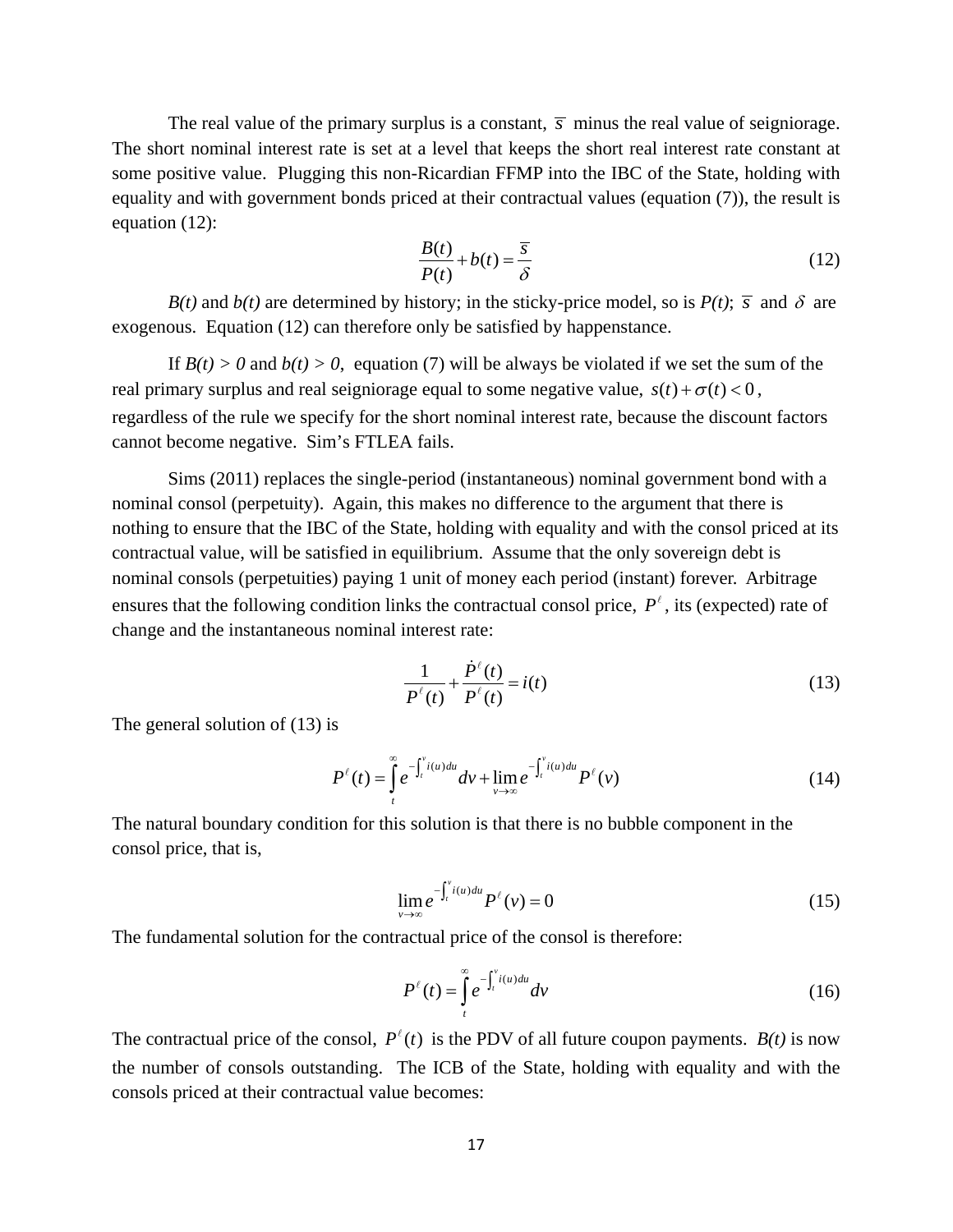$$
\frac{B(t)}{P(t)}\int_{t}^{\infty}e^{-\int_{t}^{v}i(u)du}dv = \int_{t}^{\infty}e^{-\int_{t}^{v}r(u)du}\left(\overline{s}(v) + \overline{\sigma}(v)\right)dv\tag{17}
$$

Will the nominal discount factors,  $e^{-\int_t^y i(u)}$  $e^{-\int_t^t i(u)du}$ , always ensure that the IBC of the State holds with equality, with government bonds valued at their contractual value as in equation (17)? The resolutely non-Ricardian FFMP in equation (18) says "no". No matter what happens to the forward-looking variables in the (thus far omitted) rest of our macro model – no matter how much the initial value of real consumption jumps around - equation (17) will not be satisfied, except by happenstance, if the interest rule and the primary surplus rule are as given in equation (18).

 $i(t)$  = anything at all

$$
s(v) + \sigma(v) = \overline{se}^{-\int_{-t}^{v} \pi(u) du}
$$
\n(18)

With the FFMP given in equation (18), equation (17) becomes:  $\frac{B(t)}{B(t)}$  $(t)$  $\frac{B(t)}{P(t)} = \overline{s}$ , which, as before,

because  $B(t)$  and, in the sticky-price model  $P(t)$  are determined by history, while  $\overline{s}$  is exogenous, is inconsistent except by happenstance. Also, if we set  $s(t) + \sigma(t) < 0$  and assume  $B(t) > 0$ , the introduction of consols does not alter the conclusion that the IBC of the State is violated in equilibrium, regardless of the rule we assign to the nominal interest rate.

Because Sims's version of the FTPL in a sticky price model (the FTLEA) is more recent and possibly less familiar than the flexible price level version of the FTPL, it may be worthwhile to spell out a complete macroeconomic model in the spirit of Sims (2011). This is not strictly speaking necessary to show that the FTLEA is a failure. The analysis just conducted, which involved only (1) the IBC of the State, holding with equality; (2) the consols priced at their contractual value, and (3) either one of our two non-Ricardian policy rules, is sufficient to destroy the FTLEA: regardless of what the rest of the economy looks like, this self-contained block of equations is generically inconsistent.

The rest of the model consists of an optimizing representative household and a simple accelerationist price Phillips curve. Real consumption is denoted  $C(t)$ . The Sims (2011) model omits money (it is a phlogiston model), so seigniorage is identically zero:  $\sigma(t) = 0$ . Real government spending on goods and services is, for notational economy, also set equal to zero, so the real primary surplus of the State equals the real value of taxes minus transfers, denoted  $\tau(t)$ , so  $s(t) = \tau(t)$ . Real output,  $Y(t) \ge 0$ , consists of a single perishable commodity – it can be thought of as labor services that are transformed one-for-one into some perishable commodity. The endowment of output ('full employment output') is  $\overline{Y} > 0$ . In this Keynesian model, actual real output,  $Y(t)$  is demand-determined:

$$
Y(t) = C(t) \tag{19}
$$

Sims also adds a variety of random shocks to the model (in my simplified version of his model, these would be attached to the Phillips curve, the tax function and the interest rate function), but these are irrelevant to the question of whether the FTLEA has any merit. The representative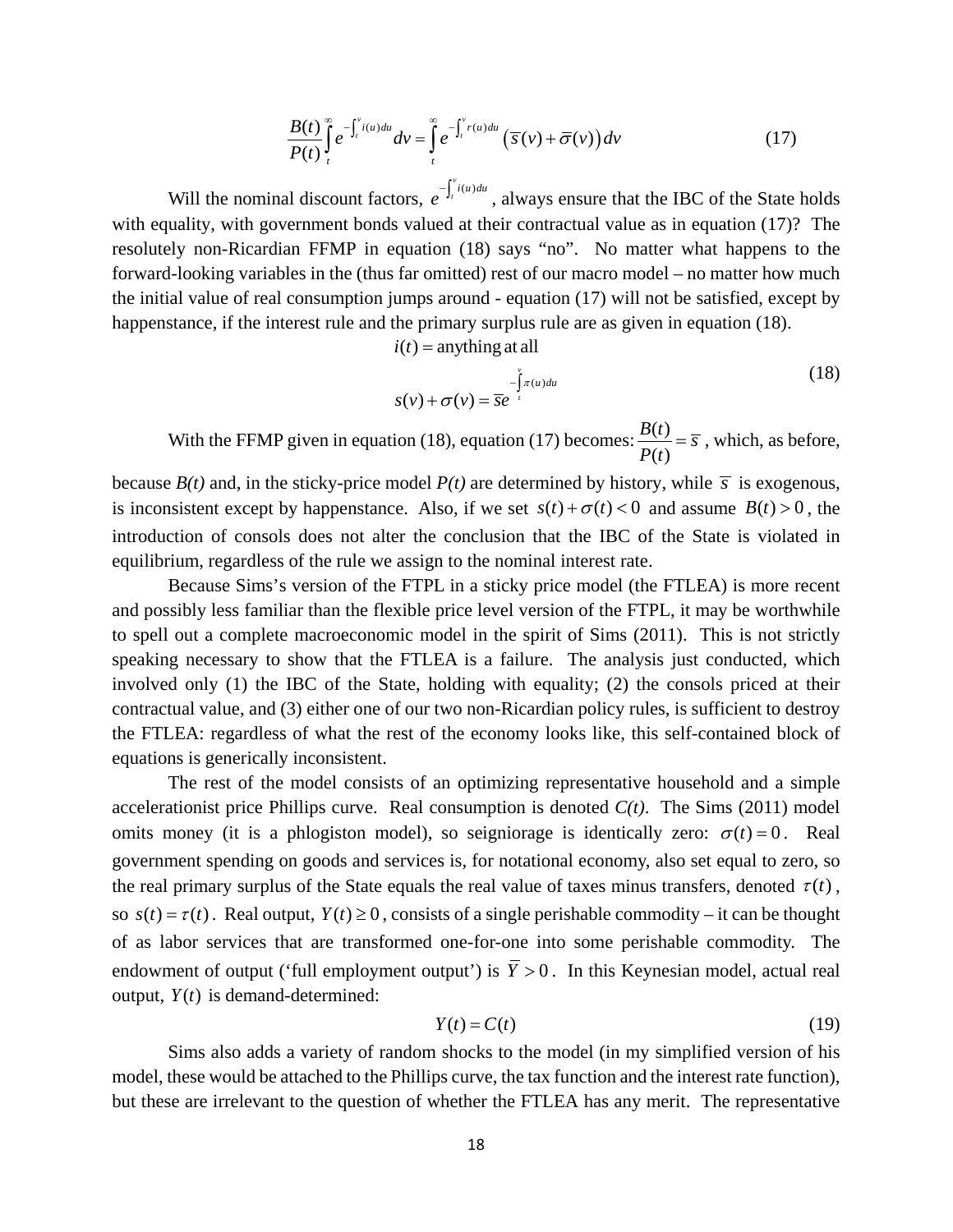household maximizes the utility functional  $\int \ln C(s) e^{-\delta(s-t)} ds$ ,  $\delta > 0$ ,  $C(s) \ge 0$ *t*  $C(s)e^{-\delta(s-t)}ds, \ \delta > 0, C(s)$ ∞  $\int \ln C(s)e^{-\delta(s-t)}ds$ ,  $\delta > 0$ ,  $C(s) \ge 0$  subject to the

household intertemporal budget constraint  $\frac{B(t)P^{i}(t)}{P(t)} \geq \int_{t}^{\infty} e^{-\int_{t}^{v} r(u)du} (C(v) + \tau(v) - Y(v))$ *v*  $\int_t^t r(u) du$ *t*  $\frac{B(t)P^{\ell}(t)}{P(\ell)} \geq \int_{0}^{\infty} e^{-\int_{t}^{V} r(u)du} \left(C(v) + \tau(v) - Y(v)\right)dv$  $\frac{f}{P(t)}P^{\ell}(t) \geq \int_{t}^{\infty} e^{-\int_{t}^{v} r(u)du} (C(v) + \tau(v) -$ 

The optimal consumption path is characterized by the Euler equation where  $c = \ln C$ :

$$
\dot{c}(t) = r(t) - \delta \tag{20}
$$

The transversality condition of the household optimization program plus the global nonsatiation of the logarithmic consumption function imply that the household IBC holds with equality:

$$
\frac{B(t)P^{t}(t)}{P(t)} = \int_{t}^{\infty} e^{-\int_{t}^{v} r(u)du} \left( C(v) + \tau(v) - Y(v) \right) dv \tag{21}
$$

Substituting the Euler equation into the household's IBC yields:

$$
C(t) = \delta \left( \frac{B(t)P^{\ell}(t)}{P(t)} + \int_{t}^{\infty} e^{-\int_{0}^{v} r(u)du} \left( Y(v) - \tau(v) \right) dv \right)
$$
(22)

As noted, in the New-Keynesian model, output is demand-determined (equation (19)). Substituting equation (19) into equation (22) and using equation (20), reduces equation (22) to the IBC of the State, holding, in equilibrium, with equality with government debt priced at its contractual value – this part of Sims' argument is correct:

$$
\frac{B(t)P^{\ell}(t)}{P(t)} = \int_{t}^{\infty} e^{-\int_{t}^{v} r(u)du} \tau(v)dv
$$
\n(23)

I complete the model with a simple accelerationist Phillips curve:

$$
\dot{\pi}(t) = \alpha \left( \ln Y(t) - \ln \overline{Y} \right) , \ \alpha > 0 \tag{24}
$$

Both the price level,  $P(t)$  and the rate of inflation,  $\pi(t)$  are predetermined.

The (almost) complete model can be summarized as follows: for  $t \ge 0$ 

$$
\dot{c}(t) = i(t) - \pi(t) - \delta \tag{25}
$$

$$
\dot{\pi}(t) = \alpha \left( c(t) - \ln \overline{Y} \right) \tag{26}
$$

$$
\dot{l}(t) \equiv r(t)l(t) - \tau(t) \tag{27}
$$

$$
\dot{P}^{e}(t) = i(t)P^{e}(t) - 1
$$
\n(28)

$$
\dot{P}(t) = P(t)\pi(t) \tag{29}
$$

$$
l(t) = \frac{B(t)P^{\ell}(t)}{P(t)}
$$
\n(30)

The five boundary conditions for the five state variables,  $c, \pi, P, B$  and  $P^{\ell}$ , are: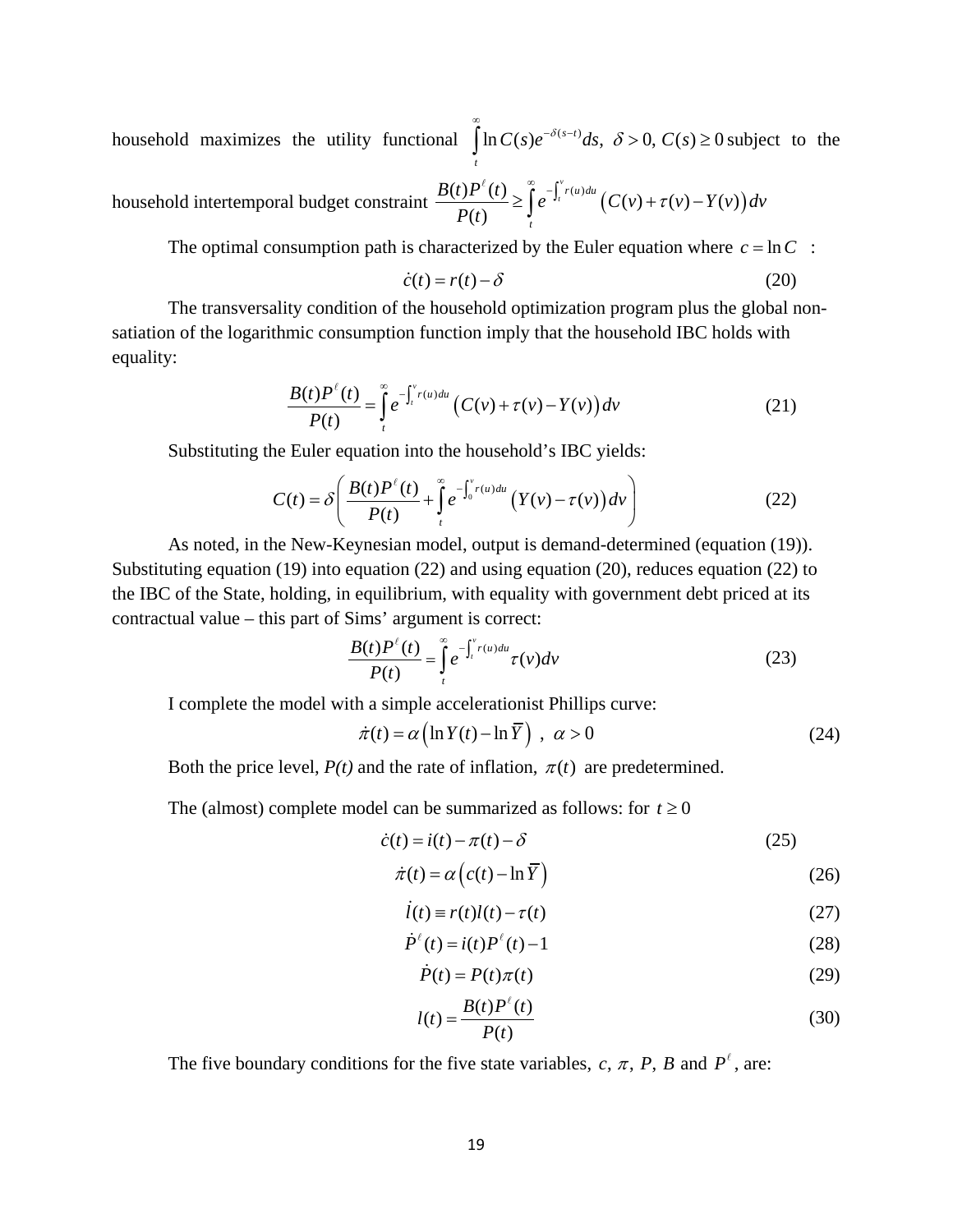$$
P(0) = \overline{P}_0
$$
  
\n
$$
\pi(0) = \overline{\pi}_0
$$
  
\n
$$
B(0) = \overline{B}_0
$$
  
\n
$$
\frac{B(0)P^{i}(0)}{P(0)} = \int_{0}^{\infty} e^{-\int_{0}^{v_r(u)du} \tau(v)dv}
$$
  
\n
$$
P^{i}(0) = \int_{0}^{\infty} e^{-\int_{0}^{v_i(u)du} dv} dv
$$
\n(31)

We still need a rule for the short nominal interest rate and a rule for the real value of net real taxes (the real primary surplus). Both our earlier non-Ricardian rules cause this economic system to be inconsistent:

$$
i(t) = \text{anything at all}
$$
  
\n
$$
-\int_{0}^{t} \tau(u) du
$$
  
\n
$$
\tau(t) = \tau(0)e^{-\int_{0}^{t} \tau(u) du}
$$
\n(32)

or

l

$$
i(t) = \text{anything at all}
$$
  
\n
$$
\tau(t) = \overline{\tau} < 0
$$
  
\n
$$
B(0) > 0
$$
\n(33)

Under these non-Ricardian rules, no matter where the (free) initial value of consumption is located on the non-negative real line, the IBC of the State will, except by happenstance, be violated. Sims relies on the 'free' initial value of real consumption (which equals real output in equilibrium) to set the path of current and anticipated future nominal and real interest rates and/or the path of the primary surplus (if that followed some other non-Ricardian rule, as in Sims (2011)) in such a way that the IBC of the State is satisfied. The two simple counterexamples show that, unless you ensure that your interest rate rule and (augmented) primary surplus rule are Ricardian, you will have three possible outcomes.

First, you could be lucky, and your non-Ricardian, arbitrary FFMP happens to satisfy the IBC of the state with equality and with the government bonds priced at their contractual value.

Under the non-Ricardian FFMP given in equation (32), this will be the case if  $\frac{B(0)}{B(0)} = \overline{\tau}_0$ (0)  $\frac{B(0)}{P(0)} = \overline{\tau}_0$ . Under

the non-Ricardian FFMP given in equation (33), this fortunate outcome can never happen. Sims (2011) has an interest rate rule that is rather like the Taylor rule in equation (34) below, but with the coefficient on the rate of inflation less than 1, and a primary surplus rule that looks rather like an automatic fiscal stabilizer:  $\tau = \omega c$ , with  $\omega = 1$ .<sup>[12](#page-23-0)</sup> This is a rather stabilizing-looking FFMP

<span id="page-23-0"></span> $12$  I omit the additive random shock Sims (2011) has in the tax equation.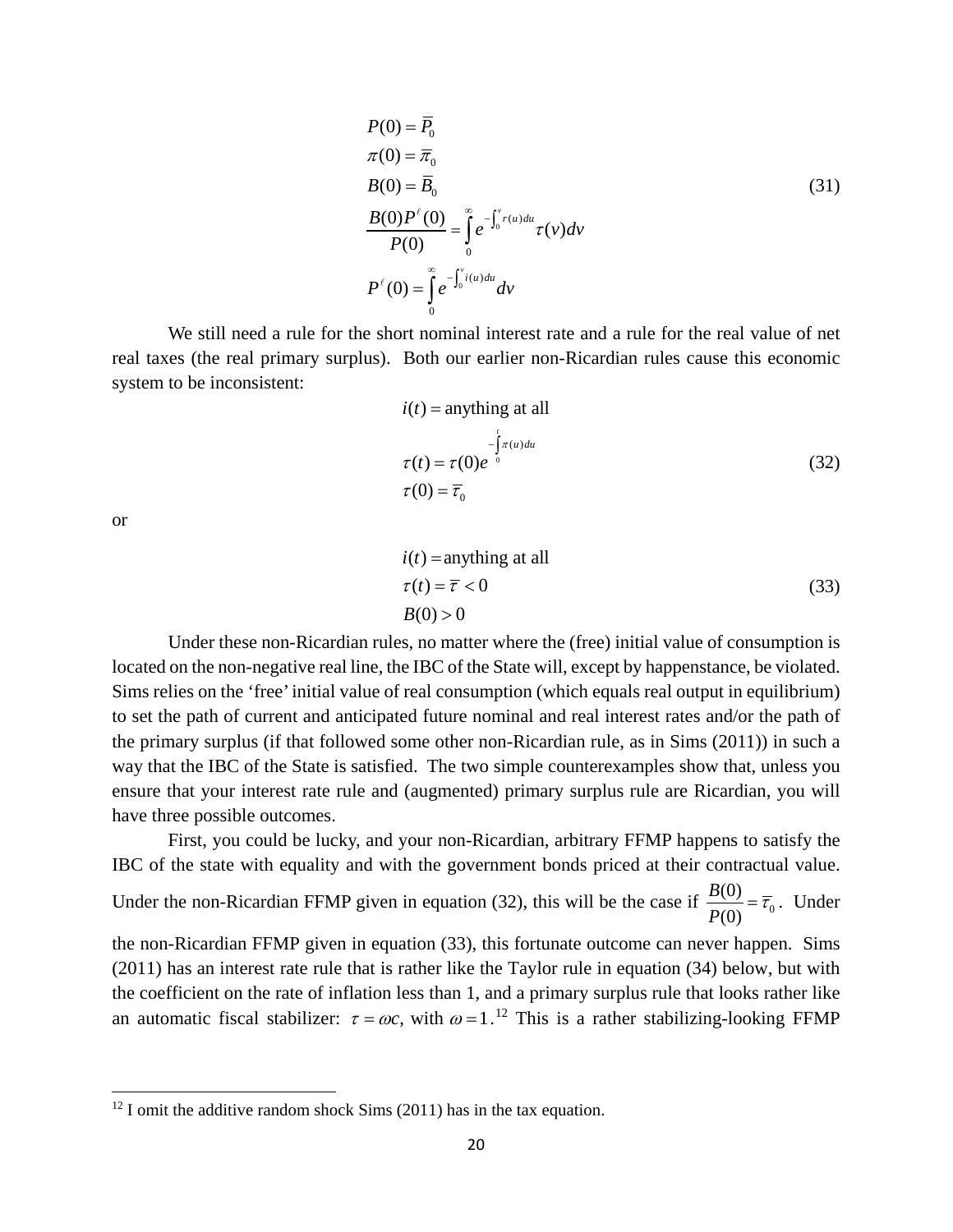which, for certain parameter values, might happen to satisfy the IBC of the State with equality – it could turn out to be a Ricardian rule, for certain parameter values.

Second, the State ends up wasting fiscal space:  $\frac{B(0)}{B(0)}\int_{0}^{1}e^{-\int_{0}^{1}(u)du}dv < \int_{0}^{1}e^{-\int_{0}^{1}(u)dv}dv$  $\frac{B(0)}{P(0)}\int_{0}^{\infty}e^{-\int_{0}^{v}i(u)du}dv < \int_{0}^{\infty}e^{-\int_{0}^{v}r(u)du}\tau(v)dv$  $\frac{B(0)}{P(0)}\int_{0}^{\infty}e^{-\int_{0}^{v}i(u)du}dv < \int_{0}^{\infty}e^{-\int_{0}^{v}r(u)du}\tau(v)dv.$ 

Finally, and most disturbingly, the State can be insolvent and defaults on its debt:  $0^{i(u)du} \sim \int e^{-\int_0^t r(u)}$  $\frac{B(0)}{P(0)}\int_{0}^{\infty}e^{-\int_{0}^{v}i(u)du} > \int_{0}^{\infty}e^{-\int_{0}^{v}r(u)du}\tau(v)dv$  $\frac{B(0)}{P(0)}\int_{0}^{\infty}e^{-\int_{0}^{v}i(u)du} > \int_{0}^{\infty}e^{-\int_{0}^{v}r(u)du}\tau(v)dv$ .

Of course, it is not hard to come up with a Ricardian FFMP that ensures that the IBC of the State is always satisfied with equality. The example below has the short nominal interest rate governed by a Taylor rule and sets the real primary surplus equal to the real interest bill on the outstanding public debt plus an increasing function of the excess of the real value of the debt over some target value,  $l^*$ ;  $\pi^*$  can be interpreted as the target rate of inflation

$$
i(t) = \delta + \pi^* + \beta_1 \left( \pi(t) - \pi^* \right) + \beta_2 \left( c(t) - \ln \overline{Y} \right)
$$
  
\n
$$
\beta_1 > 1, \beta_2 > 0
$$
  
\n
$$
\tau(t) = r(t)l(t) + \zeta \left( l(t) - l^* \right)
$$
  
\n
$$
\zeta > 0
$$
\n(35)

The economy can now be represented by a very simple system of three linear differential equations in three state variables,  $c \equiv \ln C$ ,  $\pi$  and l, avoiding the need for numerical simulations. The dynamics of c and  $\pi$  are in fact independent of the behavior of the dynamics of  $l$  – and vice versa.

$$
\begin{bmatrix} \dot{c} \\ \dot{\pi} \\ \dot{t} \end{bmatrix} = \begin{bmatrix} \beta_2 & \beta_1 - 1 & 0 \\ \alpha & 0 & 0 \\ 0 & 0 & -\zeta \end{bmatrix} \begin{bmatrix} c \\ \pi \\ t \end{bmatrix} + \begin{bmatrix} (1 - \beta_1)\pi^* - \beta_2 \ln \overline{Y} \\ -\alpha \ln \overline{Y} \\ \zeta t^* \end{bmatrix}
$$
(36)

Under this Ricardian FFMP, the real stock of government debt converges smoothly to its target value  $l^*$ . Provided the real interest rate is positive in the long run, the IBC of the State is satisfied with equality. The model does indeed have this property.

The two eigenvalues,  $\lambda_1$  and  $\lambda_2$  governing the dynamics of consumption and inflation satisfy:

$$
\lambda_1 + \lambda_2 = \beta_2 > 0 \n\lambda_1 \lambda_2 = \alpha (1 - \beta_1) < 0
$$
\n(37)<sup>13</sup>

So, both roots are real, one root is positive and one negative. With one predetermined state variable (inflation) and one non-predetermined state variable (consumption), there is a unique solution (saddle path) that converges to the steady state where  $C = \overline{Y}$ ,  $\pi = \pi^*$  and  $r = \delta$ 

 $\overline{a}$ 

<span id="page-24-0"></span><sup>&</sup>lt;sup>13</sup> The third eigenvalue of the system is  $\lambda_3 = -\zeta$ . It drives only the real value of the public debt and is negative.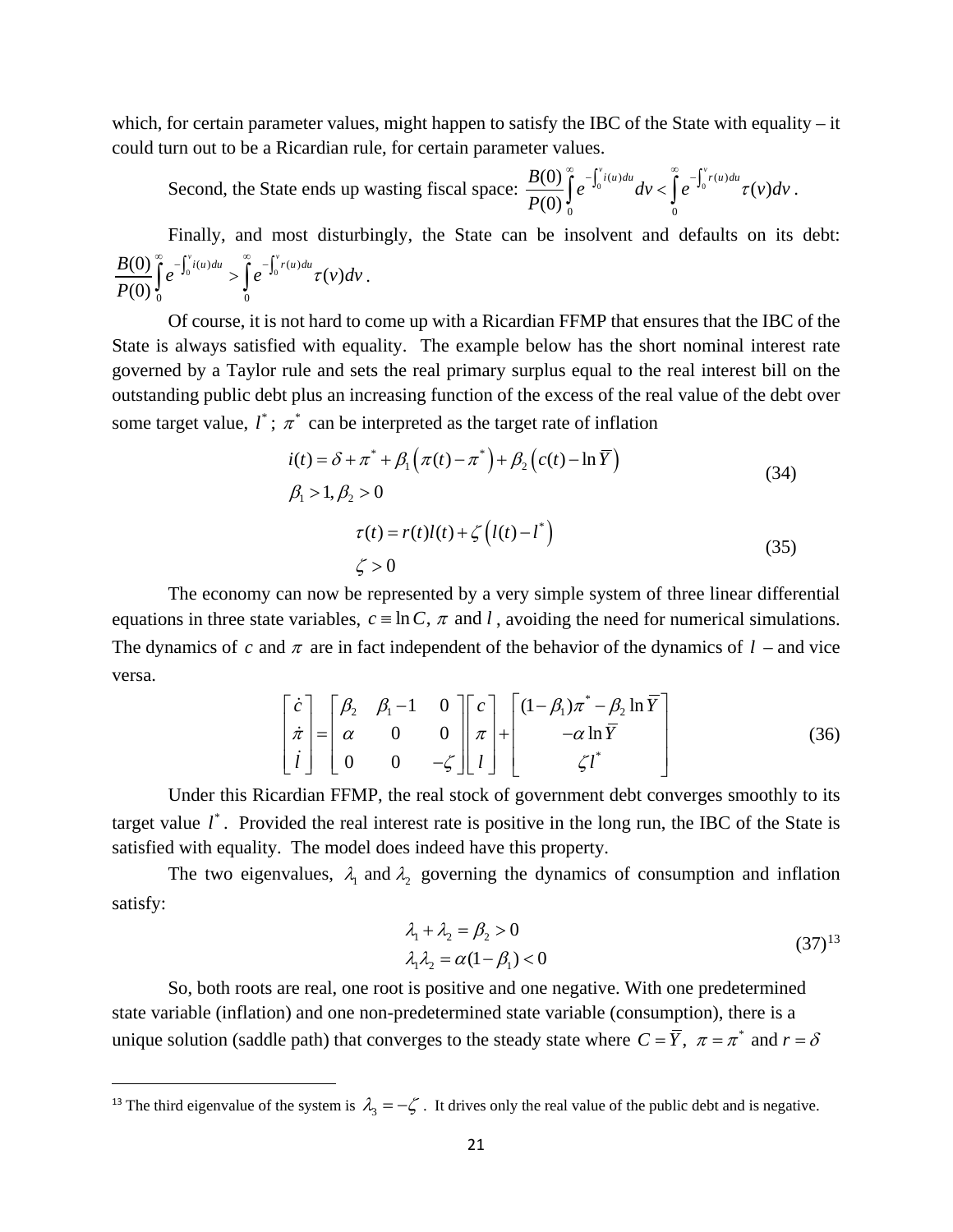Except for the regrettable absence of money in the model, this is completely standard, non-FTPL and non FTLEA economics.

Note that there is a key difference between Sims's FTLEA with its predetermined general price level and the flexible price level version of the FTPL. With a Ricardian FFMP, Sims's FTLEA becomes standard monetary/macroeconomics with all endogenous variables determinate, including the price level and (were it to be included in the model) the nominal stock of money, even if the nominal interest rate is governed by an exogenous rule. With a Ricardian FFMP, the flexible price level FTPL too returns us to the land of standard monetary/macroeconomics, but this means that both the nominal price level and the nominal money stock are indeterminate when the nominal interest rate is exogenous – hardly a useful tool for policy analysis.

With the FTPL and the FTLEA demonstrated, once again, to be false theories based on a fundamental fallacy, is there anything positive once can say about the fiscal dimension of monetary policy. It turns out there is.

# **3. The Good Fiscal Theory**

Fortunately, not all recent thinking about the interrelationships between monetary and fiscal policy or between the central bank and the national Treasury is invalidated by the fallacy of the FTPL/FTLEA. There is a good fiscal theory of the price level, or rather a fiscal theory of seigniorage (FTS).

## **3.a The fiscal theory of seigniorage**

l

I start with a brief characterization of the (good) *fiscal theory of seigniorage*. The FTS starts from the recognition that central banking tends to be profitable and that the national Treasury is the beneficial owner of the central bank. Regardless of the formal ownership arrangements for the central bank and regardless of the degree of operational independence that a central bank may have in the design and implementation of monetary policy, the Treasury is entitled to the profits of the central bank. Because central banking is (normally) profitable, a monetized expansion of the central bank balance sheet increases fiscal space – it relaxes the IBC of the consolidated central bank and central government.<sup>[14](#page-25-0)</sup> If the fiscal authorities make use of this enhanced fiscal space by cutting taxes and/or raising public spending, nominal aggregate demand can be boosted. Monetary policy therefore always and everywhere has a fiscal dimension.

The *normative* FTS insists that both the central bank and the national Treasury always satisfy their IBCs. Their actions have to satisfy their IBCs *identically*, that is, for all possible values of prices, quantities and other variables that enter into the IBCs – not just in equilibrium. For the central bank, these actions are monetary issuance, asset purchases and sales, interest rate policies and remittances to the Treasury. For the Treasury, actions are exhaustive public

<span id="page-25-0"></span><sup>&</sup>lt;sup>14</sup> Clearly, a central bank that issues liabilities denominated in foreign currency not only can make losses, it can become insolvent. Losses on foreign-currency denominated assets, mark-to-market losses on longdated securities, even if these are free of default risk, are also possible, as are losses on domesticcurrency-denominated securities that are subject to default risk as well as other price risk.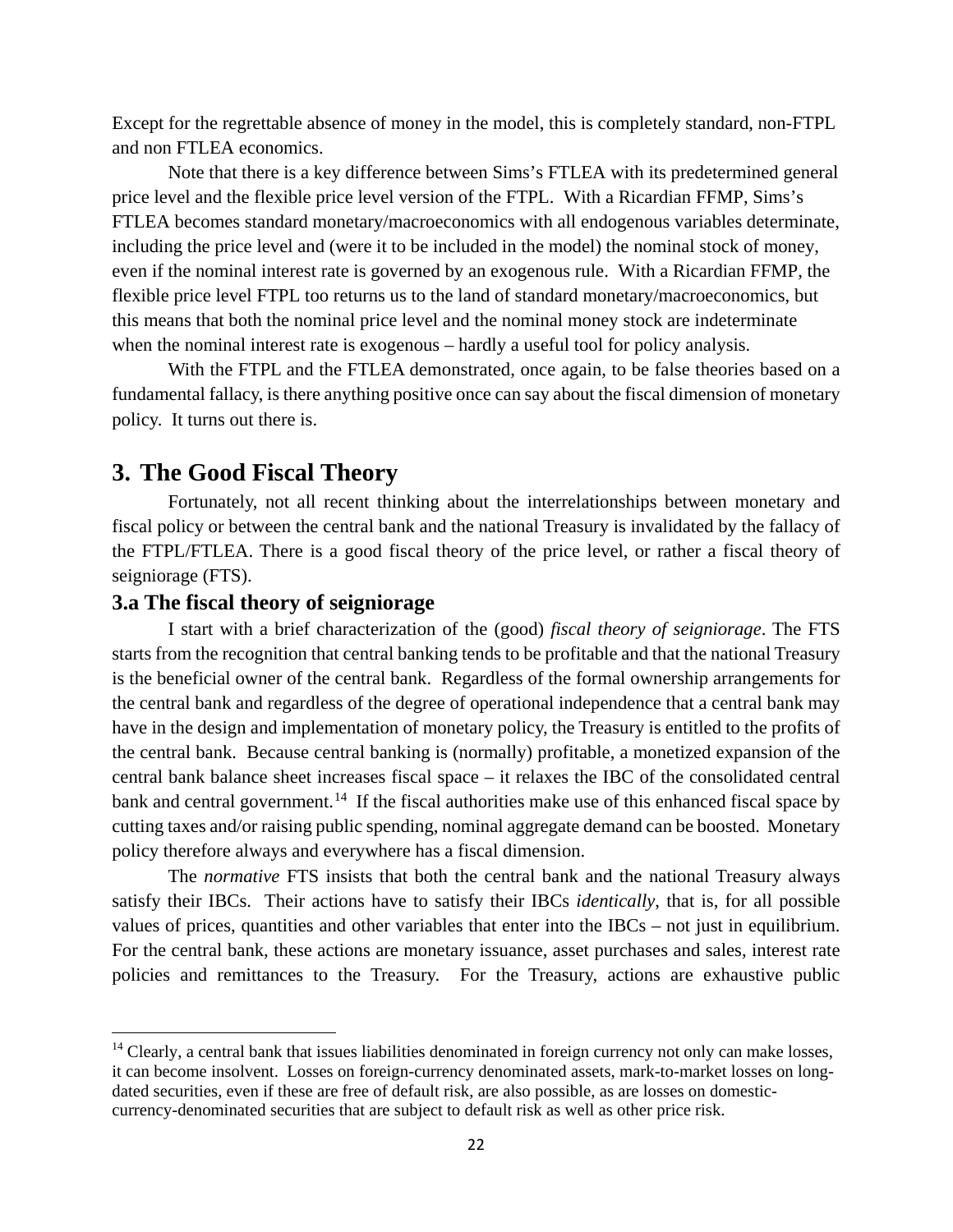spending<sup>15</sup>, taxes net of transfers, sales and purchases of Treasury debt and remittances paid by the central bank.

This is what a solvency constraint or (intertemporal) budget constraint means in a market economy: any economic agent, including the Treasury and the central bank, can only choose actions that will ensure that they live within their means if they want to remain solvent and not risk having their debt valued at a discount to its contractual value. A hard budget constraint is the defining characteristic of a functioning market economy.

Of course, it is perfectly possible for the national Treasury (and even, in principle, the central bank) to act recklessly and implement non-Ricardian policy rules. This is the domain of the *positive* FTS. In that case, there is a risk that the State will either waste fiscal space or become insolvent and ends up defaulting on its debt. In that case, the sovereign debt will be priced not at its contractual value but, using the debt revaluation factors introduced in the previous section, at their market value. In this section, kamikaze policies are ignored: only Ricardian FFMPs are considered.

Because the Treasury is the beneficial owner of the central bank, it makes sense to consolidate the single-period (instantaneous) budget identities, balance sheets and IBCs of the central bank and the Treasury and work with a consolidated single-period (instantaneous) budget identity, balance sheet and IBC of the State.

Like the central bank and the Treasury severally, the consolidated State has to satisfy its IBC *identically* if it wishes to see its debt trade always at its contractual value. In simple models with complete markets, this means that, for all admissible values of the variables entering the IBC that are not choice variables of the State, the State has to design its fiscal-financial-monetary programme in such a way that it satisfies its IBC. It must always be able to honor its contractual obligations. In models with incomplete markets, default and insolvency are always possible in principle, and the requirement that the State satisfies its IBC identically *ex-ante* has to be relaxed in a way that does not violate the spirit of the hard budget constraint. An example would be the requirement that the State always satisfies its IBC *in expectation*. The issue of the meaning and enforcement of IBCs in a world with uncertainty and incomplete markets is important but not relevant to the good FTS vs. bad FTPL issue.

## **3.b The FTS and joint monetary-fiscal policy effectiveness – even at the ELB**

There are two reasons why central banking is profitable. The first is widely recognized: because of the unique liquidity properties of central bank monetary liabilities (typically notes and coin (currency) and central bank sight deposits held by commercial banks and similar eligible counterparties (required reserves and excess reserves)), private agents are willing to hold central bank money even if it is 'pecuniary rate-of-return-dominated'.

Households and firms hold currency with a zero nominal interest rate even when the short risk-free nominal interest rate on non-monetary financial instruments (nominal bonds) is positive. Commercial banks hold excess reserves with the central bank even though the risk-adjusted

 $\overline{\phantom{a}}$ 

<span id="page-26-0"></span><sup>&</sup>lt;sup>15</sup> Exhaustive public spending is public spending on real goods and services (consumption or investment) as opposed to transfer payments, which in what follows are treated as negative taxes.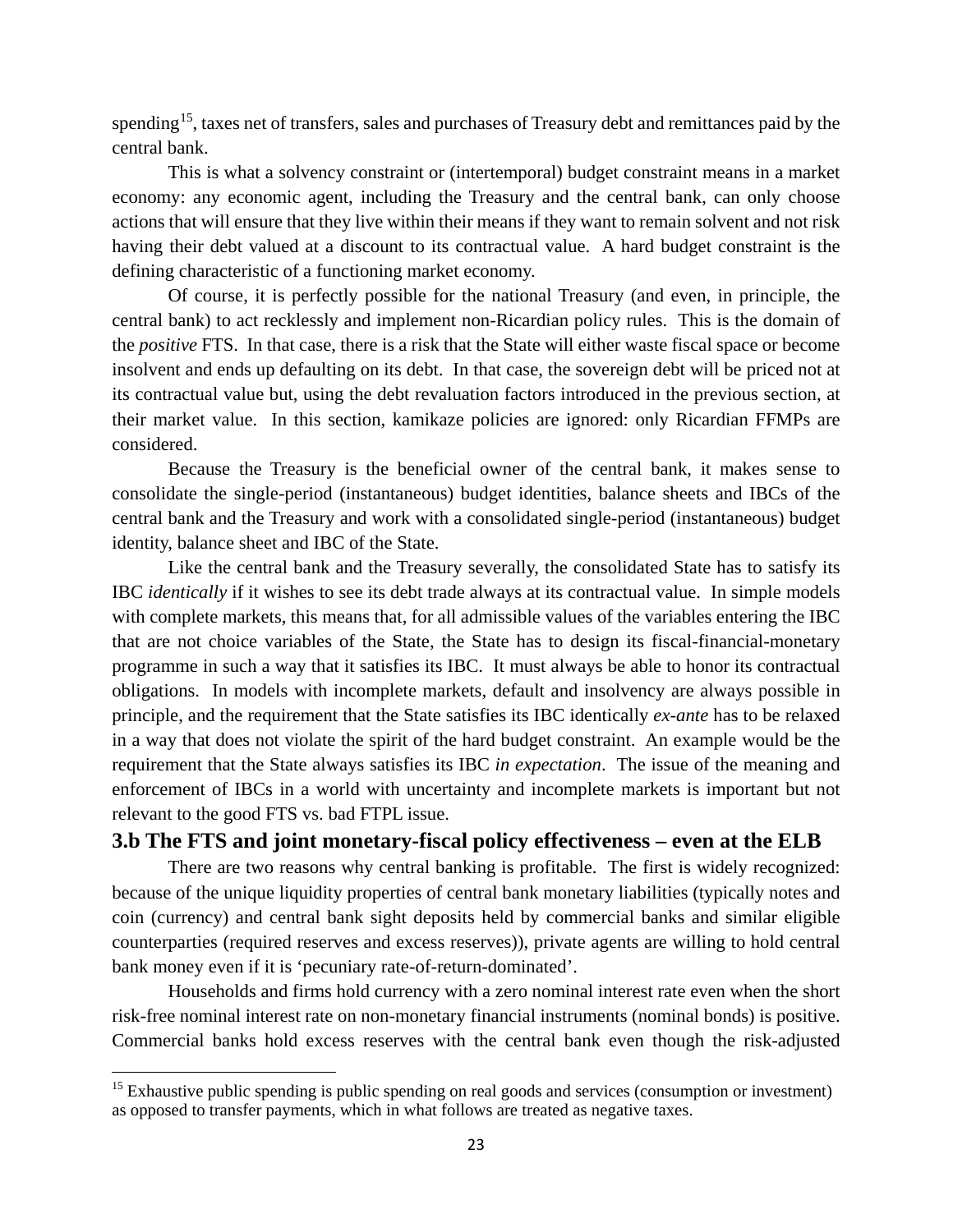financial rate of return on other investments open to them exceeds the interest rate on excess reserves held with the central bank. As long as the pecuniary rate of return on central bank assets exceeds that on its liabilities, central banking will be profitable.

At the ELB, the safe nominal rate of interest on non-monetary financial instruments (net of real carry costs – ignored in this lecture) equals the nominal interest rate on central bank money. If this is true for risk-free nominal rates at all maturities, central banking would seem to be no longer profitable.

However, as argued by Buiter (2003, 2007, 2014), central bank money has another unique property, in addition to the fact that it is willingly held even if it is pecuniary-rate-of-returndominated. Because of this second unique property, central bank balance sheet expansion will be profitable even at the ELB and will increase the fiscal space of the State. This is the property of *irredeemability*. Central bank currency is not in any meaningful sense a liability of the central bank. The holder of a ten-dollar note can never go to the central bank and insist on getting something else of value in exchange for his ten-dollar note. At most (s)he can get two five dollar notes, if the central bank happens to have these handy. I believe that the same applies to the other components of the monetary base (required reserves and excess reserves). So, central bank money is an asset to the holder but not a liability to the issuer. While technically or formally an 'inside' financial asset (for every creditor there is a debtor), from a substantive economic and behavioral perspective central bank money is an outside financial asset - it is effectively net wealth.

An alternative but equivalent representation of the intertemporal budget identity of the State given in equation (3) is the following (I leave out the index-linked debt and the consol, as they play no role in what follows):

$$
\frac{M(t) + B(t)}{P(t)} = \int_{t}^{\infty} e^{-\int_{t}^{v} r(u) du} \left( s(v) + \frac{\left(i(v) - i^{M}(v)\right)M(v)}{P(v)} \right) dv + \lim_{v \to \infty} e^{-\int_{t}^{v} r(u) du} \left( \frac{M(v) + B(v)}{P(v)} \right)
$$
(38)

The solvency constraint of the State is  $\lim_{n \to \infty} e^{-\int_{t}^{v} r(u) du} \frac{B(v)}{R(v)} \leq 0$  $(v)$ *v*  $\int_t^t r(u) du$  $\lim_{t\to\infty}$  *t*  $e^{-\int_t^v r(u)du} \frac{B(v)}{B(v)}$  $P(v)$ ∞<br>م  $\lim_{x\to\infty} \int e^{-\int_t^T r(u)du} \frac{B(v)}{P(v)} \leq 0$ : the PDV of the terminal

*non-monetary* State debt has to be non-positive. This reflects the assumption of the irredeemability of central money. If central bank money were a true liability of the State, the solvency constraint would instead be  $\lim_{h \to 0} \int_{0}^{\infty} e^{-\int_{t}^{v} r(u) du} \left( \frac{M(v) + B(v)}{R(v)} \right) \leq 0$  $(v)$ *v*  $\int_t^t r(u) du$  $\limsup_{t\to 0}$  $e^{-\int_t^v r(u)du} \left( \frac{M(v) + B(v)}{R(v)} \right)$  $P(v)$ <sup>∞</sup> <sup>−</sup>  $\lim_{\delta \to \infty} \int_{t}^{\infty} e^{-\int_{t}^{v} r(u) du} \left( \frac{M(v) + B(v)}{P(v)} \right) \leq 0$ . For the household sector (or the private sector

as a whole), the solvency constraint is, in contrast,  $\lim_{n \to \infty} \int_{0}^{\infty} e^{-\int_{t}^{v} r(u) du} \left( \frac{M(v) + B(v)}{R(v)} \right) \ge 0$  $(v)$ *v*  $\int_t^t r(u) du$  $\limsup_{t\to\infty}$  $e^{-\int_t^v r(u)du} \left( \frac{M(v) + B(v)}{B(v)} \right)$  $P(v)$ <sup>∞</sup> <sup>−</sup>  $\lim_{\substack{\longrightarrow \infty \\ t}} \int_{0}^{\infty} e^{-\int_{t}^{v} r(u) du} \left( \frac{M(v) + B(v)}{P(v)} \right) \ge 0$ : the PDV of

the terminal net financial assets of the private sectors, including its holdings of central bank money, has to be non-negative.<sup>16</sup> This reflects the assumption that central bank money is seen as an asset by the private holders. This asymmetric treatment of central bank money in the solvency constraints of the private sector and the public sector accounts for the ability of monetized central

<span id="page-27-0"></span><sup>&</sup>lt;sup>16</sup> If there are claims to physical capital, land or other 'outside' assets held by the private sector, the argument goes through with obvious modifications that recognize the expanded asset menu.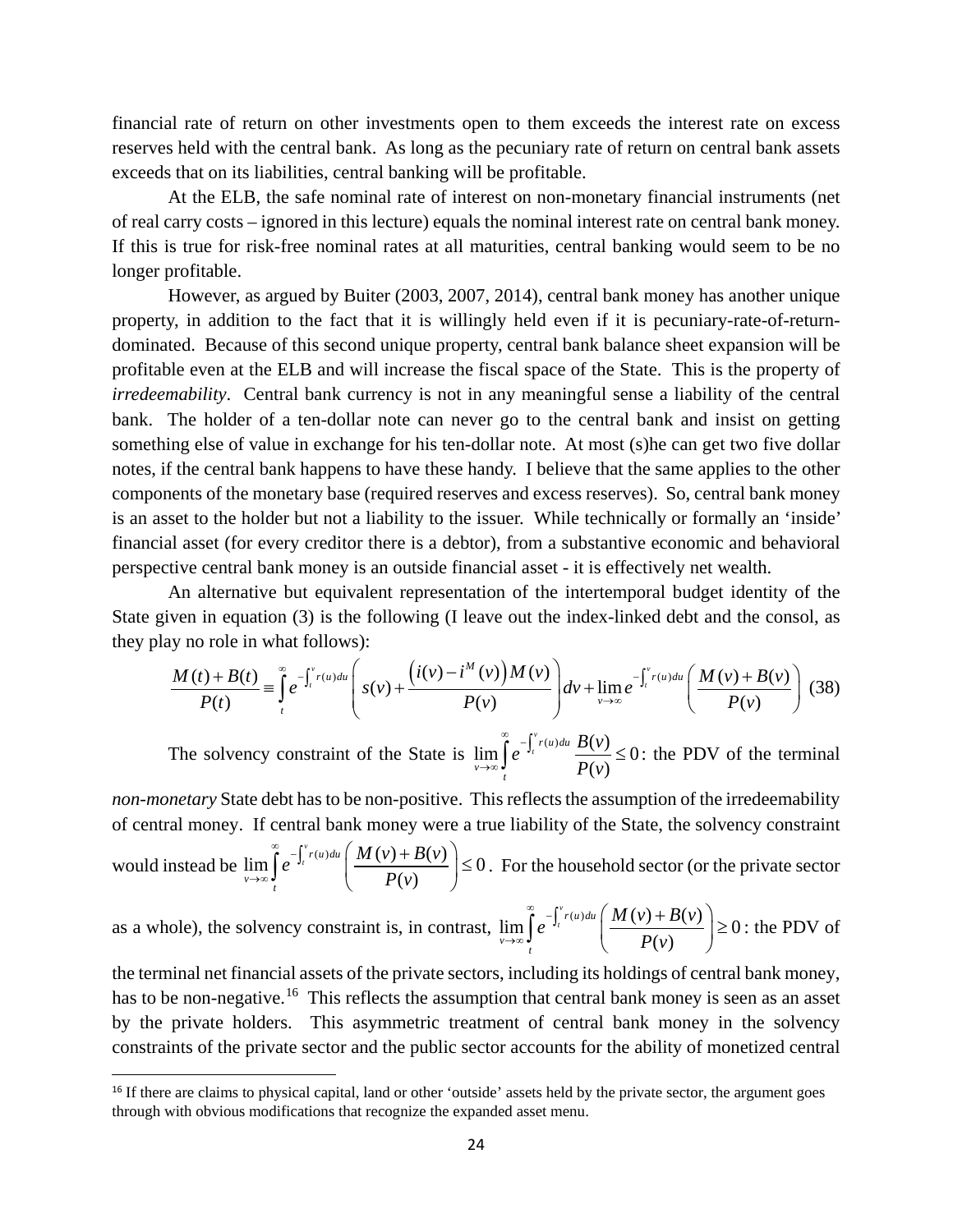bank balance sheet expansion to increase fiscal space even at the ELB. Substituting the solvency constraint of the State into its intertemporal budget identity gives the IBC of the State:

$$
\frac{M(t) + B(t)}{P(t)} \leq \int_{t}^{\infty} e^{-\int_{t}^{v} r(u) du} \left( s(v) + \frac{\left( i(v) - i^{M}(v) \right) M(v)}{P(v)} \right) dv + \lim_{v \to \infty} e^{-\int_{t}^{v} r(u) du} \frac{M(v)}{P(v)} \quad (39)^{17}
$$

Because central bank money is not a true liability of the State, fiscal space is increased (the IBC of the State is relaxed) when the PDV of the 'terminal' stock of money balances increases. Under 'normal' conditions, it is plausible that the long-run proportional growth rate of the nominal money stock is less than the nominal interest rate. It that case  $\lim_{v \to \infty} e^{-\int_t^v r(u) du} \frac{M(v)}{P(v)} = \frac{1}{P(t)} \lim e^{-\int_t^v i(u) du} M(v) = 0$  $\frac{d}{dt}$ <sup>*r*(*u*) du  $\frac{d}{dt}$   $\left(\frac{V}{V}\right)$   $-\frac{1}{\lim_{h \to 0} e^{-\int_{t}^{1} i(u) du}}$ </sup> *v v*  $e^{-\int_t^v r(u)du} \frac{M(v)}{N(v)} = \frac{1}{N(v)} \lim e^{-\int_t^v i(u)du} M(v)$  $P(v)$   $P(t)$  $r(u)du M(v)$   $1$   $\ldots$   $\lim_{\delta \to \infty} e^{-\int_t^{\delta} r(u) du} \frac{M(v)}{P(v)} = \frac{1}{P(t)} \lim_{\delta \to 0} e^{-\int_t^{\delta} i(u) du} M(v) = 0.$  Consider, however, the case where the economy →∞

is in a permanent liquidity trap, with the nominal interest rate on bonds, *i*, equal to the nominal interest rate on central bank money:  $i(t) = i^M(t)$ ,  $t \ge 0$ . To simplify the exposition further, assume that the nominal interest rate on central bank money is zero,  $i^M(t) = 0$  (all central bank money is

$$
\text{currency, say). In that case } \frac{1}{P(t)} \lim_{v \to \infty} e^{-\int_t^v i(u) du} M(v) = \frac{1}{P(t)} \lim_{v \to \infty} e^{-\int_t^v i^M(u) du} M(v) = \frac{1}{P(t)} \lim_{v \to \infty} M(v). \text{ So,}
$$

any monetized permanent increase in the size of the balance sheet of the central bank would relax the IBC of the State one-for-one. It is up to the fiscal authorities to make use of this relaxation of the IBC of the State by boosting public spending or cutting taxes.

From this it follows that a combined monetary-fiscal stimulus (a monetized tax cut or increase in public spending) can always stimulate nominal aggregate demand, even at the ELB (see Buiter (2003, 2007, 2014)). Popularly known as 'helicopter money drops' (see Friedman (1969)), such a monetized fiscal stimulus may well be the only thing that will lift a country like Japan out of its decades-old liquidity trap.

The ability to stimulate aggregate demand through a helicopter money drop also exists when the model of the economy exhibits 'debt neutrality' for non-monetary government debt issuance. Government bonds, even when they have the same interest rate as government money at the ELB, don't have this net wealth property. A government bond drop would, holding constant current and future exhaustive public spending and current and future central bank money issuance, only boost demand if the future taxes required to service the increased public debt were to be paid by economic agents that have lower propensities to spend than the beneficiaries of the bond drop – unborn future generations, say. Except in that case, there is no 'debt neutrality'.<sup>[18](#page-28-1)</sup>

The ability to stimulate aggregate demand through a helicopter money drop exists away from and at the ELB, and regardless of whether government bonds are nominal bonds, indexlinked bonds or foreign-currency-denominated bonds.

 $\overline{a}$ 

<span id="page-28-0"></span><sup>&</sup>lt;sup>17</sup> Note that this is equivalent to the solvency constraint of the State given in equation (5) The intertemporal budget identity of the State that results in the IBC given in equation , with the omission of the index-linked debt..

<span id="page-28-1"></span><sup>&</sup>lt;sup>18</sup> Assuming there is no operative intergenerational gift and bequest motive.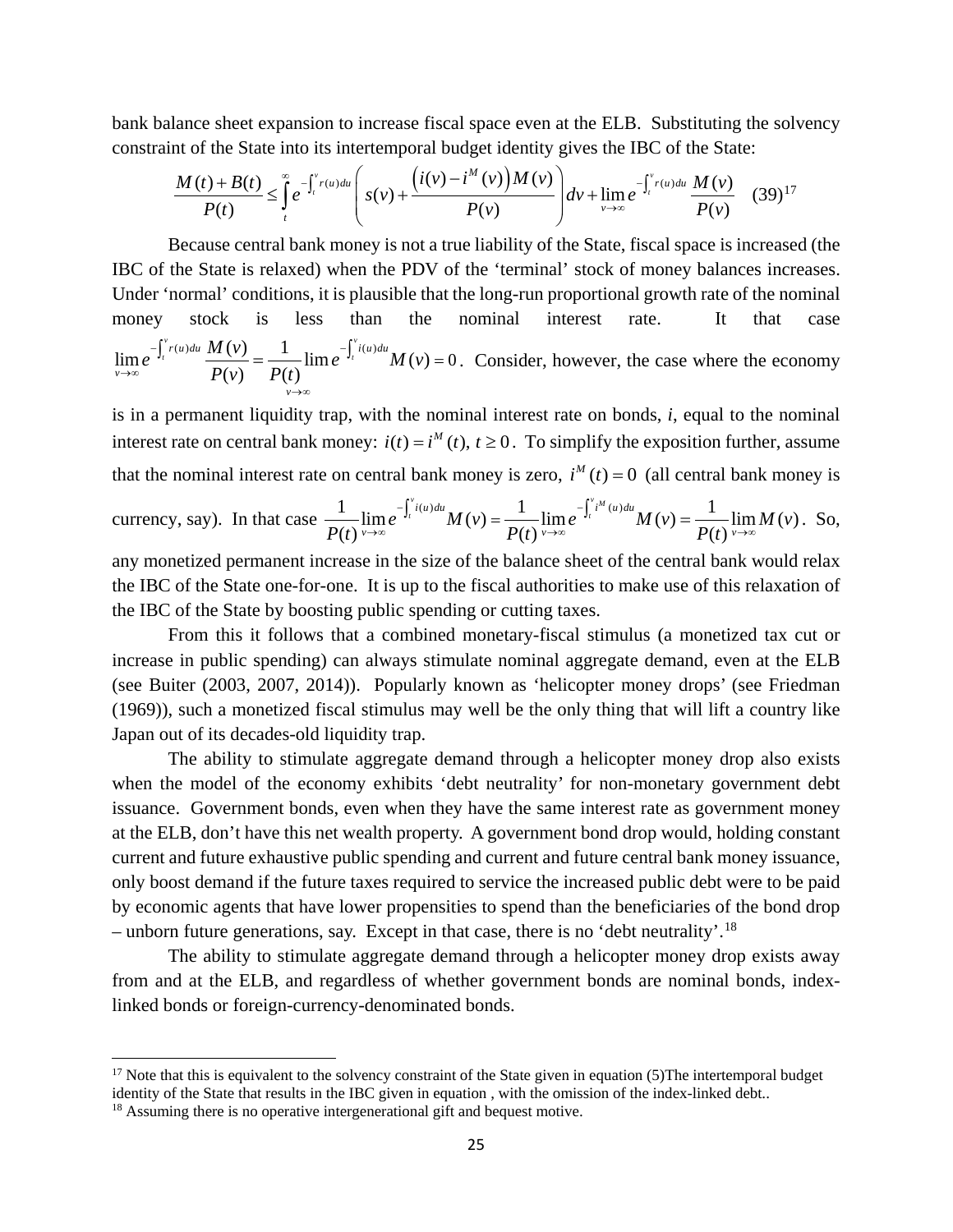The FTS goes back a long way. A classic example is the 'Unpleasant Monetarist Arithmetic' paper of Sargent and Wallace (1981). That paper provides an example of an economy in which inflation is always and everywhere a monetary phenomenon, but money itself is a fiscal phenomenon. In the Sargent-Wallace model, there is assumed to be an upper bound on the ratio of non-monetary government debt (bonds) to GDP. Once that bond ceiling is reached, the money supply becomes endogenous because public spending and taxes are given exogenously.

Ricardian FFMPs can have either monetary or fiscal dominance, as the Unpleasant Monetarist Arithmetic Paper shows. The fiscal dimension of monetary policy (and specifically of central bank monetized balance sheet expansion) exists even if the central bank is operationally independent and even if there is 'monetary dominance' (or active monetary policy and passive fiscal policy) rather than the 'fiscal dominance' (or active fiscal policy and passive monetary policy), that characterizes the 'Unpleasant Monetarist Arithmetic' paper after the ceiling on the government debt-to-GDP ratio is reached.<sup>19</sup> The key insight is that, given the outstanding stocks of State assets and liabilities, if you want to ensure the State remains solvent (if you want a Ricardian FFMP), you cannot specify monetary policy (base money issuance) and fiscal policy (public spending and taxes) independently. Either there is fiscal dominance and monetary issuance becomes endogenously determined (the residual), or there is monetary dominance and public spending and/or taxation have to adjust (becomes the residual) to maintain sovereign solvency.

## **4. Conclusion**

The fiscal theory of the price revel rests on a fundamental fallacy: the belief that the State is not subject to an intertemporal budget constraint and the associated confusion of the IBC of the State with a misspecified equilibrium nominal bond pricing equation. This fundamental fallacy generates a number of internal inconsistencies and anomalies that should have led to the rejection of the FTPL as a logically coherent theory. This has not yet happened. This paper aims to rectify this error and the associated more recent error contained in the fiscal theory of the level of economic activity proposed by Sims.

The issue is not an empirical one. Neither does it concern the realism of the assumptions that are made to obtain the FTPL. It is about the flawed internal logic of the FTPL. The FTPL/FTLEA remains internally inconsistent or riven with unacceptable anomalies also when the economy is at the ELB.

Monetary policy has an inevitable fiscal dimension - one that has nothing to do with the failure of the FTPL/FTLEA. Central bank money is irredeemable and, except at the ELB, is willingly held even though it is pecuniary-rate-of-return dominated. Central banking therefore should be profitable, not only away from the ELB but even at the ELB. The fiscal theory of seigniorage recognizes that the national Treasury is the beneficial owner of the central bank and that, consequently, a monetized balance sheet expansion by the central bank increases fiscal space.

<span id="page-29-0"></span><sup>&</sup>lt;sup>19</sup> Until the debt ceiling is reached in the Unpleasant Monetarist Arithmetic model, the money supply can be exogenous (monetary dominance). With public spending and taxes also exogenous, bond issuance is the mechanism through which the passive fiscal authority accommodates the active monetary authority.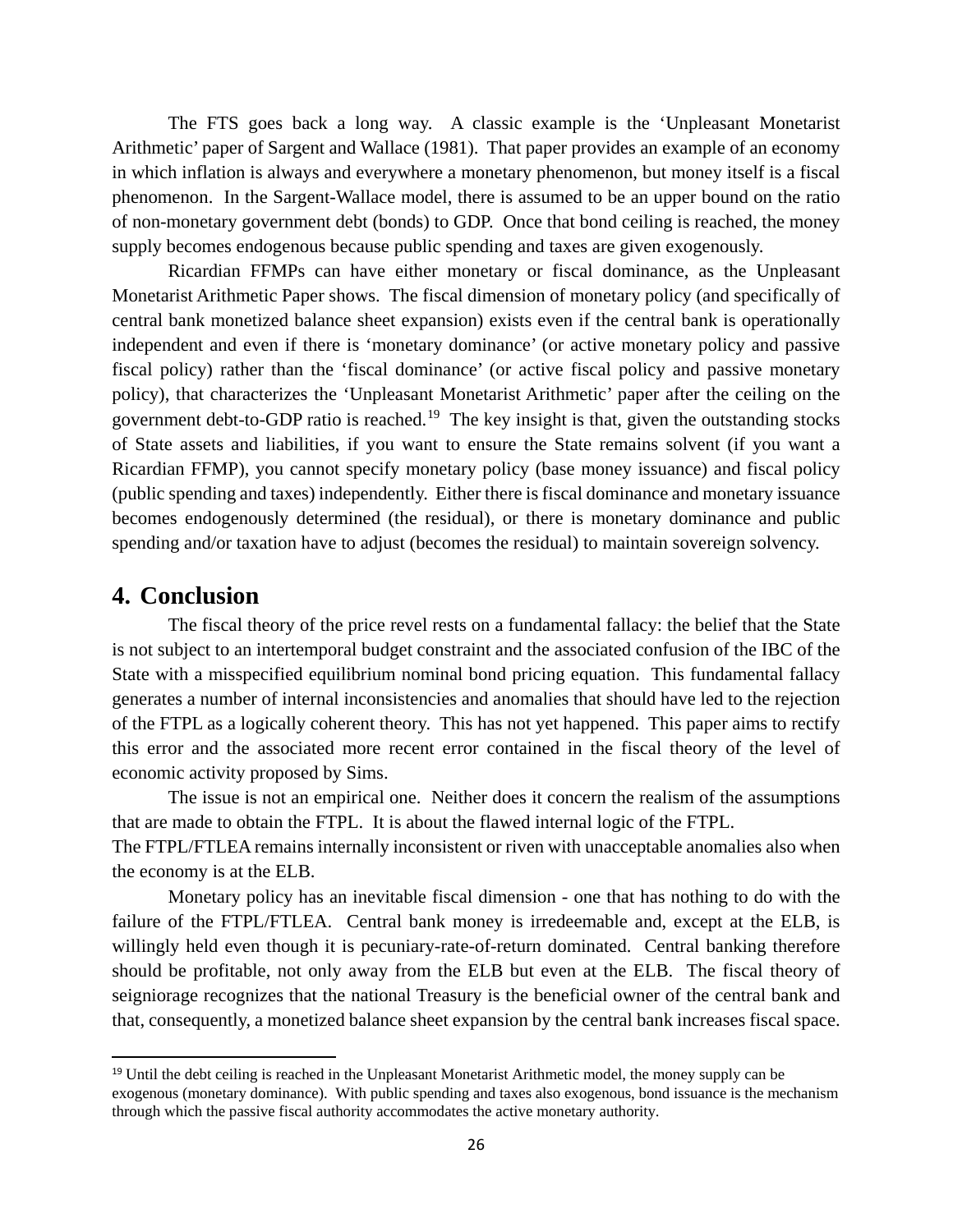This fiscal space can be filled with tax cuts or higher public spending. Helicopter money is the parable of the fiscal dimension of monetary policy.

The issue is of more than academic interests. Economists should only ever prescribe or recommend Ricardian fiscal-financial-monetary programs to policy makers, that is, rules for public spending, taxation, interest rates and monetary growth that are designed to always satisfy the intertemporal budget constraint of the State – indeed satisfy it with equality. Non-Ricardian fiscalfinancial-monetary programs are not subject to the discipline of having to satisfy the intertemporal budget constraint of the State. That does not mean that they will necessarily lead to sovereign insolvency and default. Instead they could waste fiscal space or (fortuitously) satisfy the IBC of the State with equality and with the sovereign debt priced at its contractual value. But satisfying the ICB of the State with equality with the sovereign debt priced at its contractual value will not be by design, but as the result of good luck. Policy makers convinced of the validity of the FTPL could design and implement fiscal-financial-monetary programs that could waste fiscal space or, politically probably more likely, lead to the explosive growth of public debt, followed by some combination of a belated painful fiscal tightening, runaway inflation or even hyperinflation and sovereign default. That is the ethical, normative, practical policy advice perspective.

The positive, logical, intellectual perspective is that the assertion of the proponents of the FTPL and of the FTLEA, that non-Ricardian fiscal-financial-monetary programs are not a source of concern because either the price level (in the case of the FTPL) or the level of economic activity (in the case of the FTLEA) will adjust to ensure that the intertemporal budget constraint of the State always holds *in equilibrium*, and with government bonds priced at their contractual values, even though it does not hold identically/by design, is simply incorrect. The FTPL is false theory. It could also be dangerous. It is time to rebury it.

The active use of concerted monetary and fiscal stimulus can always boost nominal aggregate demand. The fiscal theory of the price level is dead, but the fiscal theory of seigniorage is very much alive.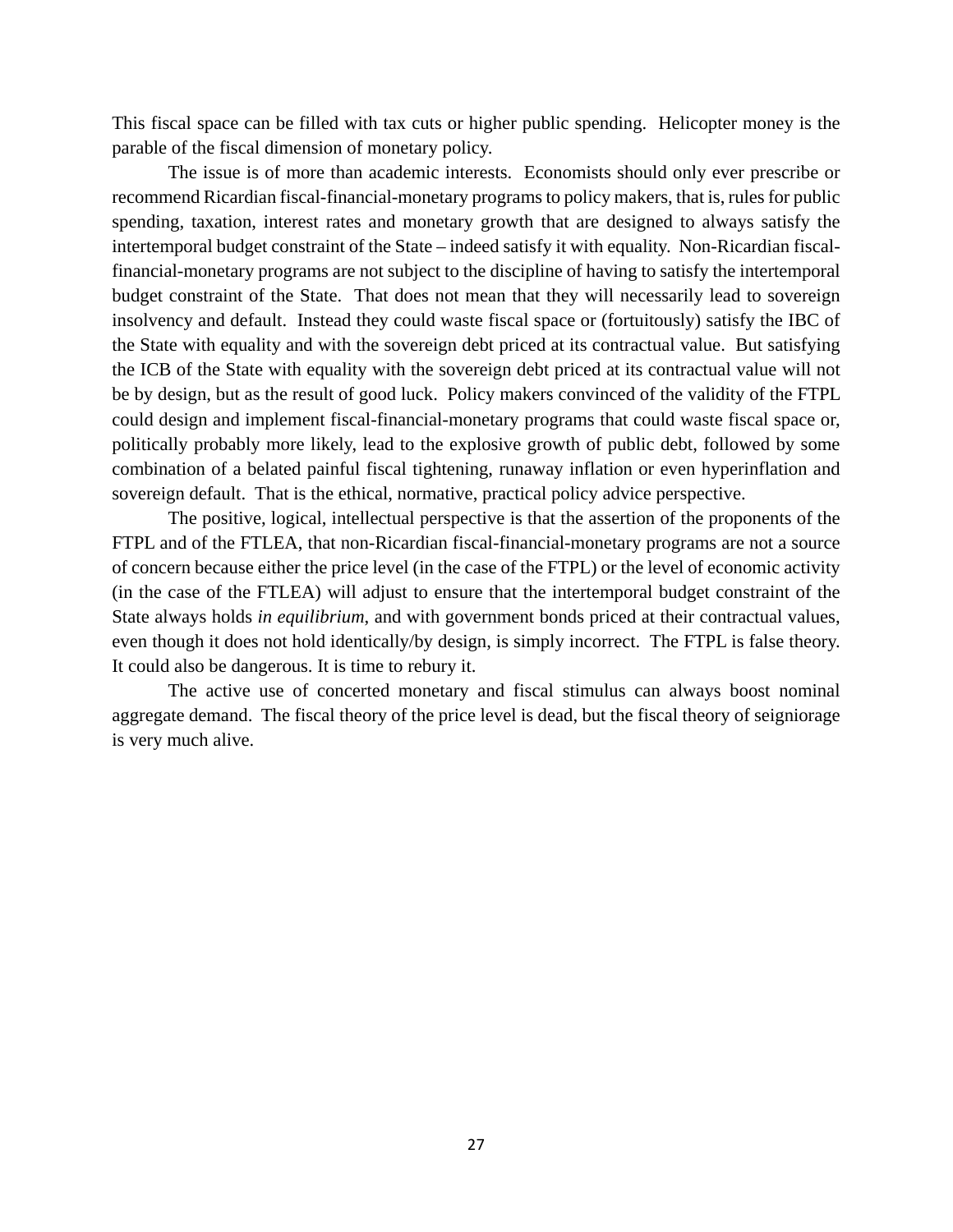## **References**

Abai, Katsuhiki and Kiichi Murashima (2017), "On the Fiscal Theory of the Price Level", *Citi Research, Economics, Japan Economics Flash*, 9 February, [https://www.citivelocity.com/t/eppublic/12kGu.](https://www.citivelocity.com/t/eppublic/12kGu)

Bassetto, M. (2002). "A game-theoretic view of the fiscal theory of the price level", *Econometrica* 70(6), 2167–2195.

Buiter, Willem H. (1998), "The young person's guide to neutrality, price level indeterminacy, [interest rate pegs, and fiscal theories of the price level,](http://willembuiter.com/wood5.pdf)" NBER Working Paper No. W6396, Feb. 1998 and CEPR Discussion Paper No. 1799, Mar. 1998.

Buiter, Willem H. (2001), ["The fallacy of the fiscal theory of the price level, again,](http://willembuiter.com/F2.PDF)" Bank of England Working Paper Series No. 141, July 2001. For an abstract, click [here.](http://willembuiter.com/F2ABS.PDF)

Buiter, Willem H. (2002), "The fiscal theory of the price level: A critique," *Economic Journal* 112, Jul. 2002, 459-480. For working paper version, click [here.](http://willembuiter.com/ej.pdf) For an abstract, click [here.](http://willembuiter.com/ejabs.pdf)

Buiter, Willem H. (2003), ["Helicopter money: Irredeemable fiat money and the liquidity trap,](http://willembuiter.com/Heliw10163.pdf)" NBER Working Paper No. W10163, Dec. 2003. For an abstract, click [here.](http://willembuiter.com/abheli.pdf)

Buiter, Willem H. (2005), ["New developments in monetary economics: Two ghosts, two](http://willembuiter.com/hahn.pdf)  [eccentricities, a fallacy,](http://willembuiter.com/hahn.pdf) a mirage and a mythos, "*Economic Journal* 115(502), Mar. 2005, C1-C31, presented as the Royal Economic Society 2004 Hahn Lecture. For an abstract, click [here.](http://willembuiter.com/hahnab.pdf)

Buiter, Willem H. (2007), ["Seigniorage,](http://willembuiter.com/seignioragefinal.pdf)" *Economics*[, the Open-Access, Open-Assessment E-](http://www.economics-ejournal.org/economics/journalarticles/2007-10)[Journal,](http://www.economics-ejournal.org/economics/journalarticles/2007-10) 2007-10.

Buiter, Willem H. (2014), ["The Simple Analytics of Helicopter Money: Why It Works -](http://willembuiter.com/helifinal3.pdf) Always," in *Economics*, The Open-Access, Open-Assessment E-Journal, 8 (2014-28): 1-51.

Buiter, Willem H. (2017), ["The Fallacy of the Fiscal Theory of the Price Level -](http://willembuiter.com/fallacy2.pdf) Once More", Unpublished paper, 2 April 2017. Also available as Columbia University, SIPA, CDEP and CGEG Working Paper No. 37, March 2017, [here.](http://cdep.sipa.columbia.edu/working-papers); also available as [CEPR Discussion Paper No.](http://dpsubs.cepr.org/discussion-paper/882)  [11941,](http://dpsubs.cepr.org/discussion-paper/882) 27 March 2017.

Buiter, Willem H. and Anne C. Sibert (2007), ["Deflationary bubbles,](http://journals.cambridge.org/action/displayIssue?jid=MDY&volumeId=11&issueId=04)" *Macroeconomic Dynamics* 11(4), Sept., 431-454. For working paper version, click [here.](http://willembuiter.com/defbub.pdf)

Cochrane, John H. (1998). "A frictionless model of U.S. inflation", in (B.S. Bernanke and J.J. Rotemberg, eds.), *NBER Macroeconomics Annual 1998*, pp 323–84, Cambridge MA: MIT Press.

Cochrane, John H. (2001). "Long term debt and optimal policy in the fiscal theory of the price level", *Econometrica*, vol. 69, (January), pp. 69–116.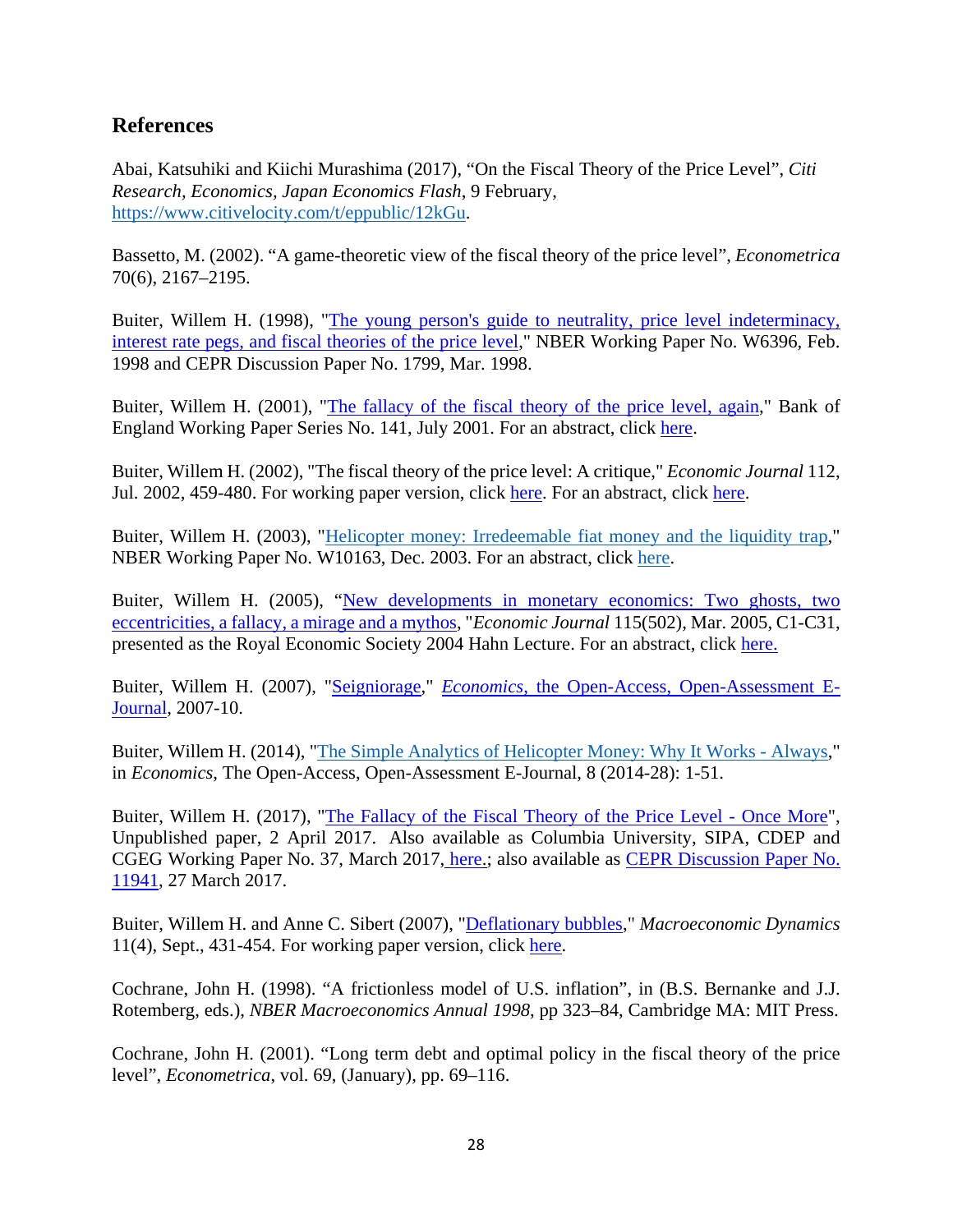Cochrane, John H. (2005). "Money as stock", *Journal of Monetary Economics* 52(3), 501–528.

Cochrane, John H. (2016a), "Do higher interest rates raise or lower inflation", Unpublished paper, February, [https://faculty.chicagobooth.edu/john.cochrane/research/papers/fisher.pdf.](https://faculty.chicagobooth.edu/john.cochrane/research/papers/fisher.pdf)

Cochrane, John H. (2016b), "The Fiscal Theory of the Price Level and its Implications for Current Policy in the United States and Europe", paper presented at the "Next Steps for the Fiscal Theory of the Price Level" conference at the Becker Friedman Institute for Research on Economics at the University of Chicago, 1 April,

[https://faculty.chicagobooth.edu/john.cochrane/research/papers/cochrane\\_fiscal\\_theory\\_panel\\_bf](https://faculty.chicagobooth.edu/john.cochrane/research/papers/cochrane_fiscal_theory_panel_bfi.pdf) [i.pdf.](https://faculty.chicagobooth.edu/john.cochrane/research/papers/cochrane_fiscal_theory_panel_bfi.pdf)

Cochrane, John. H. (2016c), "Next Steps for the FTPL", *The Grumpy Economist*, John Cochrane's Blog, [http://johnhcochrane.blogspot.com/2016/04/next-steps-for-ftpl.html.](http://johnhcochrane.blogspot.com/2016/04/next-steps-for-ftpl.html)

Daniel, Betty (2007), "The Fiscal Theory of the Price Level and Initial Government Debt", *Review of Economic Dynamics*, vol. 10, issue 2, pages 193-206

Friedman, Milton (1969)," The Optimum Quantity of Money", in Milton Friedman, *The Optimum Quantity of Money and Other Essays*, Chapter 1. Adline Publishing Company, Chicago.

Jacobson, Margaret, Eric Leeper and Bruce Preston (2016), "Fiscal Inflation in 1933", Lecture slides,

[https://bfi.uchicago.edu/sites/default/files/file\\_uploads/BFI\\_Jacobson\\_Leeper\\_Preston.pdf.](https://bfi.uchicago.edu/sites/default/files/file_uploads/BFI_Jacobson_Leeper_Preston.pdf)

Lara Resende, André (2017), "Juros e conservadorismo intellectual", *Valor Econômico*, 13 January, [http://www.valor.com.br/cultura/4834784/juros-e-conservadorismo-intelectual.](http://www.valor.com.br/cultura/4834784/juros-e-conservadorismo-intelectual)

Leeper, Eric E. M. (1991): "Equilibria under 'Active' and 'Passive' Monetary and Fiscal

Policies," *Journal of Monetary Economics*, 27, 129–47.

Leeper, Eric E. M. (2015), Real Theory of the Price Level, Briefing, 21 September 2015, [https://bfi.uchicago.edu/sites/default/files/file\\_uploads/Leeper\\_Background\\_3%20copy.pdf.](https://bfi.uchicago.edu/sites/default/files/file_uploads/Leeper_Background_3%20copy.pdf)

Niepelt, D. (2004). 'The fiscal myth of the price level', *Quarterly Journal of Economics*, vol. 119(1) (February), pp. 277–300.

Sargent, T. J. and N. Wallace (1981). "Some unpleasant monetarist arithmetic". *Federal Reserve Bank of Minneapolis Quarterly Review* 5(3), 1–17.

Sims, Christopher. A. (1994): "A Simple Model for Study of the Determination of the Price Level and the Interaction of Monetary and Fiscal Policy," *Economic Theory*, 4, 381–99.

Sims, Christopher A. (2011): "Stepping on a Rake: The Role of Fiscal Policy in the Inflation of the 1970's," *European Economic Review* 55 (2011) 48â˘A ¸S56, 55, 48–56.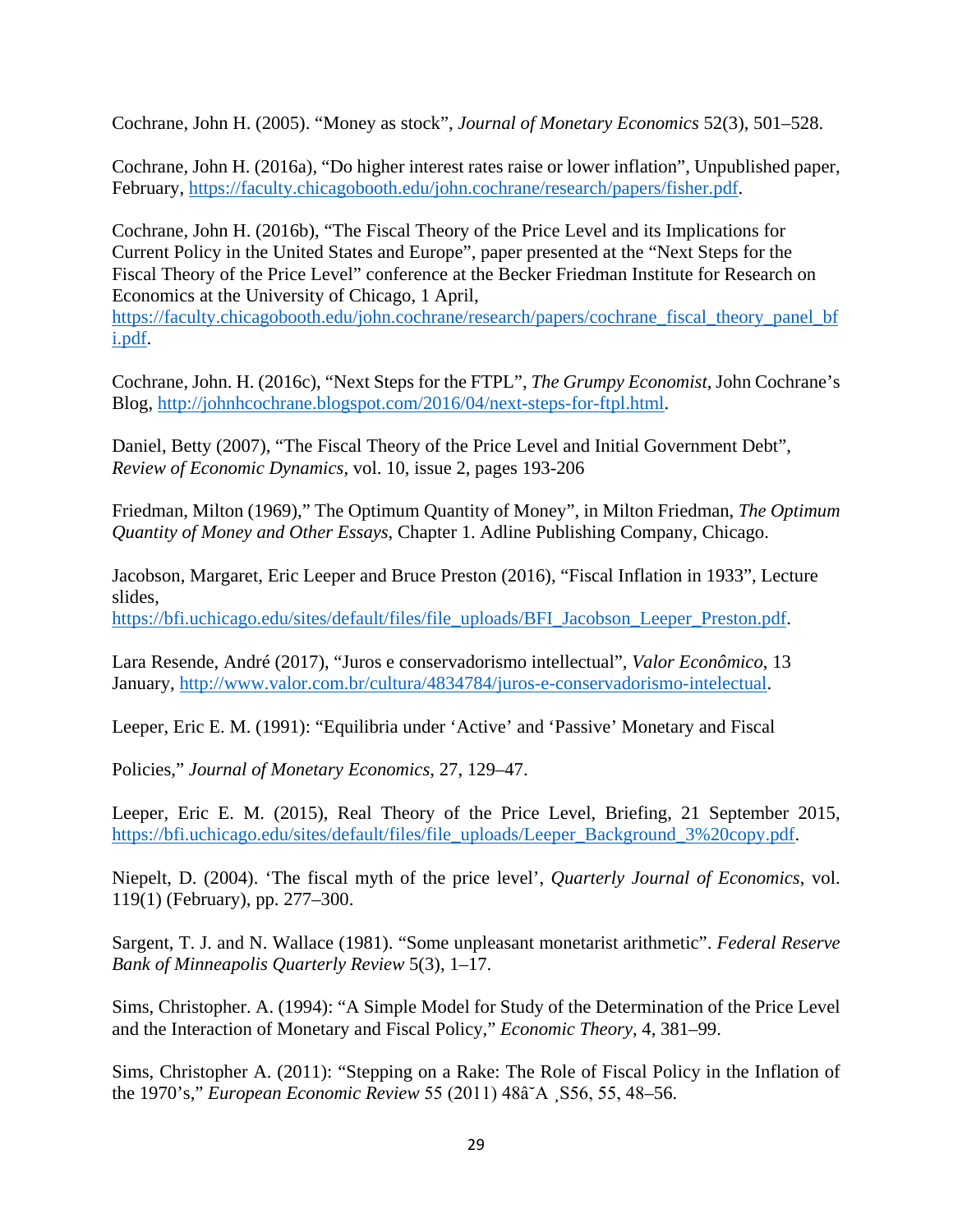Sims, Christopher A. (2013): "Paper Money," *American Economic Review*, 103(2), 563–84.

Sims, Christopher A. (2016a): "Active fiscal, passive money equilibrium in a purely backwardlooking model," Discussion paper, Princeton University, [http://yftp/OldKeynesianFTPL/BackwardAFPM.pdf.](http://yftp/OldKeynesianFTPL/BackwardAFPM.pdf)

Sims, Christopher A. (2016b), "Making government paper a bad investment", slides presented at the "Next Steps for the Fiscal Theory of the Price Level" conference at the Becker Friedman Institute for Research on Economics at the University of Chicago, 1 April. [https://bfi.uchicago.edu/sites/default/files/file\\_uploads/6\\_MplsFedExpctns.pdf.](https://bfi.uchicago.edu/sites/default/files/file_uploads/6_MplsFedExpctns.pdf)

Sims, Christopher A. (2016c), "Fiscal policy, monetary policy and central bank independence", paper presented at the Kansas Citi Fed Jackson Hole Conference, August 26, 2016.

Uhlig, Harald (2016), "The FTPL: some skeptical remarks", slides presented at the "Next Steps for the Fiscal Theory of the Price Level" conference at the Becker Friedman Institute for Research on Economics at the University of Chicago, 1 April. [https://bfi.uchicago.edu/sites/default/files/file\\_uploads/10\\_FTPL\\_Remarks\\_Uhlig.pdf.](https://bfi.uchicago.edu/sites/default/files/file_uploads/10_FTPL_Remarks_Uhlig.pdf)

Woodford, Michael. (1994). "Monetary policy and price level determinacy in a cash-in-advance economy". *Economic Theory* 4(3), 345–380.

Woodford, Michael. (1995): "Price Level Determinacy Without Control of a Monetary Aggregate," *Carnegie-Rochester Conference Series on Public Policy*, 43, 1–46.

Woodford, Michael (2001): "Fiscal Requirements for Price Stability," *Journal of Money, Credit and Banking*, 33(1), 669–728.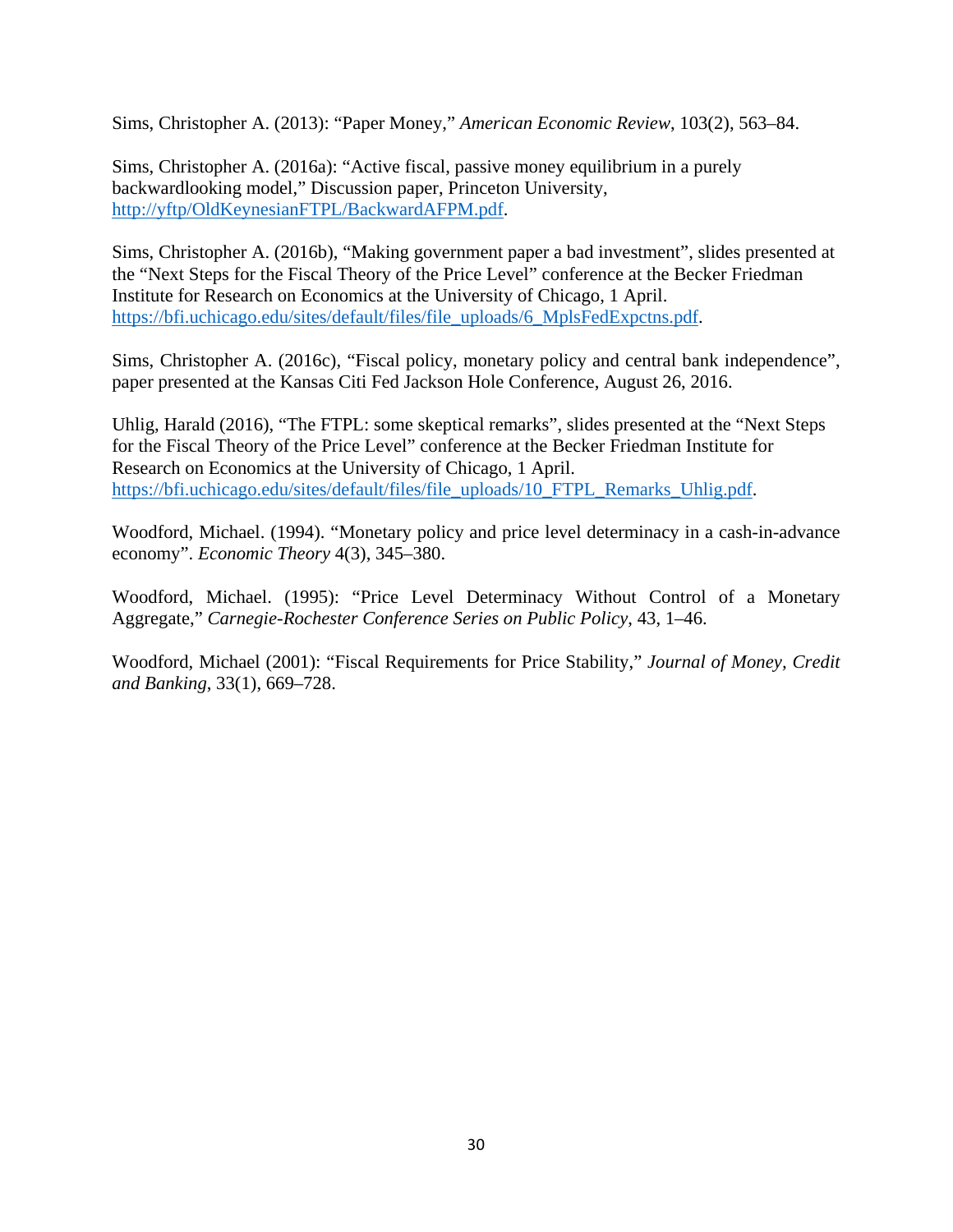

#### CD Deshmukh (1896-1982): A Profile

Chintaman Dwarakanath Deshmukh was born on January 14, 1896 at Nata, near Fort Raigarh, in Maharashtra, in a land-holding family with a tradition of public service. Chintaman's father, Dwarakanath Ganesh Deshmukh, was a respected lawyer and his mother, Bhagirathibai was a deeply religious lady.

Chintaman Deshmukh had outstanding educational credentials. He Graduated in the field of Natural Sciences from the University of Cambridge in 1917 and won the Frank Smart Prize in Botany. He appeared for the Indian Civil Services Examination, then held only in London, in 1918, and topped the list of successful candidates.

For most of his 21 years with the Indian Civil Service, Chintaman Deshmukh was with the then Central Provinces and Berar Government, where he was probably the youngest among those who held the positions of Revenue Secretary and Finance Secretary. In London, he worked as one of the Secretaries to the Second Round Table Conference in which Mahatma Gandhi participated. The memorandum submitted by the Central Provinces and Berar Government prepared by Chintaman Deshmukh led to the award on the financial relations between the Centre and the Provinces under the Government of India Act, 1935. This accomplishment won him high acclaim. He played an important role in the Bretton Woods Conference in July 1944, which led to the establishment of the International Monetary Fund (IMF) and International Bank for Reconstruction and Development (IBRD). In both these institutions, Chintaman Deshmukh was a Member of the Board of Governors for ten years.

Chintaman Deshmukh's association with the Reserve Bank of India began in July 1939, when he was appointed the Liaison Officer in the Bank to keep the Government of India in touch with the Bank's affairs. Three months later, he was appointed as Secretary of the Central Board of the Bank and in December 1941, as the Deputy Governor. He was the first Indian Governor of the Reserve Bank of India and served in that capacity from August 11, 1943 to June 30, 1949.

Chintaman Deshmukh proved to be an outstanding Governor, presided over the transformation of the Reserve Bank of India from a private shareholders' bank to a nationalised institution and secured the enactment of a comprehensive legislation for the regulation of banking companies. He later became the Union Finance Minister. In recognition of his meritorious services to the Reserve Bank and the Nation and in order to perpetuate his memory, the Reserve Bank of India instituted in 1984 an annual lecture series titled "C.D. Deshmukh Memorial Lectures".